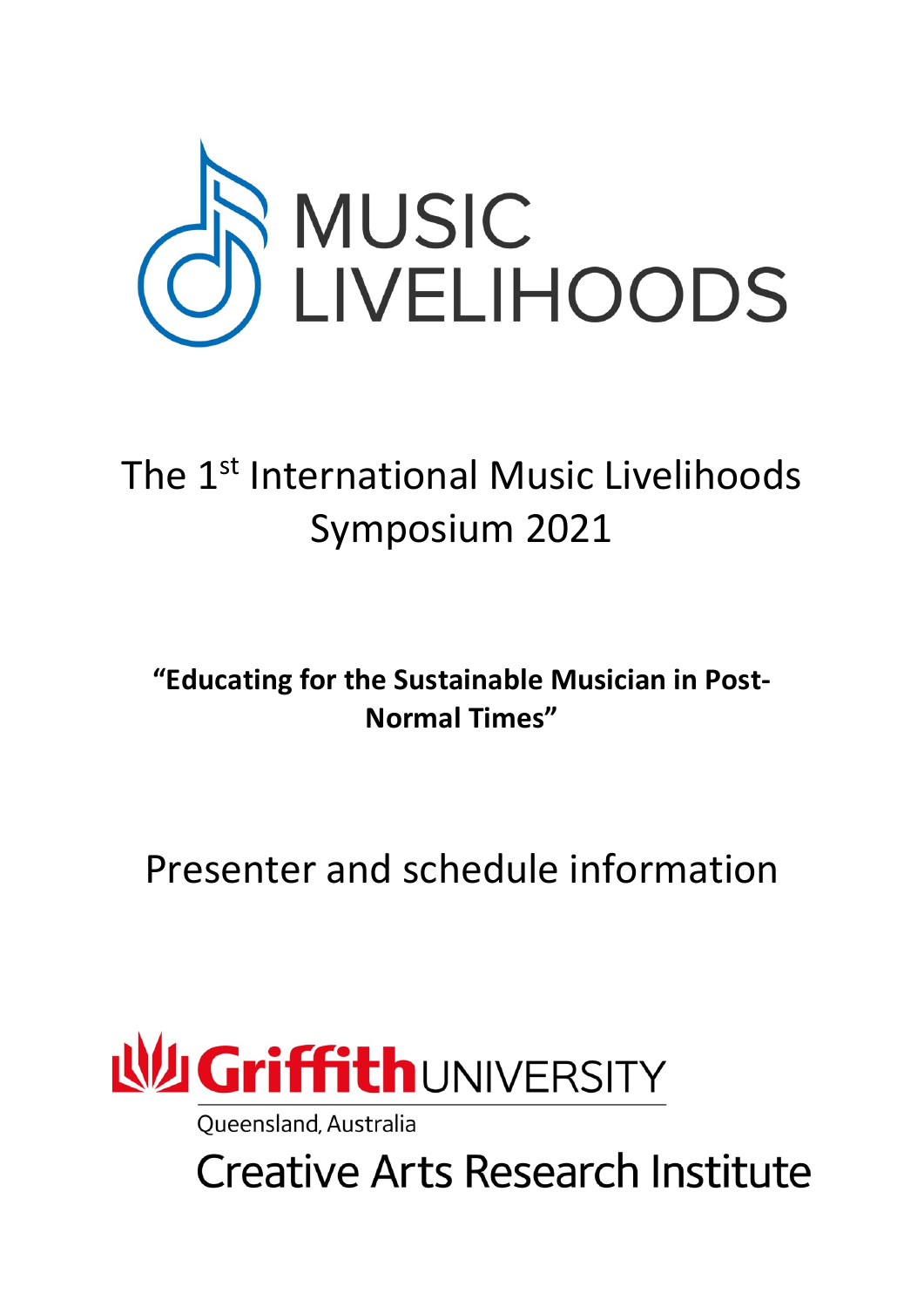

## **Welcome to the 1st International Music Livelihoods Symposium 2021!**

The 1IMLS2021 and Griffith University proudly acknowledges Australia's First Nations community, their rich culture and music, and pays respect to their Elders past and present. We acknowledge Aboriginal and Torres Strait Islander peoples as Australia's first peoples and as the Traditional Owners and custodians of the land and water on which we rely. We recognise and value the ongoing contribution of Aboriginal and Torres Strait Islander people and communities to Australian life and how this enriches and sustains us.

This event has been gratefully assisted by the Queensland Conservatorium Research Centre and the Creative Arts Research Institute Griffith University and the Symposium Team would like to formally thank Professor Brydie-Leigh Bartleet, Dr Alexis Kallio & Associate Professor Donna Weston (QCRC) and Professor Vanessa Tomlinson (CARI) for their unwavering support. I would also like to thank and acknowledge the valued work of our anonymous abstract peer reviewers, and Kirsten Tong and Eden Annesley's assistance with organising the Symposium and being a fabulous sounding board for ideas.

Given the global events of 2020 and 2021, and the impact they have had on musicians' livelihoods, it was not too hard to see an opportunity (even an obligation) to bring together those who research, work as, and educate musicians for further discussion. Therefore, the 1IML Symposium's core theme **"Educating for the Sustainable Musician in Post-Normal Times"** suggests we develop a more nuanced understanding of the trends and innovations borne from recent events, and gain "where-to next" insight to the profession within its situated environment. This year we have presenters from Finland, UK, Germany, USA and Australia. We are very hopeful that this event will run every year online to gain as much of an accessible international perspective as possible.

You will see wonderful diversity of music-related passions represented in the written abstracts. Our fabulous presenters are offering a very broad range of topics across many genres, forms of music education, industry considerations, philosophy, health and inclusivity to name a few. As Dr Nicole Canham indicates in her keynote address, one cannot take all of our past luggage with us, and this Symposium is bound to offer further tools and food for thought for all to pack in the suitcase for our future adventures.



Thank you so very much for attending and for your ongoing interest in musicians' lives, I do hope you enjoy the Symposium!

#### With very best wishes

Dr Diana Tolmie: Senior Lecturer of Professional Practice & Symposium Founder/Manager Queensland Conservatorium Griffith University, Brisbane, *Australia*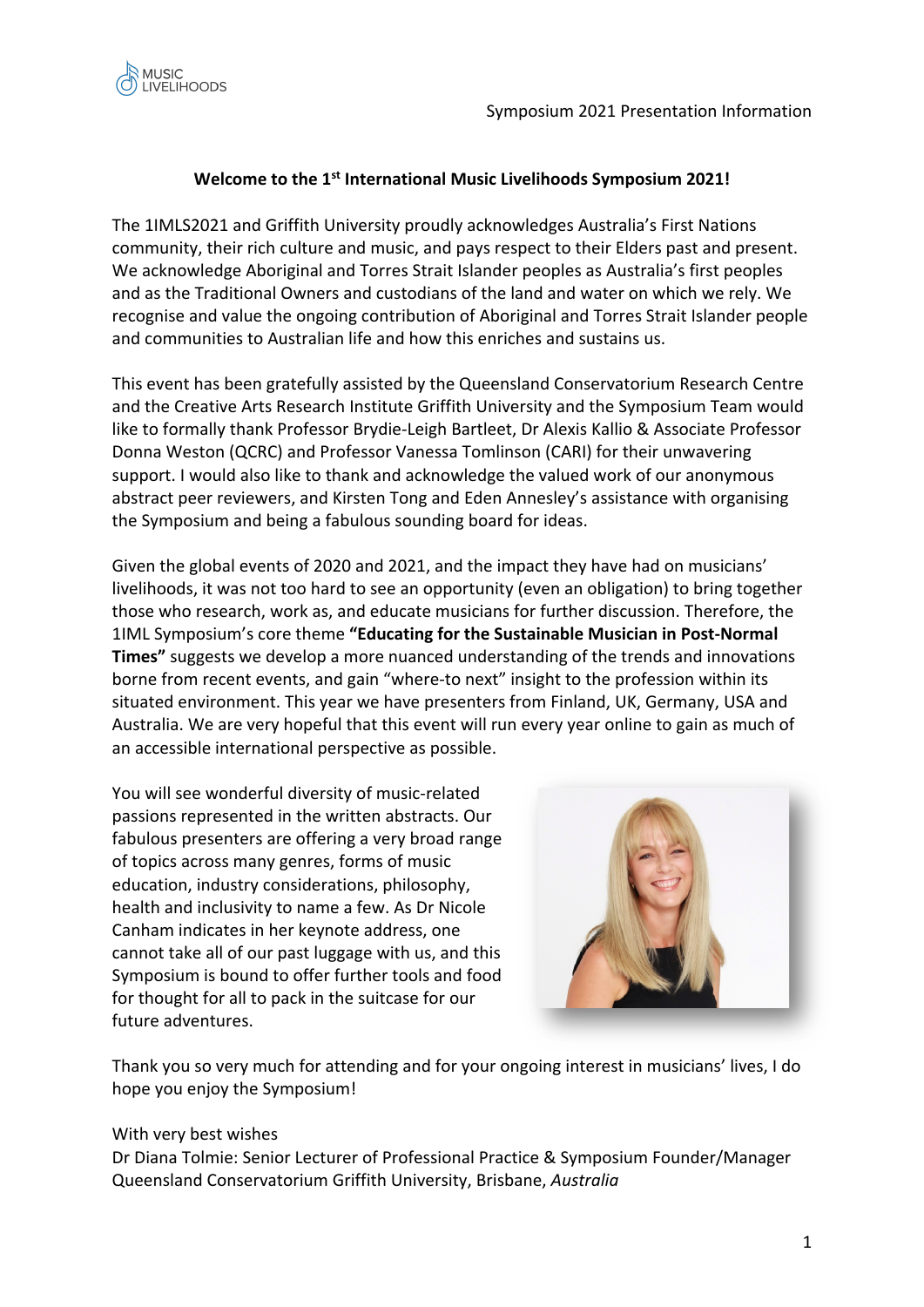

**Dr Nicole Canham KEYNOTE ADRESS** Monash University, Melbourne, *Australia*

## **The luggage we must leave behind**

C.S Lewis observed "you cannot take all luggage with you on all journeys" (1945, preface), and the journey for many creative people – not just musicians – into, through and out of COVID has been a tough one. In her keynote presentation, Dr Nicole Canham considers some of the ways we can light the way for creative people through a period that for some has been characterised by great upheaval and uncertainty. These difficulties have revealed the extent to which creative workers are marginalised in many societies, and highlighted forms of precarity that won't be outrun by upskilling. Similarly, the present context calls for levels of adaptability, self-clarity and self-reflection that highlight the high degree of psychological ownership musicians need when it comes to their lives and work. What can we learn from tuning into musicians' subjective experiences of career development and their passage through the past 2 years, and how might that alter our understanding of what sustainable livelihoods in music look like?

**Biography:** Churchill Fellow, Nicole Canham (clarinet and tarogato), is an award-winning and

versatile artist scholar who is committed to creating transformative arts experiences, and to supporting the sustainable career development of future artists. Her expansive and unique artistic practice reflects her diverse creative interests which include championing Australian new music, chamber music performance and collaboration with diverse artists from outside the world of music including theatre, film, photography, visual art and dance. Nicole has performed at festivals around Australia including the Castlemaine State Festival, Four Winds, Canberra International Music Festival, and overseas in France, Germany, the UK, USA, Mexico and Belgium. Her discography includes recordings for Move Records, ABC Classics, The Anthology of Australian Music and Tall Poppies. She has presented her research at leading conferences around the world, and in 2016 gave the Peggy Glanville-Hicks Address, Australia's most prestigious public lecture on Australian music.



In 2020, Nicole joined the faculty of the Sir Zelman Cowen School of Music, Monash University, as Wind Program Coordinator. In this role, she focuses on performance, teaching and scholarship, which has become an integral aspect of her artistic practice. In addition to her PhD in classically trained musicians' self-directed career development, Nicole is a qualified career development practitioner, completing a Graduate Diploma of Career Education and Development through RMIT in 2019. Her new book published by Routledge in September 2021, *Preparing Musicians for Precarious Work*, explores transformational approaches to music careers education.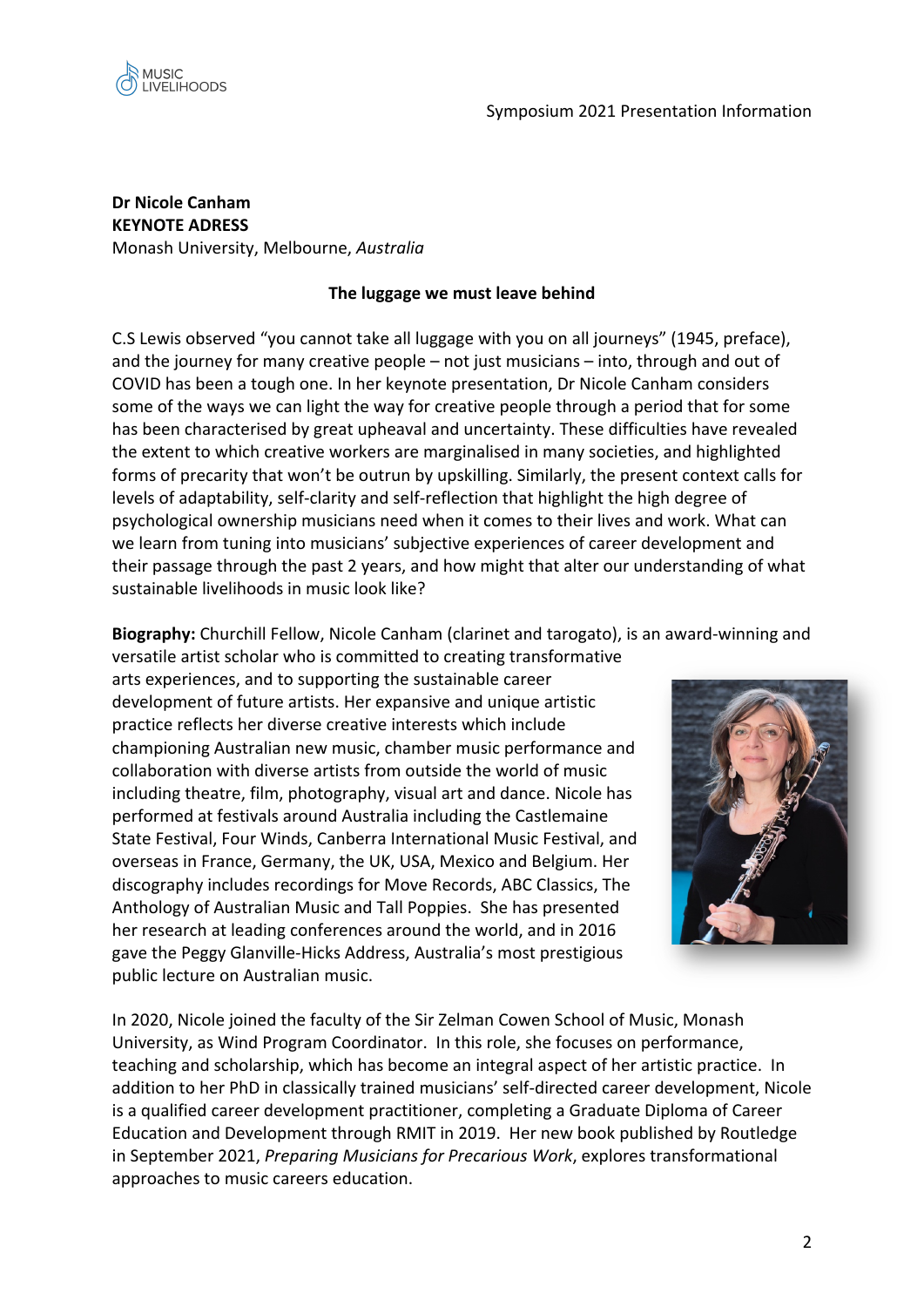

# **Hon. Prof. Dr Alenka Barber-Kersovan Prof. Dr. Volker Kirchberg**

Institute for Sociology and Cultural Organisation, Leuphana University Lüneburg, *Germany*

# **Between Education and Profession The Role of Youth Orchestras as Training Ground for the Gig Economy**

This contribution deals with German freelance ensembles and orchestras between education and profession. The statements made are based on our ethnographic observations, interviews, and document studies, conducted between 2016 and 2021. The preliminary results show that most of these musical bodies are founded during the studies at a music academy or shortly after. This puts up the question which professional qualifications are of importance in this transitional period and how they are acquired.

There is no doubt that training concepts of the higher music education, focusing on the artistic excellence and repertoire knowledge provide a useful basis also for working in the freelance scene. Further, ensembles specialising in modern or historically informed musical practices are mostly formed in cities where music academies support respective departments. However, since the formal music studies concentrate on the preparation for a soloist career or a position in a Kulturorchester , practical competences for freelancing are acquired predominantly outside the academia.

In this connection next to workshops, master classes and summer schools pre-professional youth orchestras, such as Bundesjugendorchester (14 – 19 years) and especially Junge Deutsche Philharmonie (18 – 28 years) seem to be of importance. They provide not only a fruitful recruiting ground for new ensembles, but also have some special characteristics such as project orientation, the do-it-yourself attitude, a communicative social climate, selfgovernance, and preference for democratic organizational structures. These features are partially adopted also by professional free ensembles and orchestras and strengthen their resilience which is crucial for the work in the flexible and de-regulated music market with part-time jobs, freelance contracts, and self-employment.

Keywords: classical music, music education, youth orchestras, freelancing, precarious work. The 129 German publicly financed "Kulturorchester" (cultural orchestras) have a fixed cast of permanently employed musicians, who are paid according to the bargaining agreement (Tarifvertrag) as negotiated by the Deutsche Orchestervereinigung (German Orchestra Association).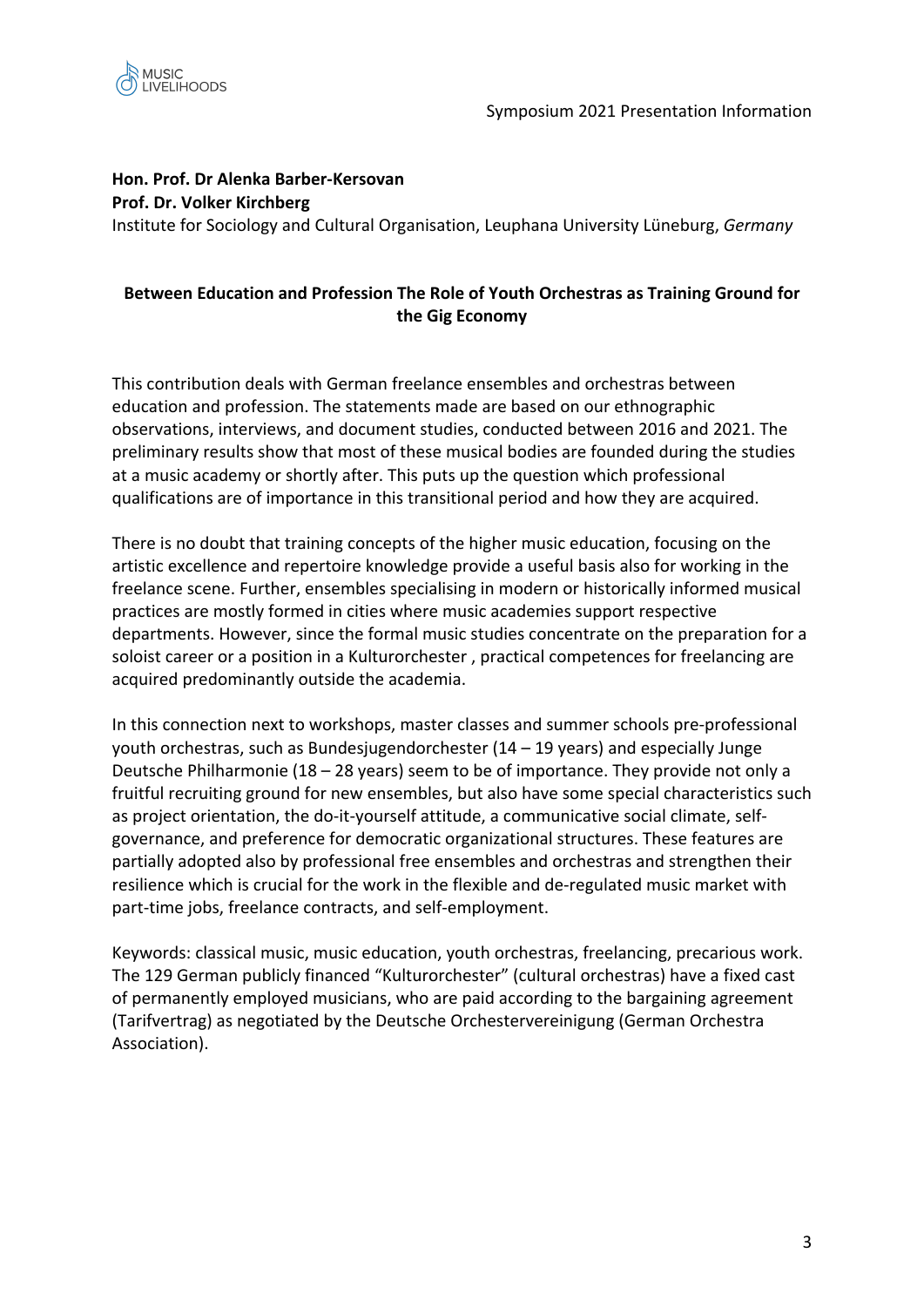



#### **Dr Steve Barry**

University of Sydney, Sydney Conservatorium of Music, *Australia*

#### **Improvising the future: a meta-skills view of jazz education**

*Disruption, post-normal, unprecedented* – these are the words and challenges of our time. For improvising musicians, though, *change* is often synonymous with *opportunity* – new situations offer new ways of thinking and working at the same time as the task of executing an agile, competent, inventive and cooperative response.

I begin this presentation from the proposition that the meta-skills involved in jazz and improvised music performance represent a kind of "practical intelligence" (see, e.g. Sternberg et al., 2000) that is becoming increasingly vital in navigating the modern world (Agrawal et al., 2020), both within and critically, in fields parallel to the arts. Yet evidence supporting the notion of domain-specific creativity (Baer, 2010), and the increasingly complexity and psychological challenges of a career in music suggest that it is vital that modern music curriculums deliberately, not just implicitly, recognise and facilitate the development of these meta-capacities (Canham, 2021).

In that light, this paper proposes a number of teaching and learning innovations developed through my practice as a performer, teacher and researcher of improvisation and jazz performance. I discuss concepts of student-led assessment, guided experimentation & play, iterative cycles (Smith & Dean, 2009), adaptive personal curriculum design, deliberate practice (Ericsson et al., 1993) and generalised creative and cognitive skills training, and outline accessible and malleable frameworks that may be put into practice. In so doing, I hope to further expand the view of the role and value of improvised music training – both as an artistic practice and as a model through which to foster greater self-knowledge, strategic thinking and transferrable creativity in the face of the shifting sands of the  $21<sup>st</sup>$  century.

#### References

- Agrawal, S., De Smet, A., Lacroix, S., & Reich, A. (2020). To emerge stronger from the COVID-19 crisis, companies should start reskilling their workforces now. https://www.mckinsey.com/business-functions/people-and-organizational-performance/ourinsights/to-emerge-stronger-from-the-covid-19-crisis-companies-should-start-reskilling-their-workforces-now
- Baer, J. (2010). Is creativity domain specific? In K. J.C. & R. J. Sternberg (Eds.), *Cambridge Handbook of Creativity* (pp. 321-341). Cambridge University Press.
- Canham, N. (2021). *Preparing Musicians for Precarious Work: Transformational Approaches to Music Careers Education*. Routledge.
- Ericsson, K. A., Krampe, R. T., & Tesch-Romer, C. (1993). The Role of Deliberate Practice in the Acquisition of Expert Performance. *Psychological Review*, *100*(3), 363-406.
- Smith, H., & Dean, R. T. (2009). Introduction: practice-led research, research-led practice towards the iterative cyclic web. In H. Smith & R. T. Dean (Eds.), *Practice-led Research, Research-led Practice in the Creative Arts* (pp. 1-38). United Kingdom.
- Sternberg, R. J., Forsythe, G. B., Hedlund, J., Horvath, J. A., Wagner, R. K., Williams, W. M., Snook, S. A., & Grigorenko, E. (2000). *Practical Intelligence in Everyday Life* (R. J. Sternberg, Ed.). Cambridge University Press.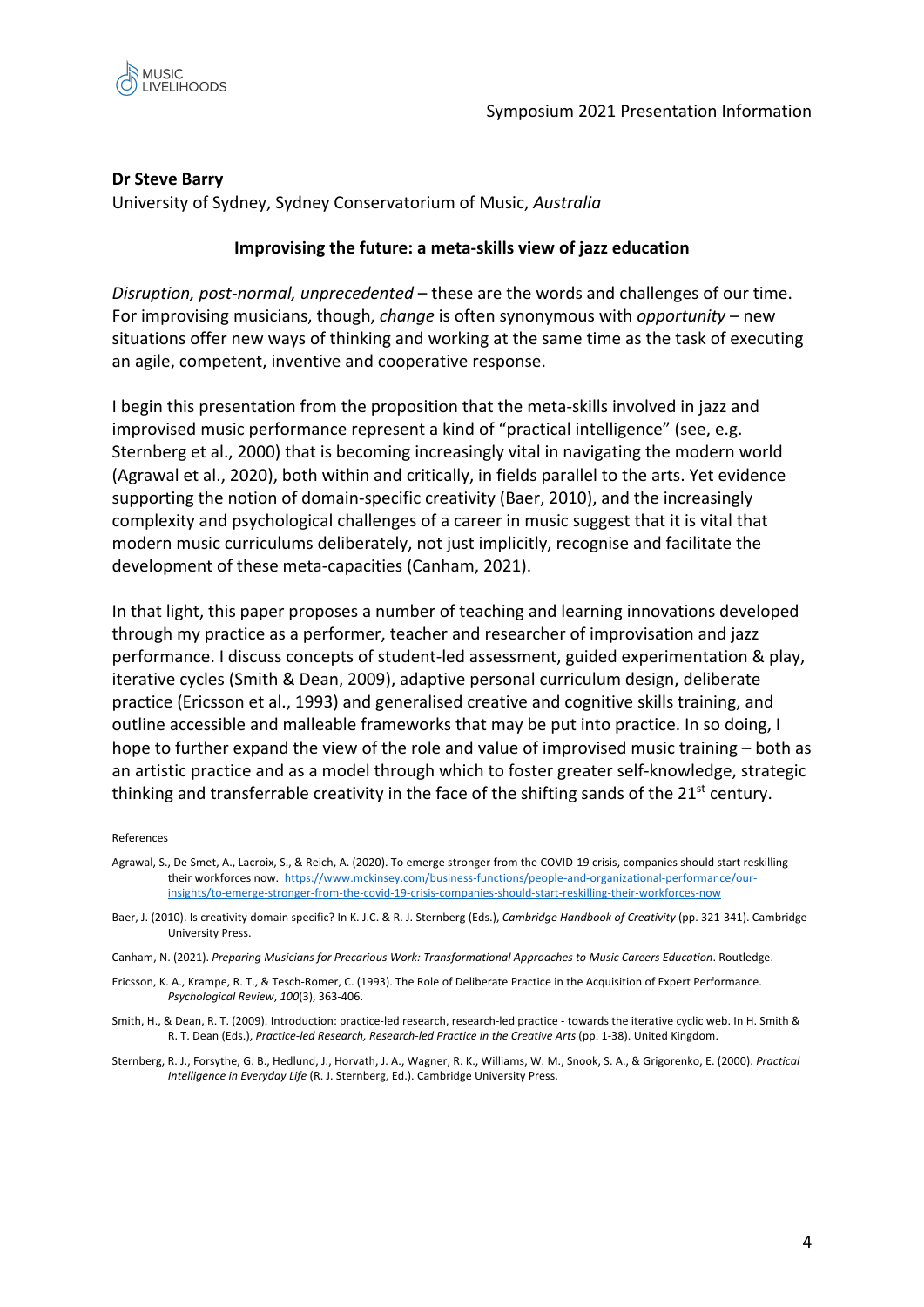

## **Associate Professor Irene Bartlett**

**Ms Ajhriahna Henshaw** Queensland Conservatorium Griffith University, Brisbane, *Australia*

#### **Sing for your Supper – educating singers to manage a gig career in the 21st century**

In the broadest sense, negative impacts of the Covid 19 pandemic on the performance arts have been widely reported; however, the effect on individual performers is less known. In what are deemed postnormal times, it is important for researchers to ask questions of the performers themselves while interrogating existing studies in relation to the rapidly evolving landscape of musicians' livelihoods. A doctoral study of 102 Australian, professional contemporary gig singers offered the first profile of the work life and experiences of this group of performers (Bartlett, 2011). Sixty five participants (N=102) reported their need for a 'day job' to maintain a living wage in times of artistic underemployment/unemployment and, precisely because of their unique temperaments and transferable skill sets, these 'day jobs' were focused in areas of hospitality and retail. This finding aligned with the views of Florida & Mellander (2008) who described "complementary jobs" available to musicians as being focused in the service sector of the economy.

As industry insiders we have first-hand experience of the need for a 'day job' to supplement a music career in ordinary times. As teachers we have observed the lived experiences of professional gig singers as they struggled to survive the extraordinary effects of pandemic driven, long-term closures on both their performance and service sector jobs. In this paper we discuss major dissection points in the singers' stories while reflecting on the role of future education planning to address protean aspects of gig singers' careers.

Bartlett, I. (2011). Sing out loud, sing out long – a profile of professional contemporary singers in the Australian context. Unpublished doctoral thesis, Griffith University, Brisbane.

Florida, R. L., & Mellander, C. (2008). Music clusters: A preliminary analysis. Martin Prosperity Institute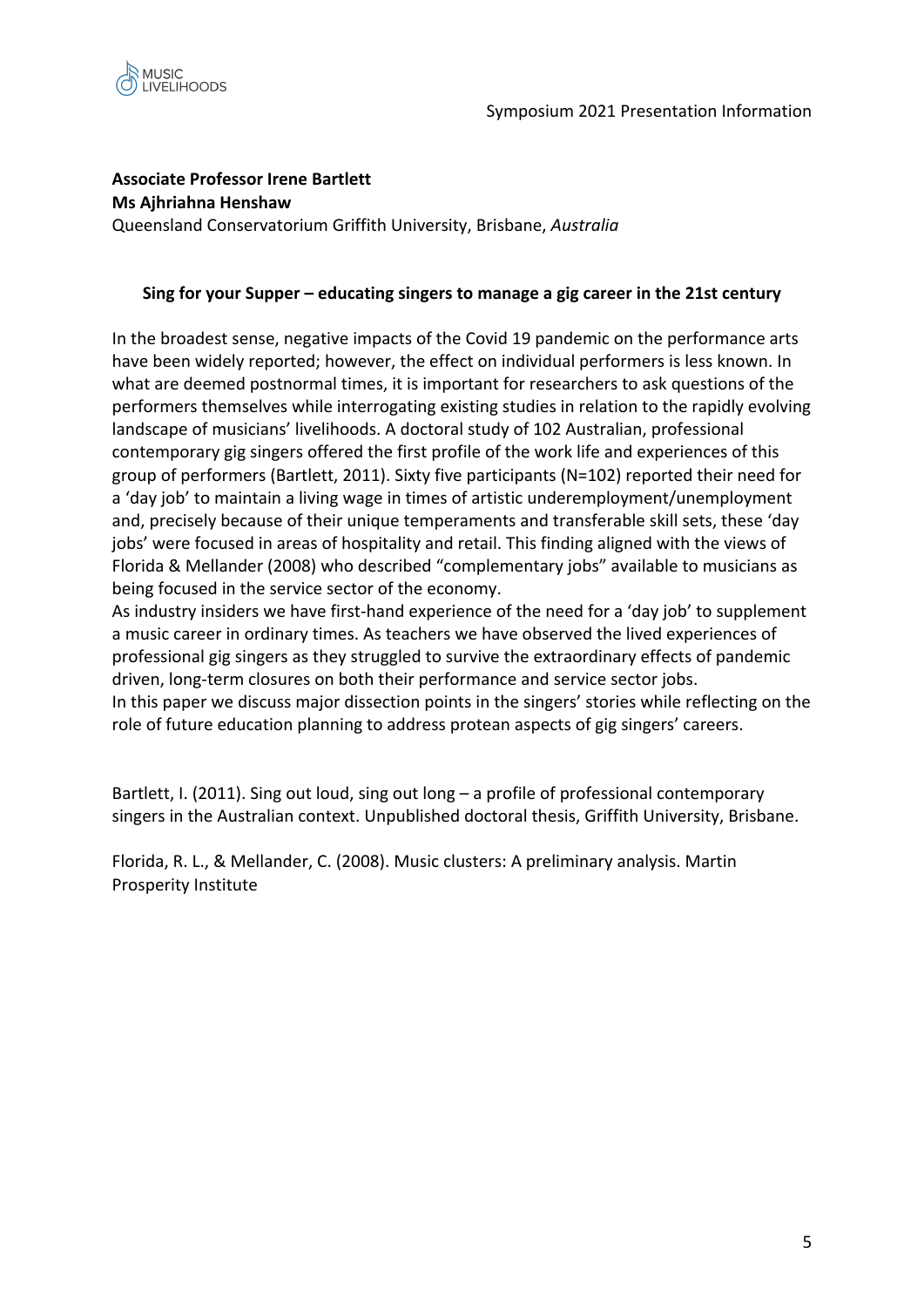

**Associate Professor Diana Blom1 Ms Pamela Withnall1 Dr Mark Lewis2 Mr Heudrik Raga2 Ms Athalia Huang2 Mr Aaron Gunawickrema Mr Peter Long1**

1 Western Sydney University, *Australia* 2 St. Mark's Catholic College, Sydney, *Australia*

#### **The student as collaborator: perspectives on co-researching in music academia**

In a student as partners relationship, the literature recognizes that both student and staff possess different but comparable forms of expertise. And this is likely to be so when student and staff are researching collaboratively together. The aim of our paper is to discuss the views of students (upper secondary school, undergraduate, postgraduate, alumnus/secondary school music teacher) on co-researching with an academic and the academic's view of researching with students. Through a range of research projects – analyzing Australian popular songs about the Vietnam War, learning to compose, investigating online music about COVID lockdown during 2020, and teaching music performance ensembles – in different stages of progress, we discuss our preliminary thinking and ideas on what we have learnt and achieved/hope to learn and achieve through the collaborative research process.

Adopting a methodology of responding to emailed questions, this focus on the student themselves being a researcher rather than the subject of research, and drawing on the academic's personal voice, has parallels with the acceptance, in the past twenty or so years, of the practice-led research paradigm, where the artist researches their own arts practice rather than being the subject of a research study conducted by someone else. What we hope to achieve/have experienced include: participating in the experience of collaborative research itself, learning about the stages of the research process, refinement of one's own artistic practice, the broader view of the role of feedback on students' compositional development, the methodology of journaling and investigating one's own arts practice, benefits from the research for other students, gaining an understanding of one's own teaching through student responses, and for the academic, finding that students bring very different and useful thinking to collaborative research. Our ideas emerge from valuable student-academic partnerships which form an important part of the professional development of the student music scholar as well as resulting in strong research outcomes.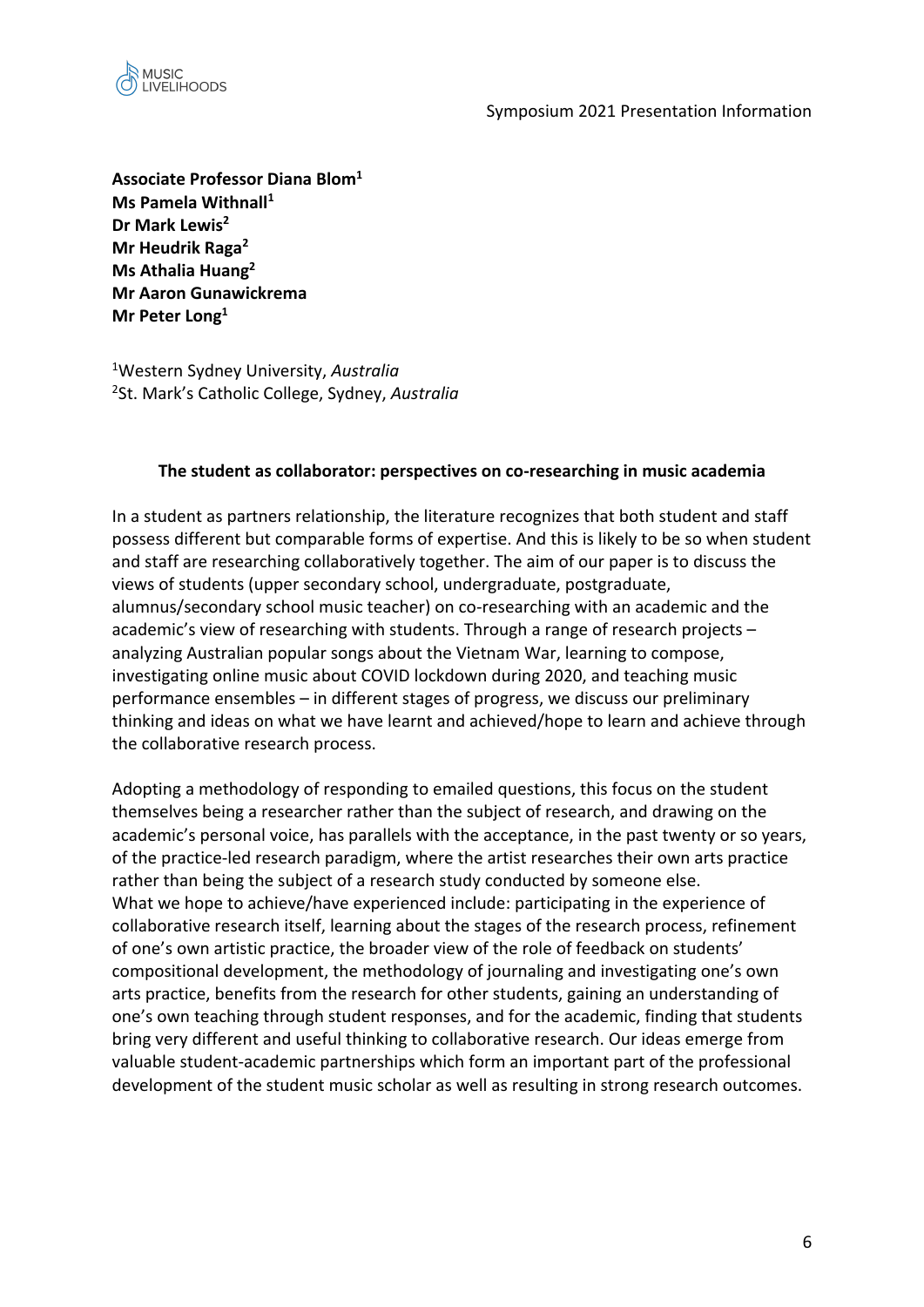

# **Ms Tarita Botsman**

School of Music, University of Queensland, Brisbane, *Australia*

#### **Incubate Arts Queensland**

To drive long-term commercial activity, there is a window of opportunity currently available for Australia's innovation capacity in the Arts sector that is in alignment with current Federal Budget initiatives designed to create closer collaboration between industry and research. COVID-19 has seen international producers and philanthropists looking more frequently to Australia as a country to produce and develop work, and furthermore Queensland is on the eve of planning for the Olympics in 2032. To ride this wave, beyond just being a destination with low COVID case numbers, and to create nation-defining works of significance, we need to focus on the long-term incubation of original content. This presentation will examine why Queensland requires a large independent incubation space for arts graduates to lead and collaborate on new work development. This is not a theatre venue, but a cauldron of creative cross-collaboration between student-artists with a link to global technology industry partners, future proofing the essential link between Arts and Technology. It will create a stronger Australian Arts ecology of thinkers and creators, and significantly enhance student-artist preparedness for graduate employability.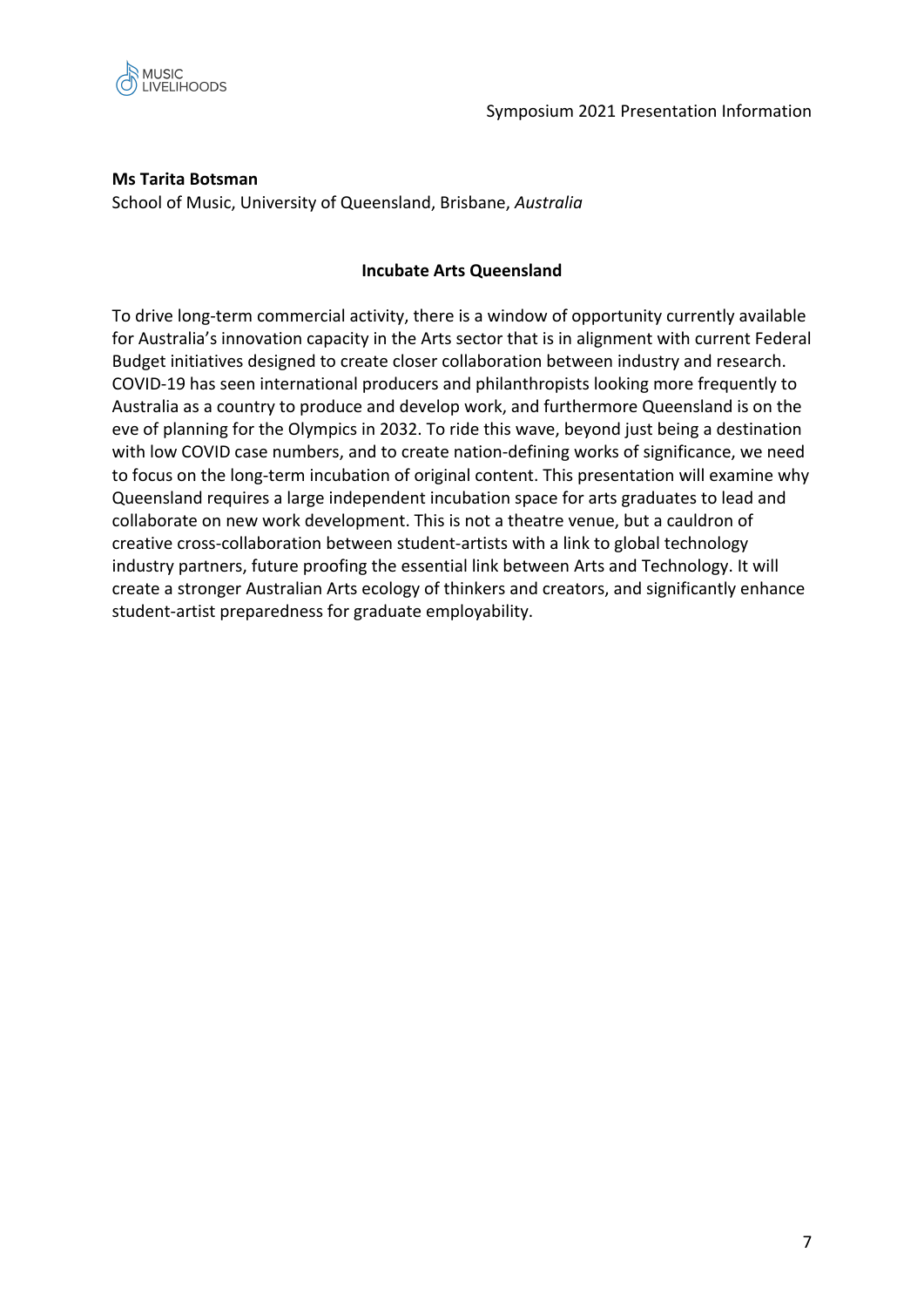

## **Professor Pamela Burnard**

University of Cambridge, *United Kingdom*

#### **Diverse Creativities for Re-envisioning Sustainable Livelihoods 'Making-with' Music**

Increasingly we see professional musicians performing what I call 'career plasticity'. Transgressing disciplinary boundaries enables musicians to create diverse career pathways. Using diffractive analysis practices, I will illustrate how authoring diverse creativities can enable professional musicians to push beyond disciplinary silos; making-with music and more. The term 'making-with' was coined by Donna J. Haraway in her 2016 book 'Staying with the Trouble: Making Kin in the Chthulucene' which recognises that nothing makes itself but is in a constant state of 'becoming' with materials, environments, bodies and constructs in an epoch in which the human and nonhuman are inextricably linked. I put to work a transdisciplinary re-seeing of livelihoods by professionals 'making-with' music who perform a spectrum of creativities. For this, I draw upon an assemblage of evidence and theorizing from three interconnected projects that exemplify career plasticity involving the reshaping, remoulding and resetting of materials, ideas and self. This paper addresses how we can create spaces for re-envisioning sustainable livelihoods.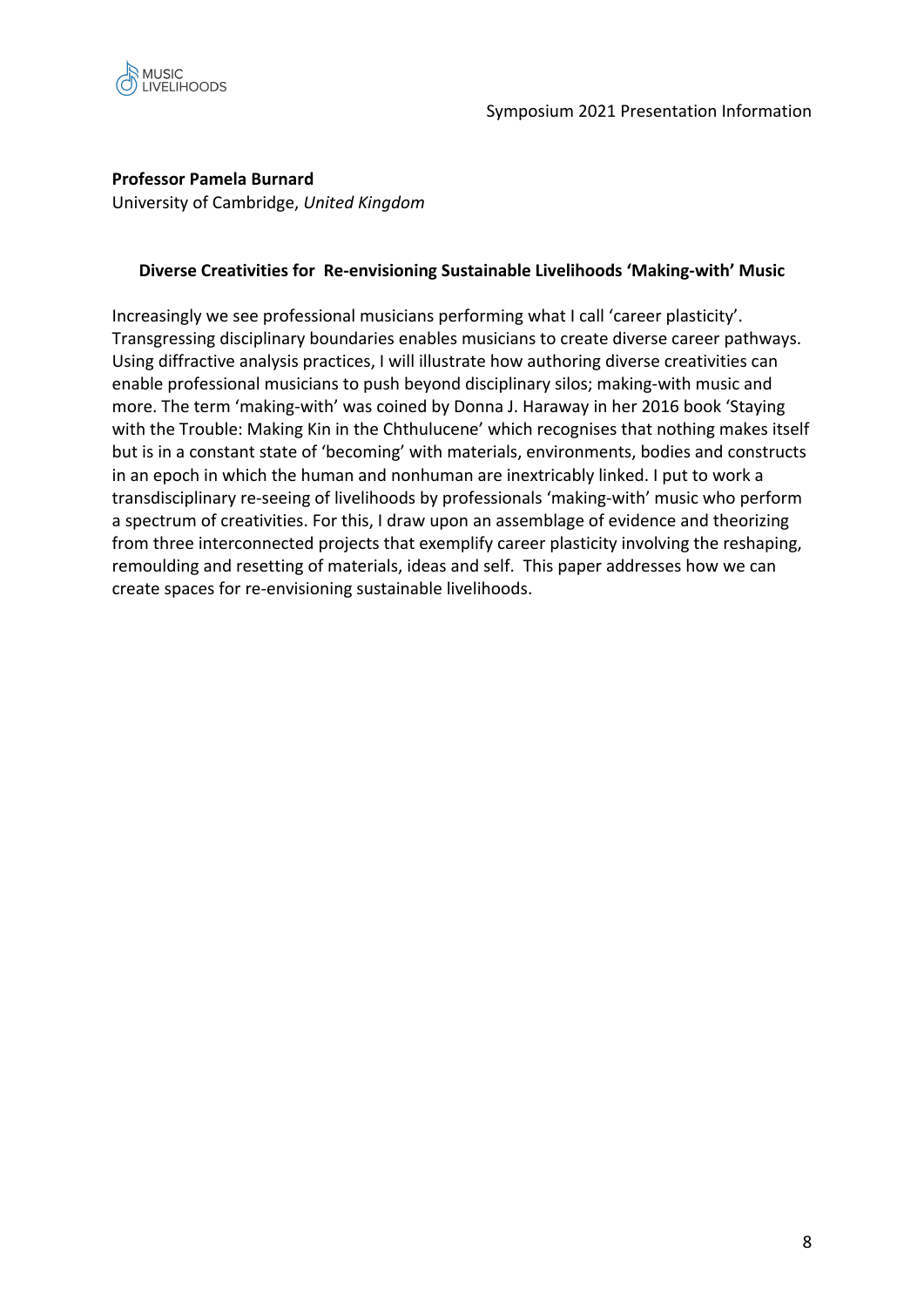

**Ms Morwenna Collett**

Sydney, *Australia*

## **Building a musically inclusive future**

Everyone should have the opportunity to engage and participate in music. Yet, for people with disability, there can be many barriers for accessing the music industry, as artists and audience members. Creative solutions do exist for providing access to music for the 1 in 5 Australians who live with disability, and we need to ensure our next generation of musicians and music industry professionals have these instilled in their hearts and minds. Artists with disability currently earn 42% less than artists without disability, only 9% of our professional Australian artists identify as people with disability (compared to 18% of our population) and approximately 40% of complaints received by the Australian Human Rights Commission relate to disability discrimination – so there is work to do to level the playing field.

This presentation will provide a snapshot of current discussions around music and disability and share what the landscape of embedded accessibility and inclusion could look like for the music industry in the future and how it would benefit everyone. It will advocate for including accessibility and inclusion in the curriculums of all tertiary music degrees and share some international case studies of inclusive music making and education approaches.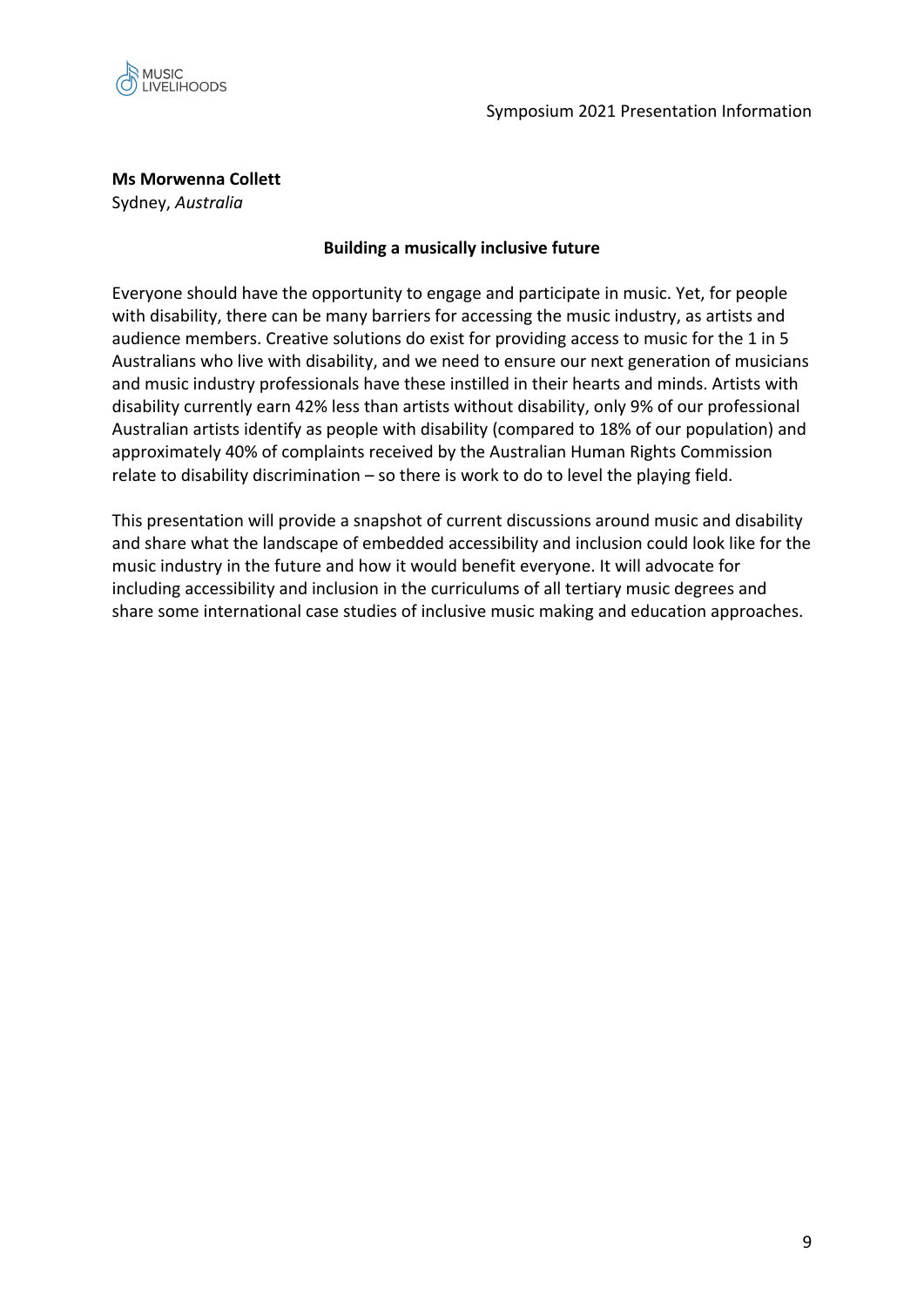

# **Dr Kathleen Connell**

Queensland Conservatorium Griffith University, Brisbane, *Australia*

## **New Luggage, old motivations and moving on in musical livelihoods for older creative Australians**

The musical livelihoods of singers can be a lifelong process of adaptation and this presentation will explore barriers, the new luggage acquired and upskilling six professional singers underwent as they accepted the loss of their beloved performance careers and took on the role of self-employed business owner in creative practices. Self-employment necessitates innovative new learning, including financial, technological and business concepts to sustain and grow a micro business. This presentation will review the competencies the singers gathered and those they transferred from known skills. Paired with the singers acquired competencies the presentation will offer 6 practical business and technology tools as informed by training via NSW Ministerial Department of Small Business and used by the author in a micro creative business based in Sydney.

This presentation takes its impetus from the final period of the 5 stage career typology which my research found following a comprehensive analysis of the career experiences and processes of 13 Australian professional singers. The study interrogated economic and sociological surveys concerned with performing arts labour markets, undertook a rigorous review of empirical studies which researched performers work and livelihood patterns, and explored investigations regarding entrepreneurial studies within creative industries.

The Moving On stage examines the singers' actions as they accepted the changes to their careers, and this presentation reflects that the majority of small businesses in Australia are initiated by those aged 50+, and therefore have much to offer emerging creative practitioners.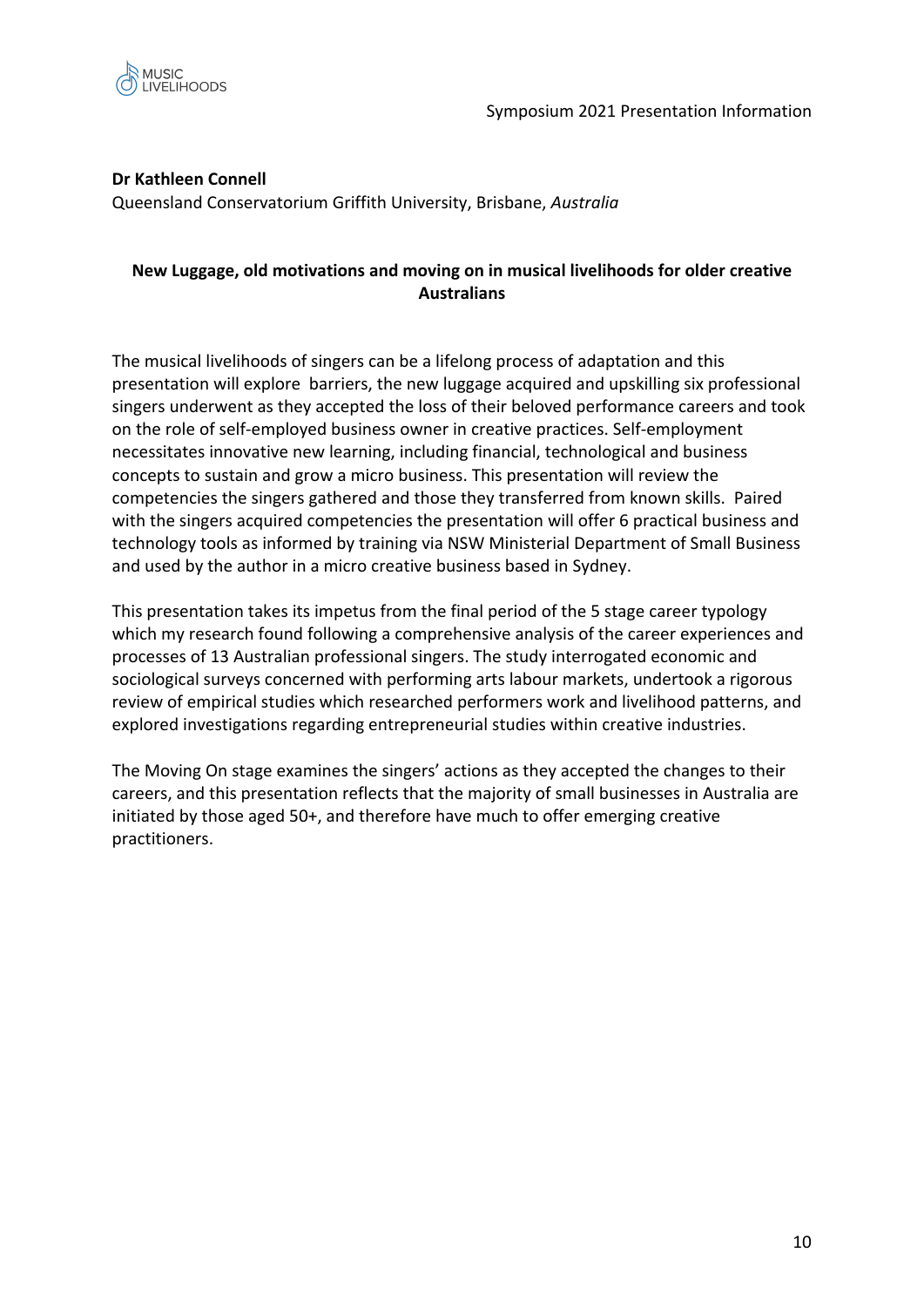

## **Professor Ryan Daniel Mrs Lauren Moxey** James Cook University, Townsville, *Australia*

## **The Creative Sector Biomes Model: Reconceptualising music careers for the future**

As musicians in Australia and around the globe grapple with how to rebuild the ravaged sector in a post-covid world, support is emerging for the reconceptualisation of what it means to be a professional musician. Expanding on Csikszentmihalyi's (1999) systems model of creativity, which emphasises the role of the domain, field, and persons in affirming the presence of creativity, this paper applies the systems concept to the Australian music sector and offers a framework that explores how systems of creativity can be developed in order to cultivate quality creative outcomes. Consequently, we have developed the creative sector biomes as a model that affirms the unique aesthetic and purpose of the music system. It invokes an ecological metaphor where the health of the system of creativity is influenced by the four elements: fire (i.e., the sun), representing external stakeholders; water, revealing the internal philosophy of creators; air, which demonstrates the impact of change catalysts on the system; and earth, which symbolises the operational foundations that underpin the system. Each element can be examined in a multitude of ways, but the creative sector biomes model incorporates the four associated paradigms of Raworth's (2017) doughnut economics, alt-C (alternative creativity), shalom ethics, and Banks' (2017) conception of creative justice. The creative sector biomes model therefore offers musicians, music educators, and music students a new set of tools to guide discussions and decisions regarding musical identities and music careers, while seeking to contribute to the long-term sustainability and accessibility of the Australian music sector.

#### References

Banks, M. (2017). Creative justice: Cultural industries, work and inequality. Rowman & Littlefield International.

Csikszentmihalyi, M. (1999). Implications of a systems perspective for the study of creativity. In R. J. Sternberg (Ed.), Handbook of Creativity. Cambridge University Press. https://doi.org/10.1017/CBO9780511807916

Raworth, K. (2017). A doughnut for the Anthropocene: Humanity's compass in the 21st century. The Lancet Planetary Health, 1(2), e48–e49. https://doi.org/10.1016/S2542- 5196(17)30028-1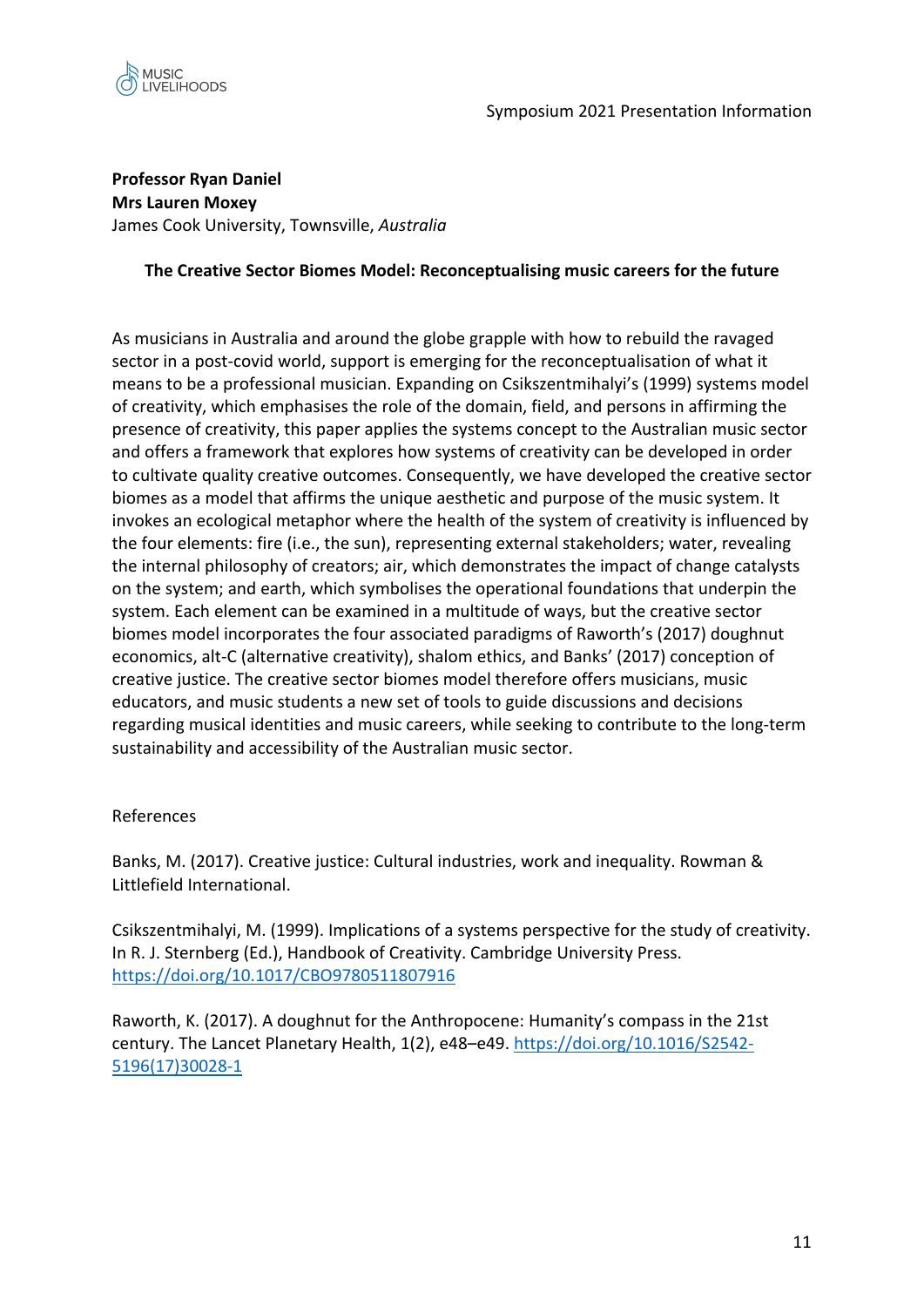

## **Mr Cameron Deyell**

Melbourne Conservatorium of Music, University of Melbourne, *Australia*

## **The augmented guitarist: a toolkit for creative collaboration in an evolving musical landscape**

I will be sharing current examples of professional practice including remote collaboration on a guitar-based score for contemporary dance and creating multimedia content as part of an avantpunk band.

My practice-led research investigates the guitar as a hypertool for collaboration. With so many  $21<sup>st</sup>$  century music makers playing the guitar, it remains a powerful creative tool in the digital age. The present-day guitar is also an augmented creature<sup>1</sup>, well suited to the integration of instrumental gesture with audio signal processing. Acknowledging Brain Eno's concept of the studio as a compositional tool<sup>2</sup>; my research looks beyond to situate the guitarist in the role of Performer/Composer/Producer. The electric guitar as an input source integrates naturally into the environment of digital audio workstation (DAW), while remaining a physical performative tool, easily carried, or held in a lap enabling barrier-free collaboration. The line between musical instrument and studio device is fluid and fleeting.

In the synthesis of instrumental performance practice with studio production techniques, I aim to demonstrate a robust and sustainable professional model for the modern music maker.

1 Lähdeoja, Otso, Benoît Navarret, Santiago Quintans, and Anne Sedes. "The Electric Guitar: An Augmented Instrument and a Tool for Musical Composition." Journal of Interdisciplinary Music Studies fall 2010, volume 4, no. 2 (January 1, 2010): 37–54. 2 Brian Eno. The Recording Studio As A Compositional Tool Lecture - 1979, https://www.youtube.com/watch?v=E1vuhJC6A28. 2014.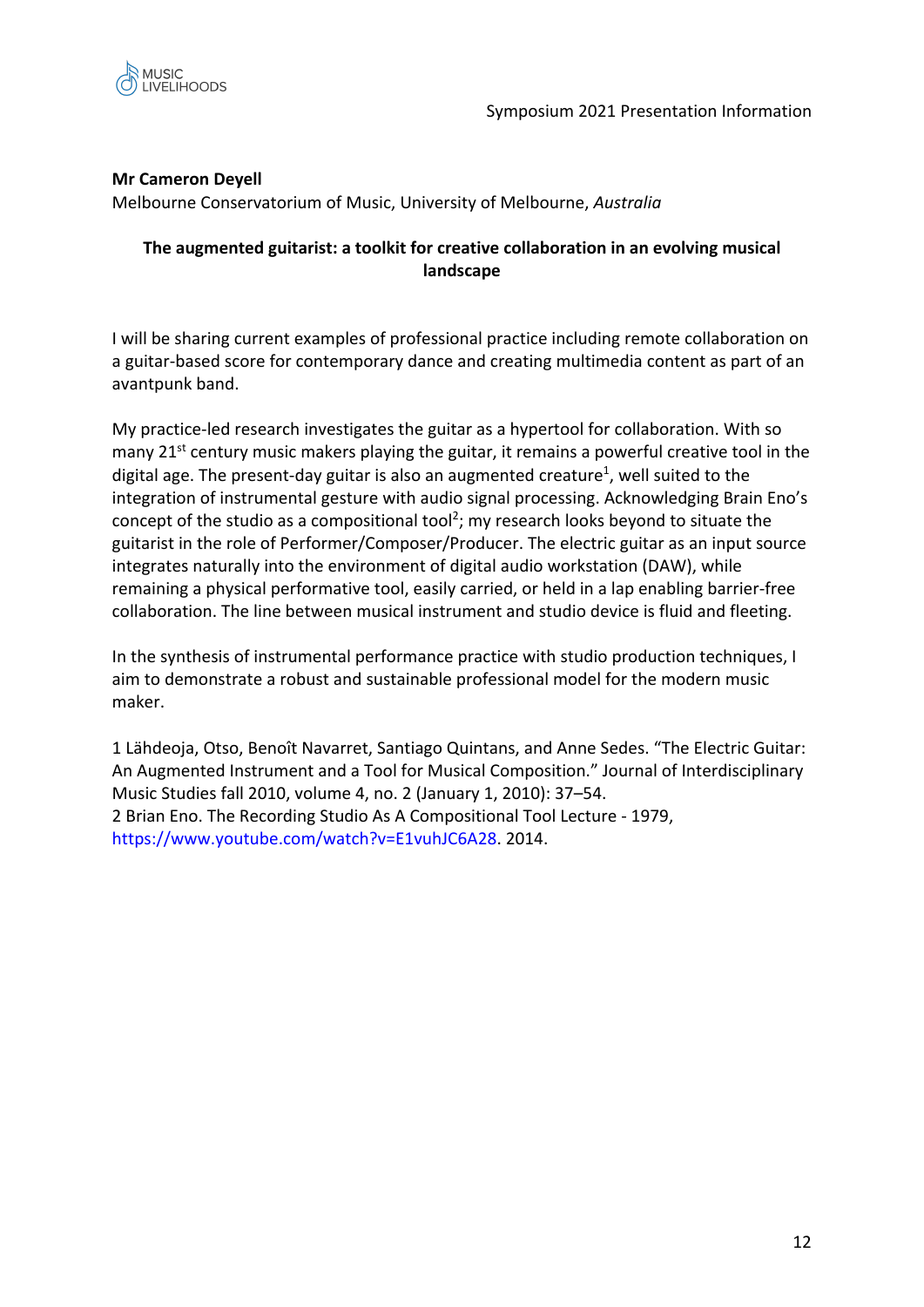

## **Professor Celia Duffy**

Royal Conservatoire of Scotland, *United Kingdom*

#### **Music livelihoods through a looking glass: Institutional, policy and societal perspectives**

This presentation addresses the role of specialist higher music education institutions (HMEI) in preparing emerging professional musicians for sustainable livelihoods. The approach is to move from a close institutional to a broad societal focus: the institutional foreground is a number of current initiatives in entrepreneurial education at the Royal Conservatoire of Scotland (RCS). Over a decade ago, the RCS's curriculum reform cemented a clear understanding of both professional pathways and emerging professionals' broader contribution to society into its graduate attributes. Such statements are now commonplace, but we have few robust sources of evidence of how well they are succeeding.

The middleground policy context for these entrepreneurial initiatives is the Scottish Government's sustained funding support for Knowledge Exchange (KE) as a means of driving economic, social and cultural recovery and growth. A new UK-wide exercise, the KE Concordat, has recently been established which raises its profile further, alongside established HE benchmarking activities such as the Teaching Excellence Framework (TEF) and Research Excellence Framework (REF). A primary concern of the author's current Senior Fellowship role is the remarkably creative and innovative contribution of SSIs to this policy context.

Finally in the background is a notable turn in the HMEI sector towards more serious consideration of its engagement in society and a more nuanced view of its role in educating the next generations of professional musicians. Following the major Association of European Conservatoires' project Strengthening Music in Society led by Professor Helena Gaunt, our recent paper (Gaunt, Duffy, et al, 2021) argues for a fresh conceptual approach to prepare graduates for their transition into professional life.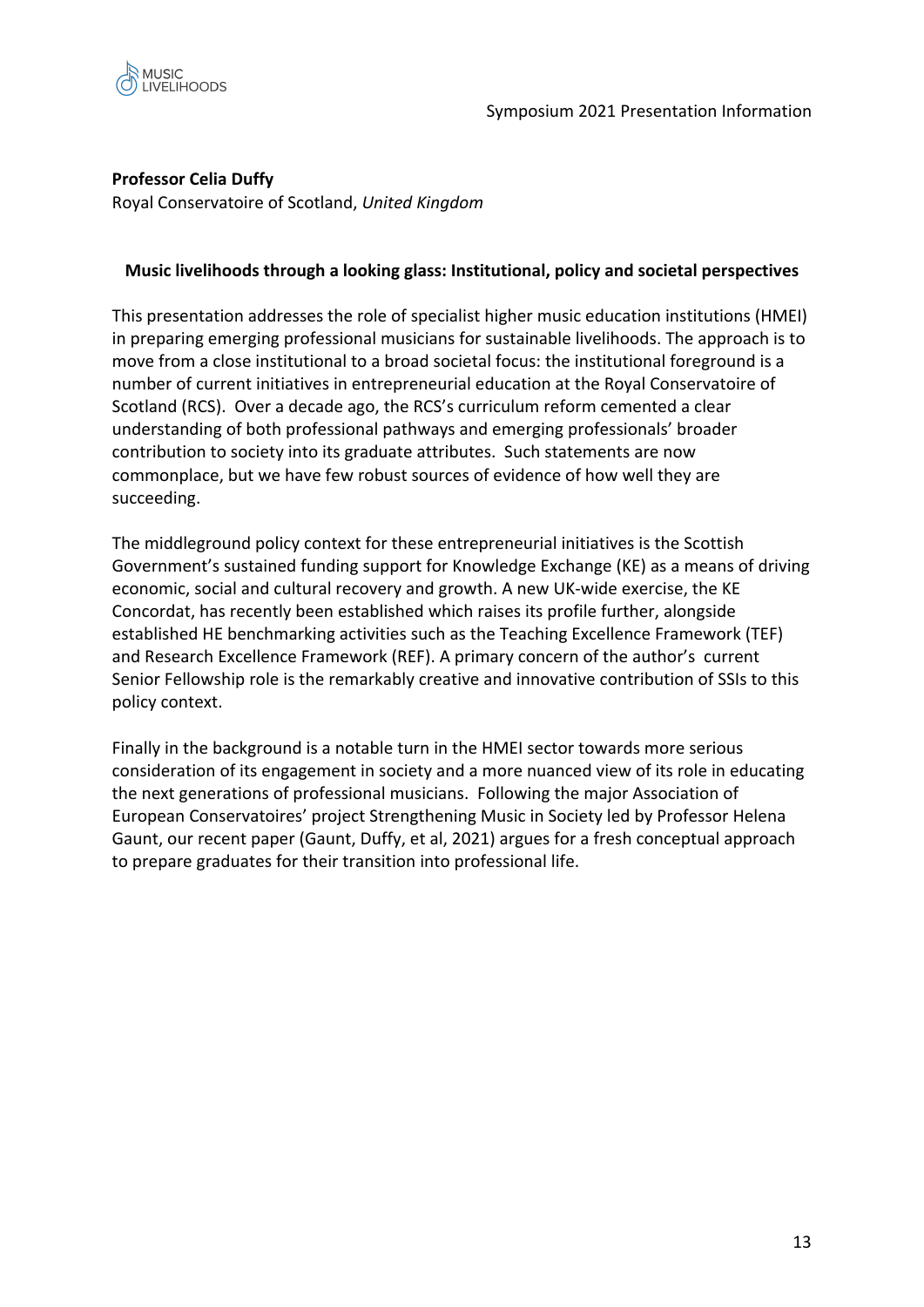

**Dr Renée Duncan Ms Jen Rafferty** *New York, New York*

#### **Changing course: Reshaping our musical identities**

We are never just one thing. Identity isn't stagnant; it is fluid, interchanging, and growing. As members of the music industry, we can feel locked into singular identifiers and the beliefs surrounding the expectations of that position. It can be uncomfortable for us to challenge these beliefs. It can be confronting when we acknowledge that our identity as a music educator, musician, studio teacher, accompanist, composer, etc., needs to be redefined. COVID-19 challenged many of us to reconsider what it means to be music professionals and how to sustain our livelihoods in the face of uncertainty. However, with these challenges came new opportunities to connect with fellow musicians and educators worldwide through virtual platforms such as Zoom. We invite you to join us as we discuss how we grew a virtual community of female music professionals who helped us better understand our own identities and discover what others are creating and doing in their world.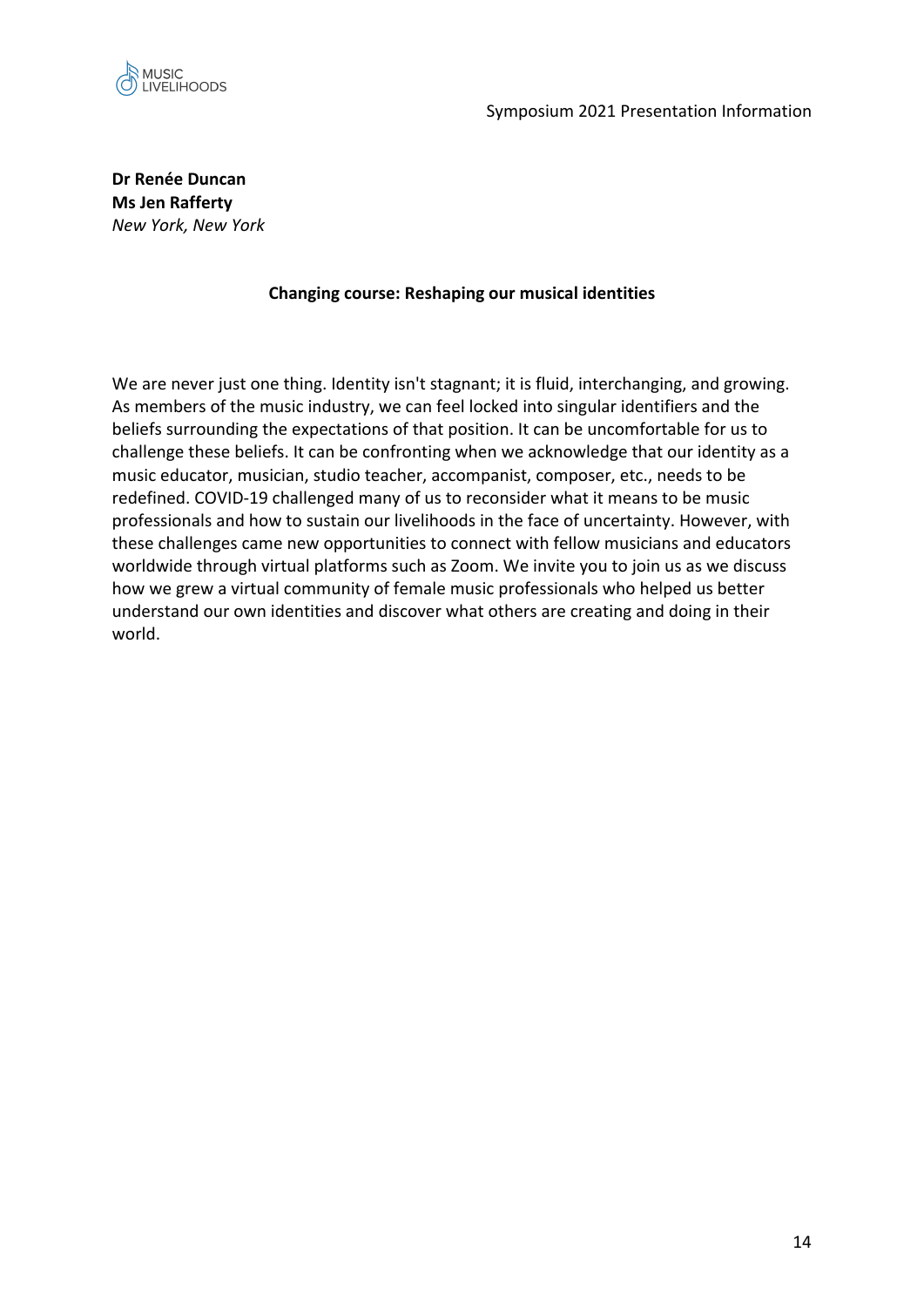

**Dr Matthew Flynn**

University of Liverpool, Liverpool, *United Kingdom*

#### **Thinking Out Loud: Educating musicians on their project and career decision-making**

The study of decision-making in the music industries is an emerging field that to date has focused mainly on the decisions of industry practitioners. In presenting research on musicians' career related decision-making, this paper argues for a greater use and emphasis on decision-making and decision models when educating musicians. The various higher education approaches commonly used to teach undergraduate music makers how to develop their careers, such as project management, entrepreneurship, and professional development, are all underpinned by the ability to think and plan strategically. Fundamentally, strategies are an accumulation of decisions about how and where to spend time, effort and resources. While all music makers make small and large everyday decisions that cohere implicitly or explicitly into project and/or career strategies, currently methods and modes of decision-making are seldom directly addressed as part of educational approaches. Theories on decision-making recognise that most people tend to frame their decisions through their dominant perspectives. For musicians, this means too often framing many different types of project decisions as musical ones. Developed using data generated through a survey of five-hundred UK musicians, which explored the types of decisions musicians make and how they make them, this paper presents a basic decision-making model for use by practicing musicians and music educators. Pedagogically positioned to complement the dominant approaches commonly taught in higher education settings, the model offers an innovative learning and teaching method designed to progressively improve music makers' strategic and instinctive decision-making.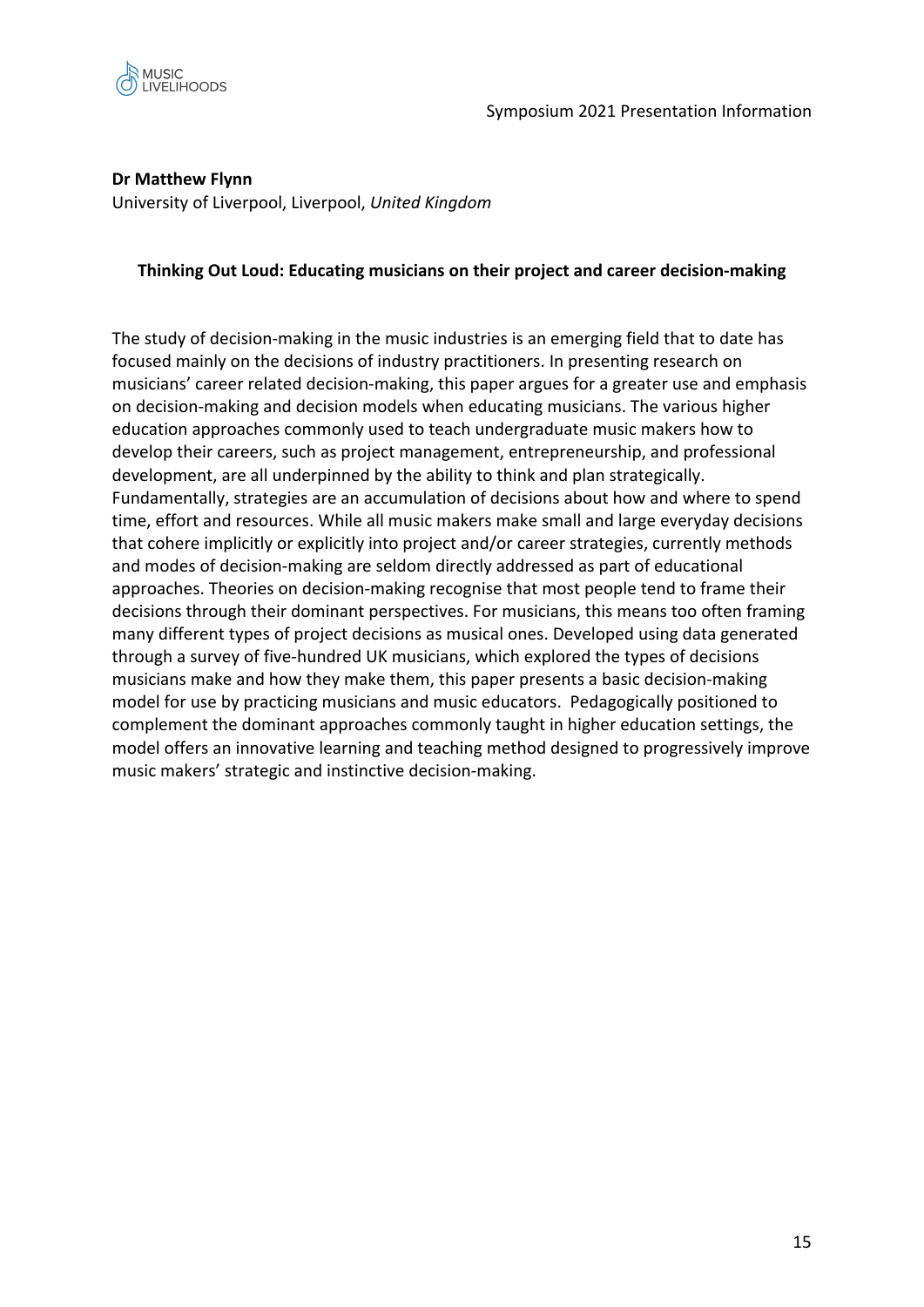

**Dr Sean Foran**

SAE Institute, Brisbane, *Australia*

## **Patreon and digital communities: Alternative pathways for musician livelihoods**

Technology continues to influence how audiences engage and interact with musicians with emergent technology offering an 'alternative to the traditional distribution chain in that music could be bought and acquired electronically. However, emergent technology is now providing a feedback loop between artist and audience' (Thorley, 2012).

Gaining popularity over the past decade, crowdfunding platforms have emerged as a viable financial strategy for musicians, providing fans across the world the opportunity to connect with creators and contribute to current and future artistic content. These emergent technology platforms create economic and artistic value for artists, allowing them to craft work that may not be realised without this crowd support, enabling continued career development and audience growth.

This presentation explores and theorises concepts surrounding how contemporary Australian musicians are adapting their artistic practice by utilising the crowdfunding platform Patreon to develop and grow online fan communities and share their work. To analyse this research area, it uses a digital ethnographic approach, presenting case studies on 3 Australian artists – Barney McAll, Sarah McLeod and Ben Salter. The presentation considers the strategy these artists adopt on Patreon, investigating the benefits the musicians are deriving and their future intentions with the platform. Through these case studies the research identifies themes of artistic skill and story sharing, audience involvement in the creation of new work, and participation in online digital cultural communities.

## References

Thorley, M (2012). An Audience In The Studio – The Effect Of The Artistshare Fan-Funding Platform On Creation, Performance, Recording And Production. *Journal on the Art of Record Production,* (7).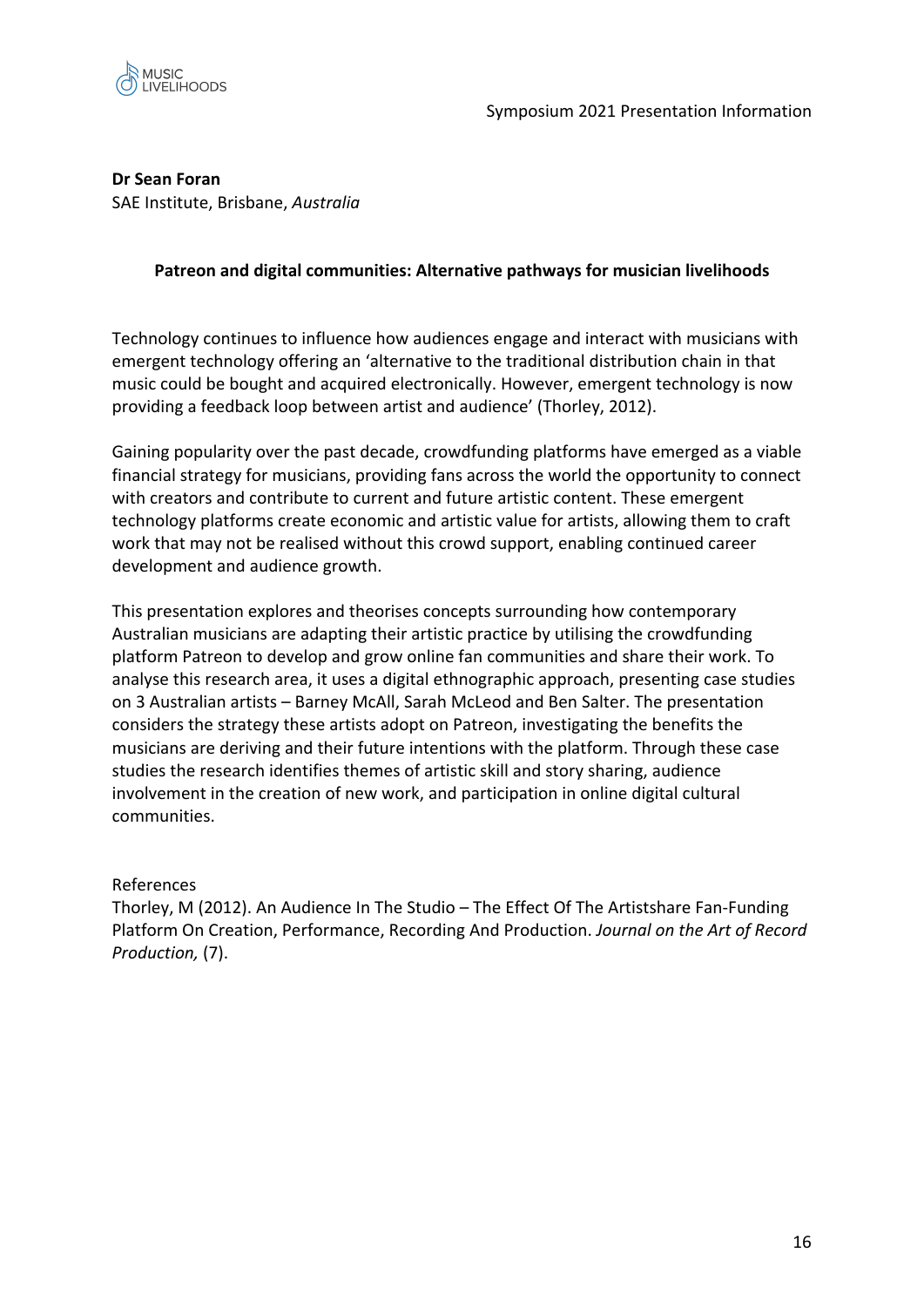

**Dr Ben Green Professor Andy Bennett Dr Ernesta Sofija** Griffith University, Brisbane, *Australia*

## **Changing realities and priorities for young music-makers during a pandemic**

Two groups that have disproportionately suffered employment and income losses since the start of the COVID-19 pandemic are the arts sector and young people, as reflected in national statistics. This speaks to both the nature of the work performed and the insecurity of employment arrangements in both groups, which overlap. While less easily measured, early career musicians are also uniquely impacted by lost opportunities. Meanwhile, this challenging context draws focus to the value of music-making as a source of well-being for practitioners. This paper explores the experiences, attitudes and strategies of young musicmakers in Australia, based on 18 in-depth interviews conducted in late 2020 (in parallel with studies in Portugal and the United Kingdom). We consider how these professional and amateur practitioners responded to the loss of work and social activities, including changes in their opportunities, motivations and methods for making music and pursuing careers. Digital technologies afforded opportunities for collaboration, performance and discussion, with varying enthusiasm and results. A shared sense of uncertainty about the future inspired conscious shifts in perspectives, priorities and plans. The findings highlight needs with respect to education, career support and well-being initiatives for young musicians.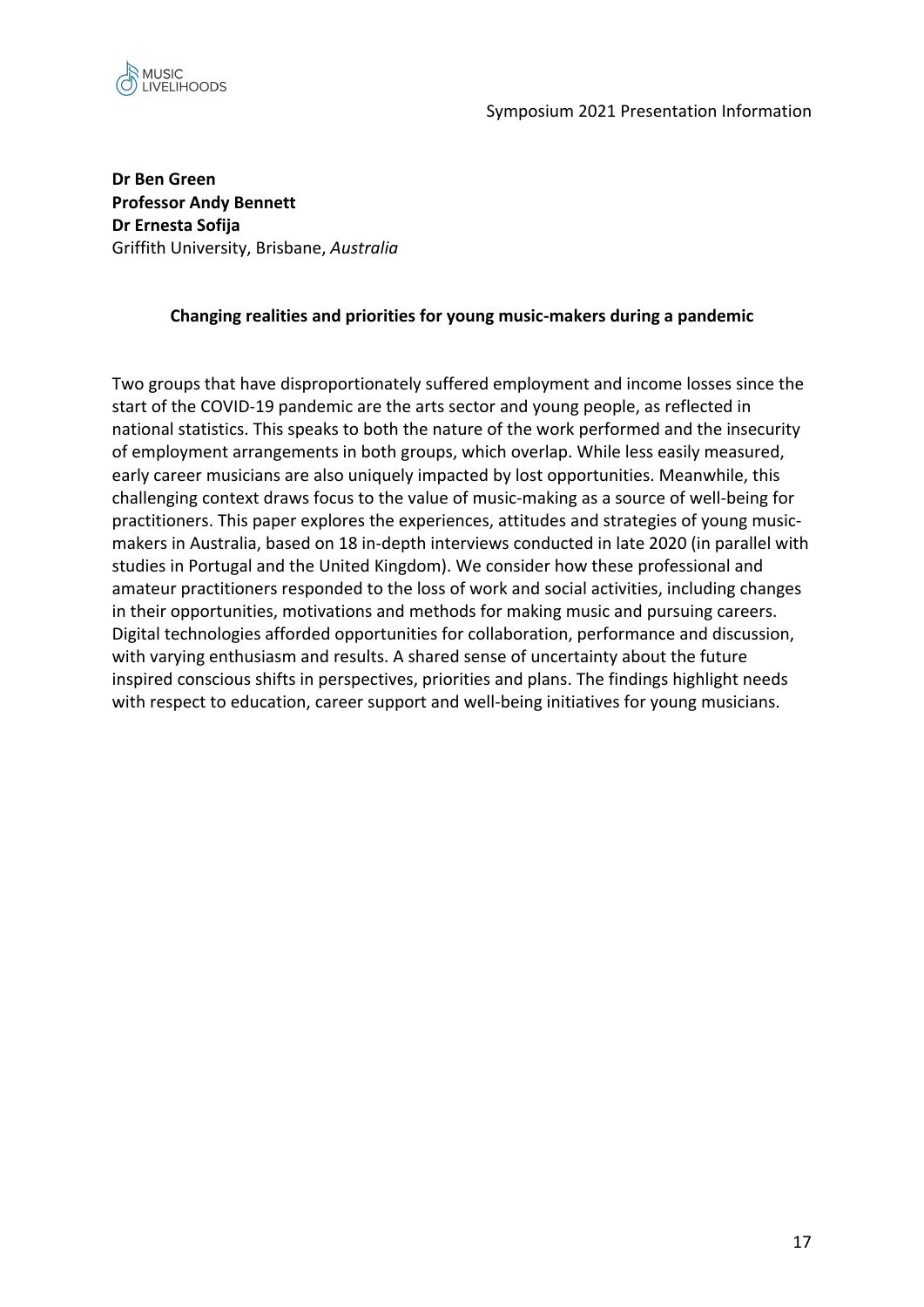

## **Dr Tanya Kalmanovitch**

The New School, New England Conservatory, Boston, *USA*

## **Towards a trauma-informed music pedagogy in the global pandemic**

Trauma is woven into the training of the professional musician. It's in the power dynamics of the mentor-student relationship. It's in the demands of an industry where competition is all-pervasive: where every opportunity—orchestral jobs, teaching jobs, slots in fellowship programs, scholarships to summer festivals—depends on competition. It's in the idea that as a student you're vying, your whole young life, for a seat in this or a role in that, all the while submitting yourself to the assessment of powerful gatekeepers who make the life-ordeath decisions about your livelihood.

As a faculty member at two American conservatories—the New England Conservatory in Boston, and the Mannes School of Music in New York—my own livelihood is tied up in traumatogenic structures. The context of the global pandemic exposed the pre-existing limitations of the conservatory model as professional training for a profession that may no longer exist; prompting me to reckon with my implication and vulnerability.

In this presentation, I explore how I use trauma-informed pedagogy to recognize and acknowledge trauma in ourselves and our students; to adapt our practices in response to personal and collective trauma and its impacts; and to redefine the nature and purpose of professional training for musicians in a time of intersecting precarities. My goal is to effect a fundamental shift away from using music to reinscribe existing power structures, towards music as an imaginative and practical response: the sound of our imagining the world not as it is, but as it should be.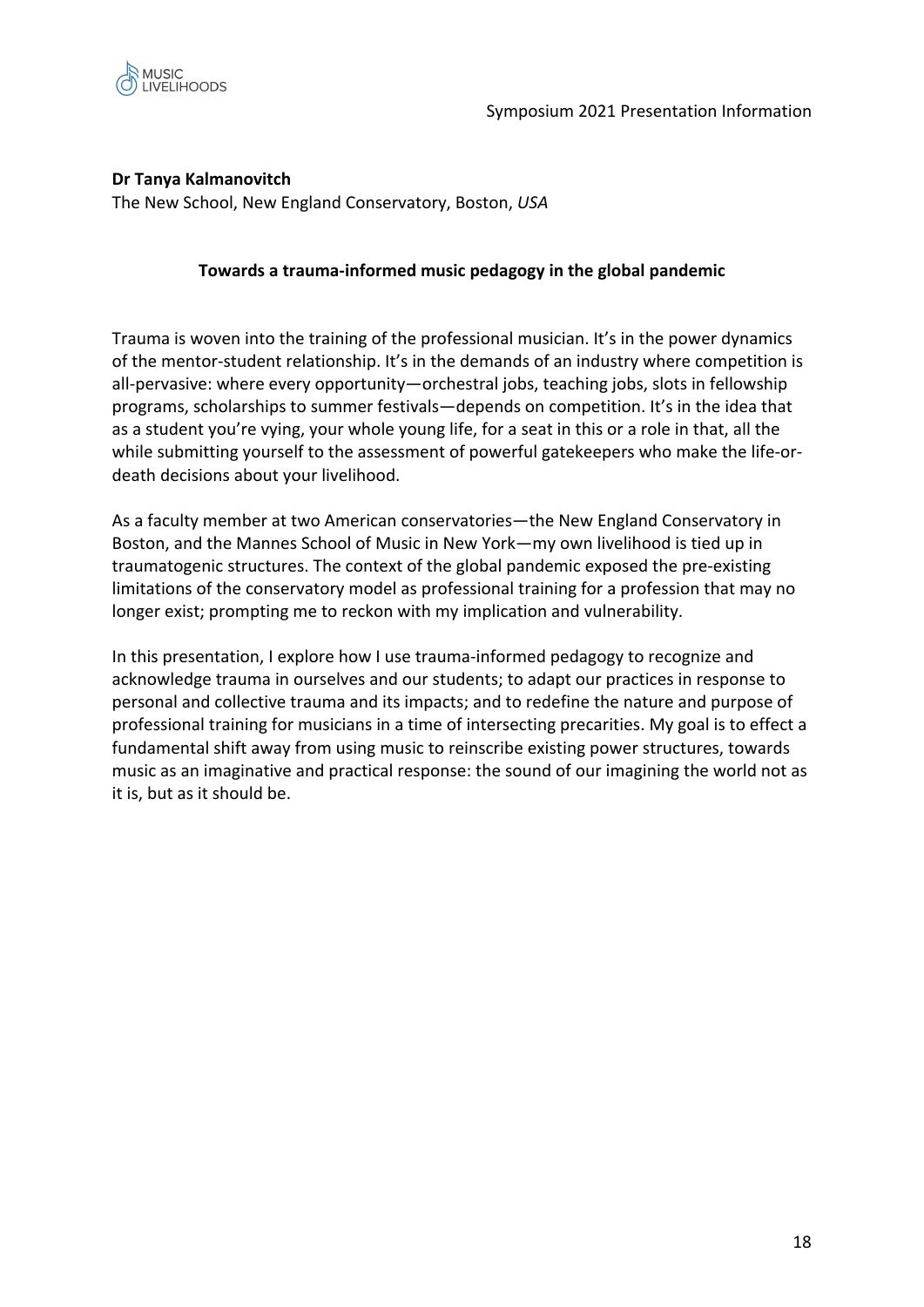

**Dr Kristina Kelman**

University of West London, *United Kingdom*

## **This is Pop! Exploring ownership and agency in a student-run record label**

Vermilion Records is an Australian student-run, university record label established in 2017, as a way to expose students to music industry practice experientially through business. An interdisciplinary environment, it brings students together from music, film, tv and animation, design, business, marketing, journalism and event management, to develop, produce and promote emerging artists.

This paper aims to shed light on how four graduates navigated their year-long role at Vermilion Records. As a unit of study, Vermilion Records has emerged through collaboration with students as partners in learning, therefore, student-voice through focus group is recognised as an appropriate method for this research. These graduates were invited to lead the focus groups around four topics: challenges and benefits, interdisciplinary work, career aspirations, and improving the record label for future students.

Students revealed that the team experienced high motivation due to the ownership they were given over core operations and decision-making; the absence of 'box-ticking' for assessment replaced by real responsibilities and real relationships; the demand to 'need to know' leading to new skill acquisition; and 'foot-in-the door' industry preparedness. Early findings showed that some students experienced feelings of inadequacy and pressure due to tight semester deadlines, and the lack of time given for settling into roles.

While this paper presents the beginning stages of a larger action-research project, studentvoice has already suggested that a high-intensity record-label environment might better prepare work-ready and resilient graduates. It also provides justification for ongoing research into how best to meet the educational demands of students seeking careers in the music industry.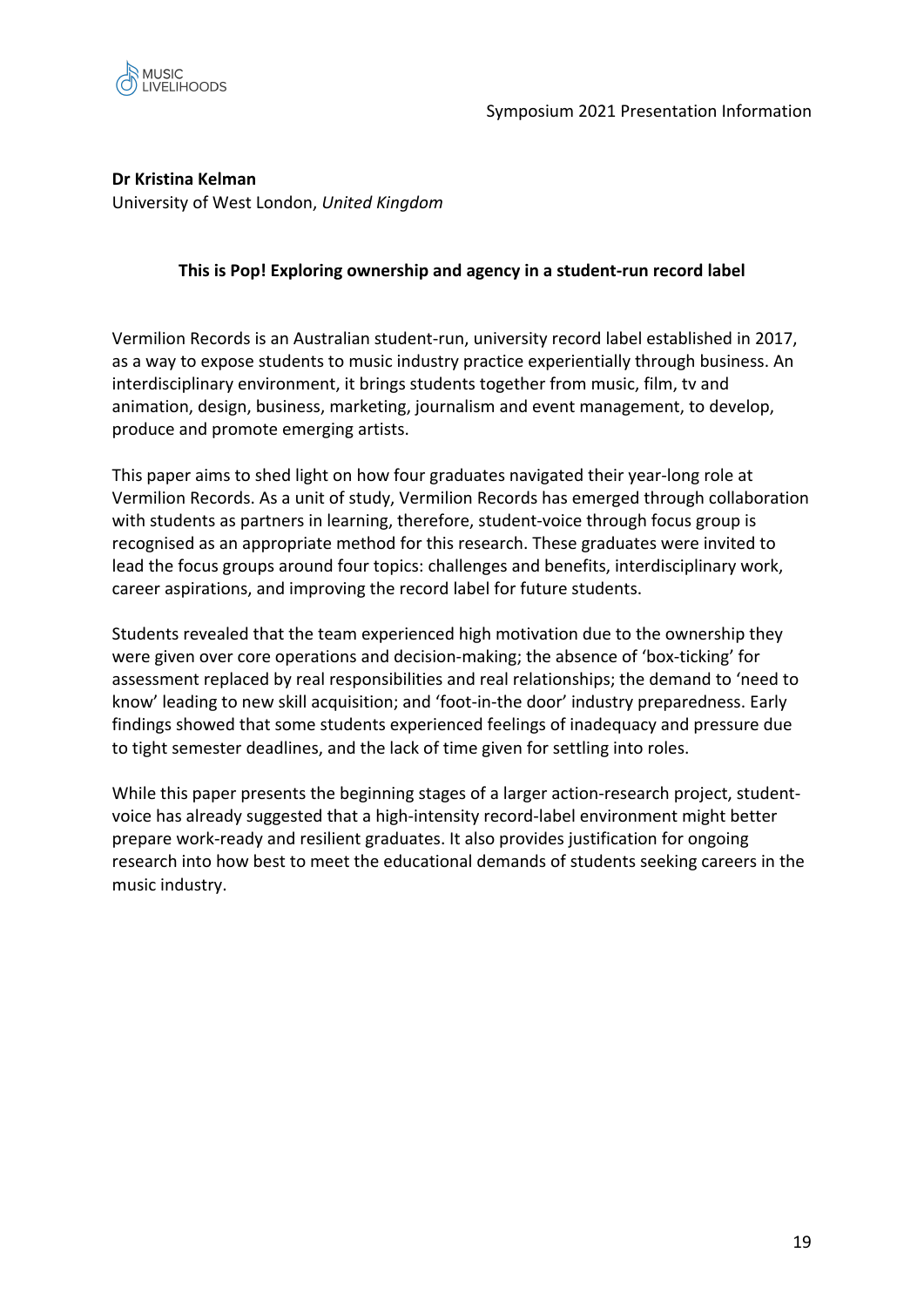

## **Mr Dominic Kingsford**

Queensland Conservatorium Griffith University, Brisbane, *Australia*

#### **Improvise this: A jazz musician in a post normal, mid-pandemic music industry**

In a post normal, mid-pandemic time, an industry renowned for showcasing its creativity, vibrancy, diversity, and virtuosity, has instead been forced to showcase its resilience, adaptability, and versatility. It is no secret that the music industry has been acutely impacted by the COVID-19 pandemic. The financial impact has been widely reported, and so deeply felt by all performers, with an estimated \$1.4 billion industry-wide loss reported in 2020 (Langford, 2021). What about beyond the financial impact? To what extent have we, as performers, felt the impact to out artistic expression as a result of this once in a century happening? How have we, as musicians, seen our craft influenced by this, whether it is through affected practice routines, cancelled performances, or postponed lessons?

As a trained jazz musician, I have identified some key challenges that I am continuing to overcome in my artistic expression in this post normal, mid-pandemic time. While I can sense a renewed sense of creativity and excitement in my, and my colleagues' artistic practice, how limiting is it to our expression when venues are capacity limited and are extracautious in hiring live entertainment. Indeed, only recently, we have seen jazz clubs relabel themselves as live music clubs, so as to maintain maximum capacity and not intimidate the audience. Must I then put aside my passion, my education, and my expression through jazz music, and perform in a different genre just to perform live? This presentation will discuss my observations as a performer, educator, and creative responding to this post normal, mid-pandemic music industry.

#### References

Langford, J. (2021). COVID-19 wiped \$1.4billion from the Australian live music industry in 2020. NME. Retrieved October 29, 202 from https://www.nme.com/en\_au/news/music/covid-19-wiped-1-4billion-from-the-australianlive-music-industry-in-2020-3076883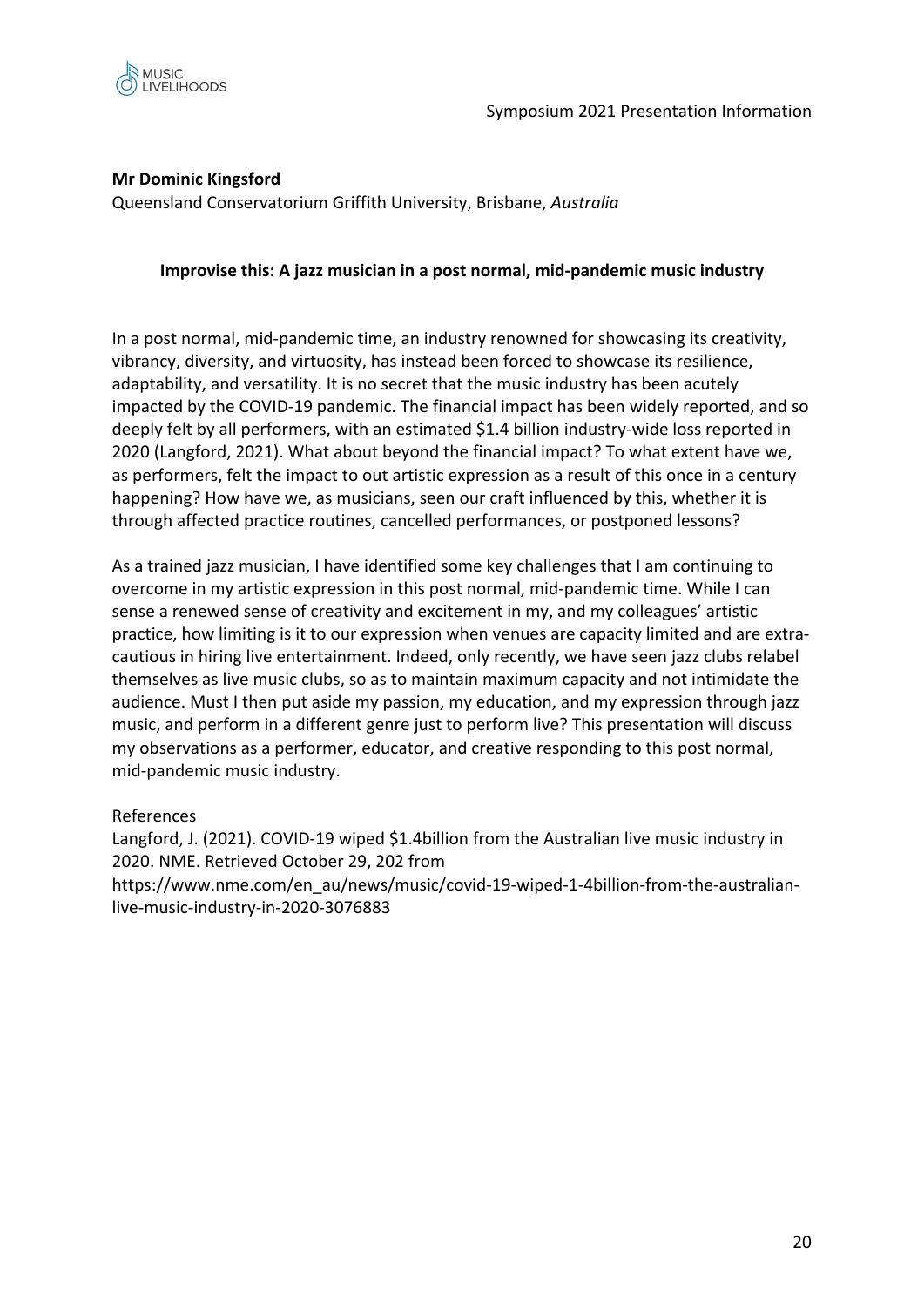

**Dr Karlin Love** University of Queensland, *Australia*

# **Professor Margaret Barrett**

Monash University, Melbourne, *Australia*

## **'Mother Trees' in the professional music ecosystem**

Suzanne Simard, Canadian forester, discovered that healthy forests are systems networked through large, older trees she described as 'Mother Trees'. These trees supply nutrients and information to younger trees and across species through below-ground networks of roots and mycorrhizal fungi. It's quite a contrast to the mono-cultural and mono-age plantations that have dominated modern forestry.

Musicians are more mobile than trees, so the metaphor is limited, but who are our 'mother trees'? How do these 'mother trees' support and nurture younger musicians and the ecosystems in which they live and work? Too often we've thought of musicians as individual 'fledglings': nurtured and nourished, then pushed out of the nest to find their own way, to sink or swim (mixing more metaphors). Were we to think from the ground up rather than top-down, what might be the implications for musicians' career development?

We observed the first two iterations of Musica Viva's Future Makers program for emerging chamber musicians. It shares some aspects of a 'mother tree': connecting, nurturing, supporting, and preparing for becoming future 'mother trees'. Working from a ground-up perspective, the program seeks to empower independent musicians to envisage and plan for career trajectories with few established pathways. This paper reports findings of a program evaluation that questions some of the established views of musician development and suggests ways in which the profession might be more whole-career supportive (vs. 'plantation harvests' at a specific age or stage) yet have room and freedom for both individual and systemic creative growth.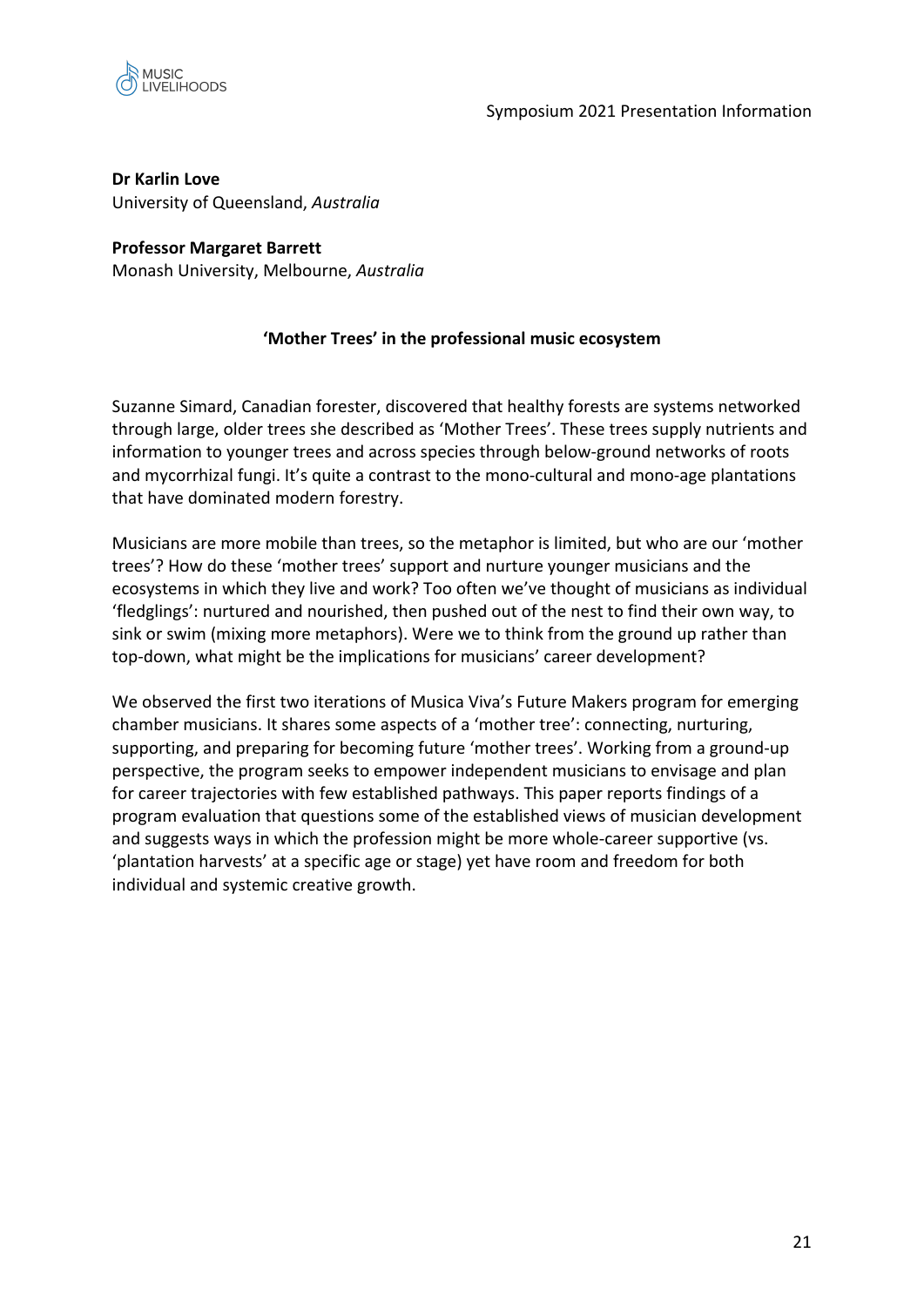

**Dr Guy Morrow** University of Melbourne, *Australia*

#### **Remunerating artist managers: Exploring the equity stake argument**

This paper concerns the remuneration of artist managers in the field of popular music. It explores the proposition that more power and responsibility is resting with artist managers now given shifts in the music industries due to digitisation. This paper explores whether, because of this increased responsibility, artist managers need to be remunerated differently for the betterment of the industry overall. Artist managers are traditionally service providers who receive a 15 to 20% commission of their artists' income. In the past this arrangement arguably worked well. This is because artist managers had less influence and also less responsibility with other entities in the music business such as record labels and live promoters doing more of the work that is required for an artist to connect with an audience. So should artist managers be given master points on each record their artist client releases, and some small publishing share on each co-write, enabling them to have real equity in the business they are building? Other industries offer their highly-skilled business leaders stock options (equity) and the question of whether this is a viable and necessary arrangement for artist managers is an important one given a key problem in the music industries: the brain drain of artist managers to other fields or to other roles in the music industries. This paper draws on a previous research project conducted with the International Music Managers' Forum (IMMF) and also on one currently being conducted with the Association of Artist Managers (AAM). This paper is significant because it will address the issue of whether or not the way in which artist managers are renumerated is cramping the music business.

#### Keywords

Artist management, cultural entrepreneurship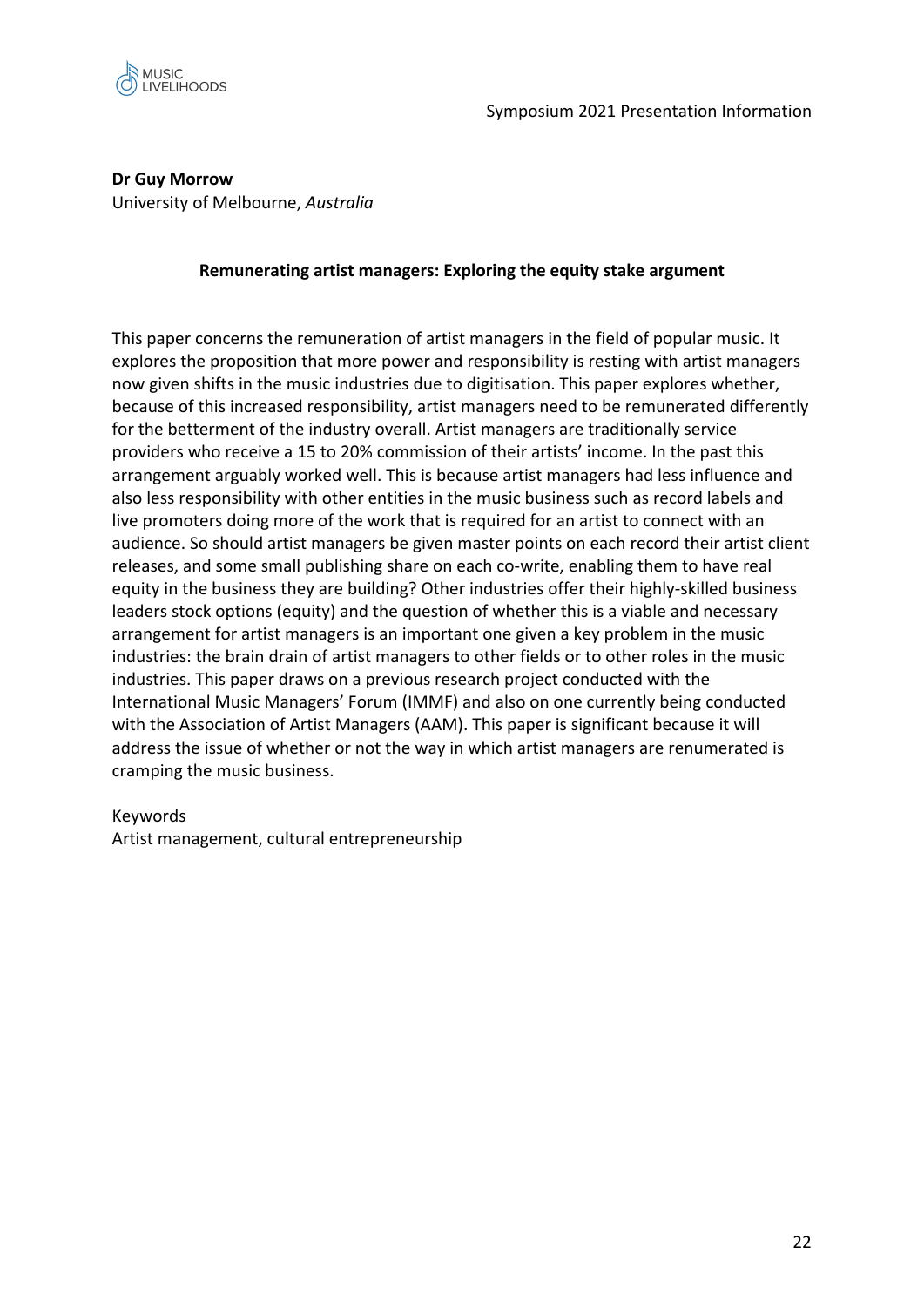

**Professor Rosie Perkins Ms Caitlin Shaughnessy Dr Andrew Hall** Royal College of Music, London, *United Kingdom* 

## **The experiences of musicians delivering live, personalised music online in healthcare settings: The ProMiMiC project**

The beneficial role of musicians in healthcare contexts is well established, with research highlighting how live music can promote wellbeing and enhance patient recovery. However, less attention has been paid to the musicians delivering this service, and how their practice and musical identities are informed by these experiences. The ProMiMiC project, an international collaboration led by Hanze University in the Netherlands, explores how professionals develop as practitioners within a setting of person-centred musical experiences in hospitals. In London, UK, musicians worked in small groups to deliver individual, tailored improvisations and repertoire through Zoom to maternity patients at Chelsea and Westminster hospital. Using reflective diaries, interviews, and focus groups, the musicians' experiences of adapting to the healthcare and online contexts, and the impacts on their personal and professional development, were explored using qualitative, narrative methods.

The emergent narratives highlight the musicians' changing musical values and skills as a result of their ProMiMiC experiences. In particular, the development of their musical versatility, as well as improved communication and emotional understanding as musical practitioners. In addition, the benefits of working on Zoom and the intimacy that those interactions offered within the context of busy hospital settings were highly valued, challenging expectations of the possibilities of creating meaningful musical connections online. Looking ahead, this project offers a sustainable model for the integration of musicians in hospital contexts by ameliorating many of the logistical barriers of 'in-person' liveness. Is also offers crucial insights into how best to support emerging music practitioners within healthcare settings.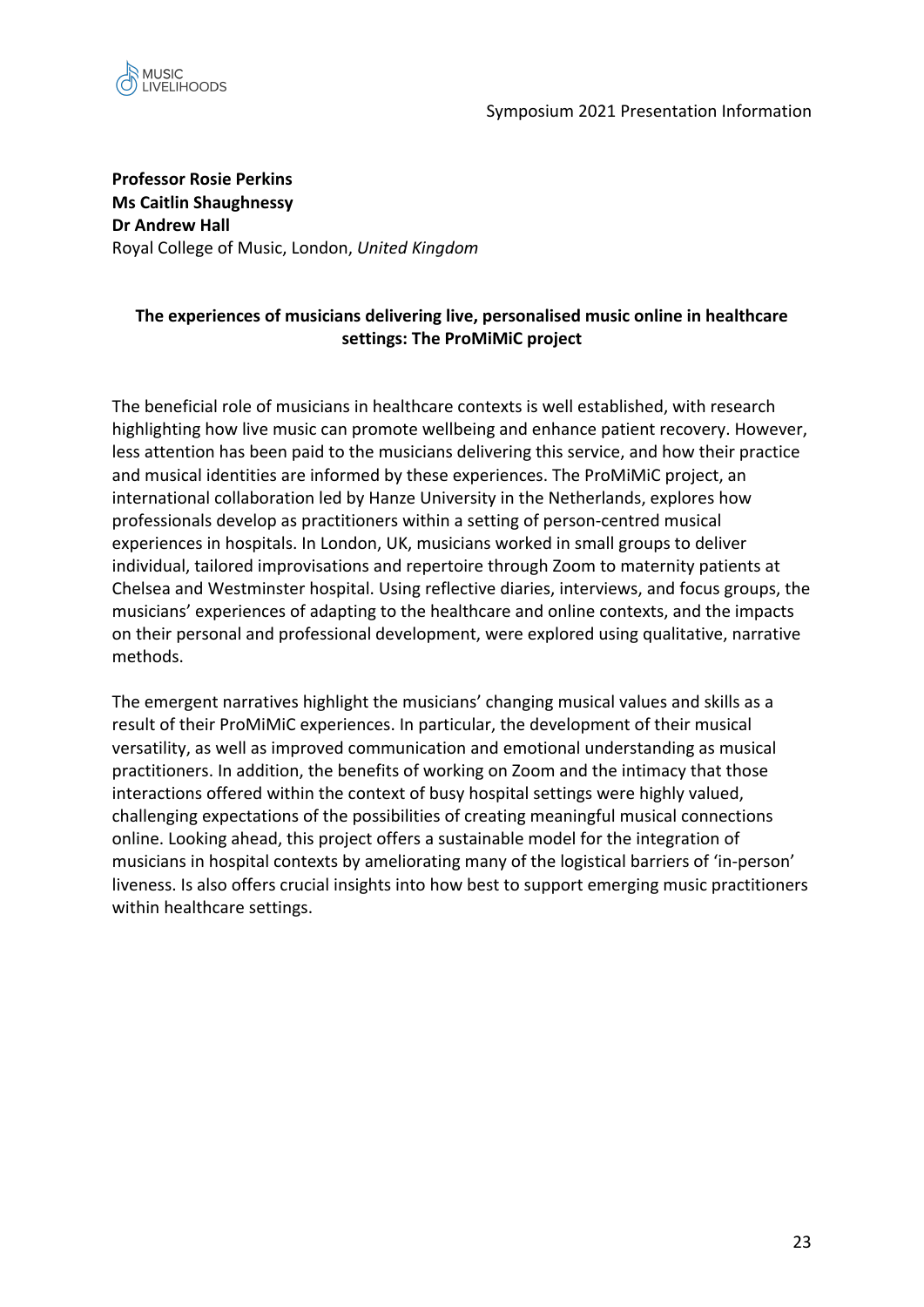

**Dr Pamela Pike**

Louisiana State University, *USA*

#### **Fuelling career and creativity across a lifetime: The role of models and mentors**

Music careers, in- and outside of the academy, have become complex. Tertiary educators prepare music students for diverse early careers involving countless musical, personal and interpersonal skills and mid-and later-career professionals adapt to changing pedagogical and musical practice. Although learning throughout the lifespan is commonplace, important life transitions may serve as catalysts for pursuing educational experiences resulting in transformational learning. While the pandemic may not yet be classified as a transitional period, the challenges encountered by musicians, at all career stages, necessitated learning and changing to adapt to new realities. Musicians who display creative thinking and develop creative practice through mentoring relationships, are well situated to model healthful careers and mentor throughout the career lifespan. The intersection of lifelong learning, fostering and sustaining creativity, maintaining healthful work practices and mentoring are explored through an autoethnographic lens in this paper. Strategies to prevent burnout and sustain creative practice across a lifetime are explored, with modeling healthful careers and engaging in meaningful mentor relationships emerging as touchstones for career satisfaction and sustainability.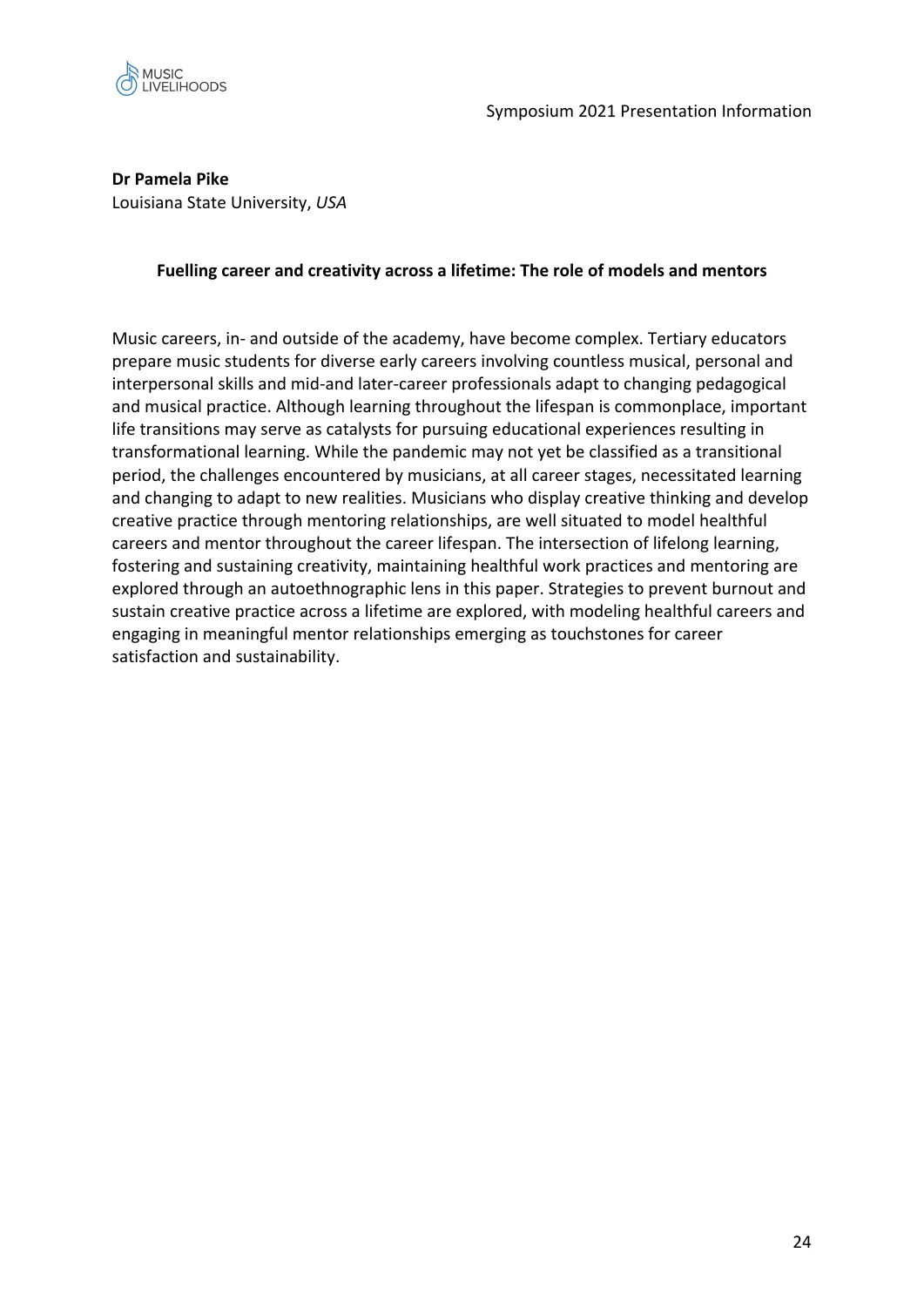

#### **Dr Kate Power** University of Queensland, Brisbane, *Australia*

## **Peer coaching in the arts and culture sector**

This paper will present research-in-progress concerning the development of a theoreticallyinformed and empirically-tested peer coaching program for artists (including musicians) and arts managers in Australia.

Given the financial constraints under which the arts and culture sector operates, a sustainable approach to career development is critically important. Traditional mentoring has a long history in the arts, but can be expensive and difficult to access. By contrast, peer coaching promises a low-cost, high impact, readily accessible means of building competence, agility, and self-efficacy.

Peer coaching has been found to increase knowledge, connectivity, confidence, and commitment in such diverse settings as the US Military, leading universities, and with remotely-located Aboriginal and Torres Strait Islander undergraduate students.

Peer coaching circles, in particular, have been found to deliver "closer and richer relationships" than traditional one-one-one mentoring (Darwin & Palmer, Higher Education Research & Development, 2009, p. 134), making them potentially valuable to "VUCA" industries. Yet their applicability, feasibility and sustainability for the arts and culture sector has yet to be tested. Nor have specific peer coaching models been evaluated for their "fit" with artists and/or arts managers.

Informed by two sector-wide surveys and the evaluation of existing peer coaching programs designed for the corporate sector, I have developed a suite of Discussion Guides to support peer coaching conversations in the arts. Designed and tested with industry partners such as QMF, this program will be rolled out mid-2022. Meanwhile, there are still opportunities for musicians to pilot, and contribute to the final design, of this program.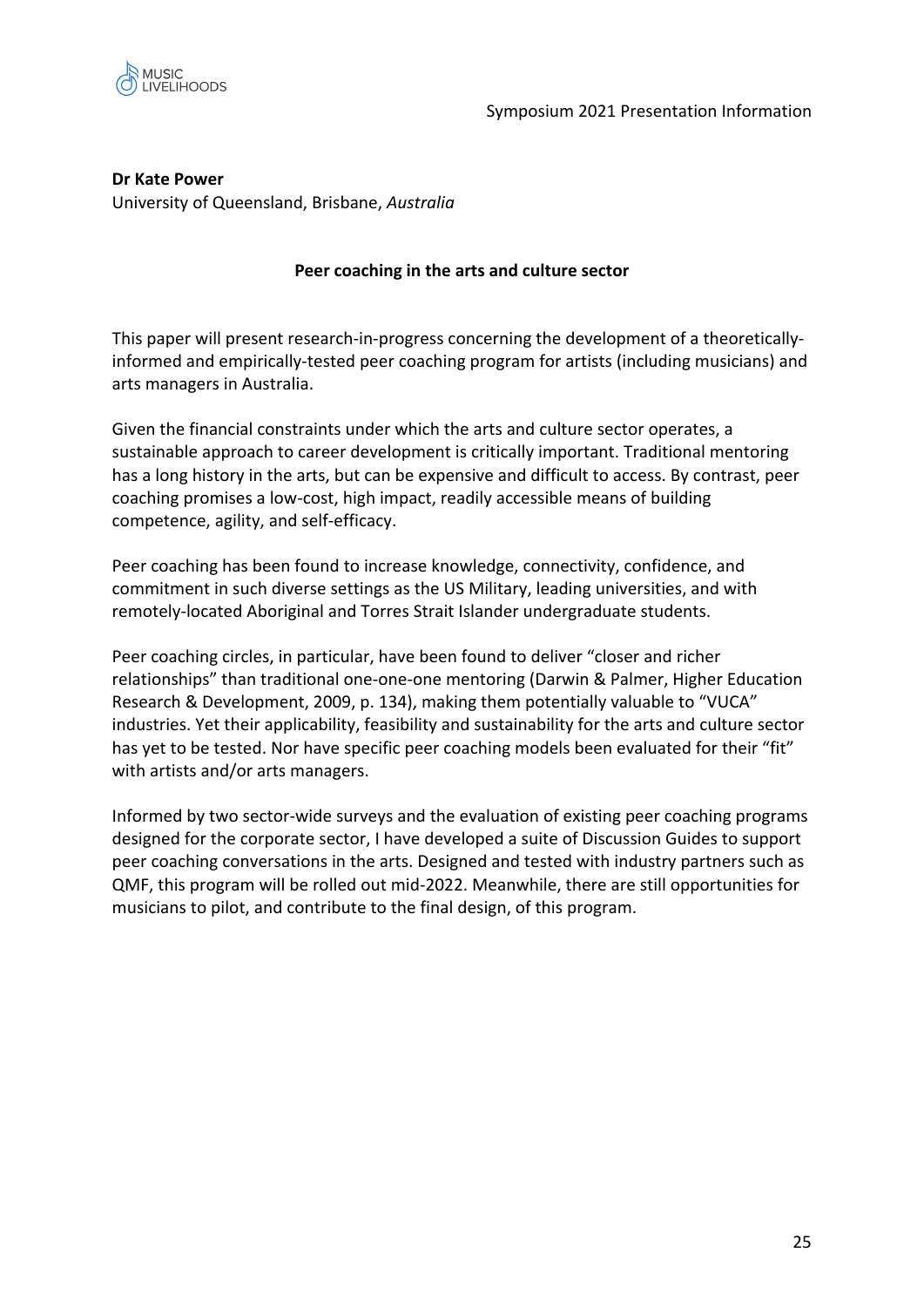

**Mr Nicholas Russoniello**

University of Sydney, *Australia*

## **The Composer-Performer strikes back: Preparing today's instrumentalists for the modern music industry**

Some of the greatest composers of the past were known foremost as performers; Scarlatti, Mozart, Schumann, Brahms, Paganini, the Liszt goes on. The twentieth century saw a move towards specialisation, where instrumentalists and composers were largely devoted to their separate skills. In the current arts sector environment, where versatility is tantamount to survival, do we need to resurrect the model of the composer-performer?

This paper considers the myriad of benefits to teaching instrumentalists to compose for their primary instrument. I will present the findings of a case study that harnesses strategies from the field of creative cognition to enrich the practice of the composer-performer; highlighting the ways a performer might exploit the compositional process to improve their instrumental capabilities and broaden their professional portfolio. By using strategies designed to enhance creative thought, such as divergent thinking tasks and pre-determined creative limitations, the composer-performer can uncover novel ideas on their instrument and expand their existing skill set. This paper will further consider how these strategies might be used to equip instrumentalists with proficiency in composition, improvisation, notation, interpretation, and digital technologies; better preparing them for the contemporary music landscape.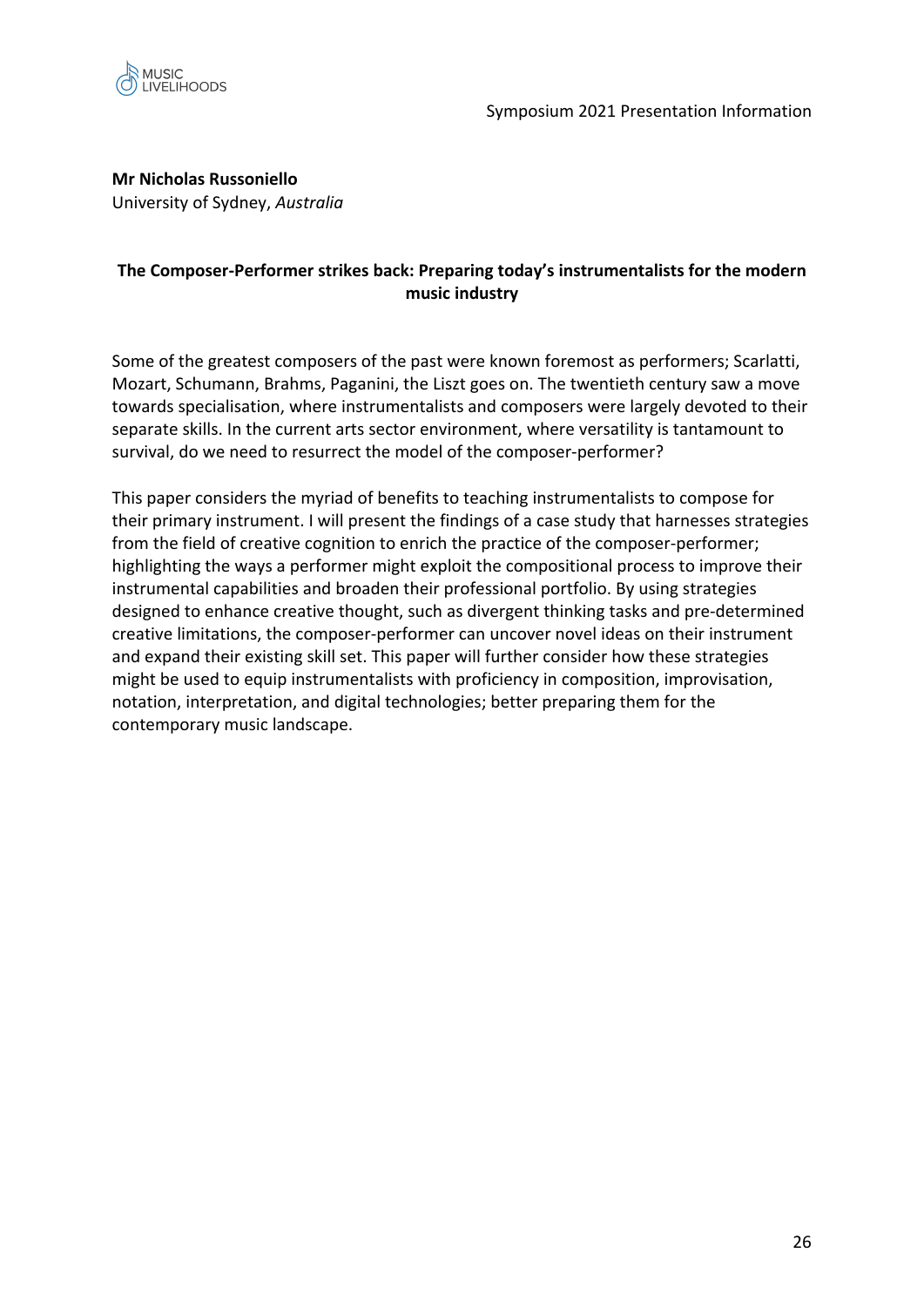

**Dr Neta Spiro1&2 Dr George Waddell**<sup>1&2</sup> **Ms Caitlin Shaughnessy1 Prof Rosie Perkins1&2 Dr Aifric Campbell3 Prof Aaron Williamon1&**<sup>2</sup>

## **Work, finances, and wellbeing of arts professionals in the UK during COVID-19: A multiwave, cross-sectional study**

COVID-19 has had a substantial impact on arts professionals in the UK. We explore two research questions about arts professionals' work as well as wellbeing during COVID-19 in the UK: (1) What are the relationships between performing arts professionals' profiles on one hand and measures of their mental and social wellbeing on the other? (2) What predicts performing artists seeing themselves as having a future working in the arts? We investigate these questions using the HEartS Professional survey at two moments in the pandemic: in the first UK lockdown (April-May 2020, phase 1) and a year on as the country began to unlock (April-May 2021, phase 2). Respondents were adult arts professionals (N = 385 in phase 1,  $N = 685$ , phase 2).

Findings from the first phase of data collection suggested a reduction in work and income. Respondents reported financial hardship (53%), and increased anxiety (85%) and loneliness (63%) compared to before the crisis. Multiple regression analyses indicate that perceived financial hardship was associated with lower wellbeing and higher depression and loneliness scores. Higher self-rated health was associated with higher wellbeing and lower depression scores. More physical activity before lockdown was associated with higher wellbeing and social connectedness scores, as well as lower loneliness scores. An increase in physical activity during lockdown compared with before was associated with higher wellbeing and social connectedness scores, and lower depression and loneliness scores. The results from the second phase of data collection reinforce these findings. Results also indicate the importance of financial context for whether professionals see themselves as continuing to work in the sector.

Keywords: COVID-19, mental wellbeing, performing artists, social wellbeing, work

Acknowledgements: The research reported in this presentation was supported by HEartS Professional, an AHRC project investigating the health, economic, and social impact of COVID-19 on professionals in the arts (Grant ref. AH/V013874/1).

 Centre for Performance Science, Royal College of Music, London, *United Kingdom* Faculty of Medicine, Imperial College London, London, *United Kingdom* Centre for Languages, Culture and Communication, Imperial College London, *United Kingdom*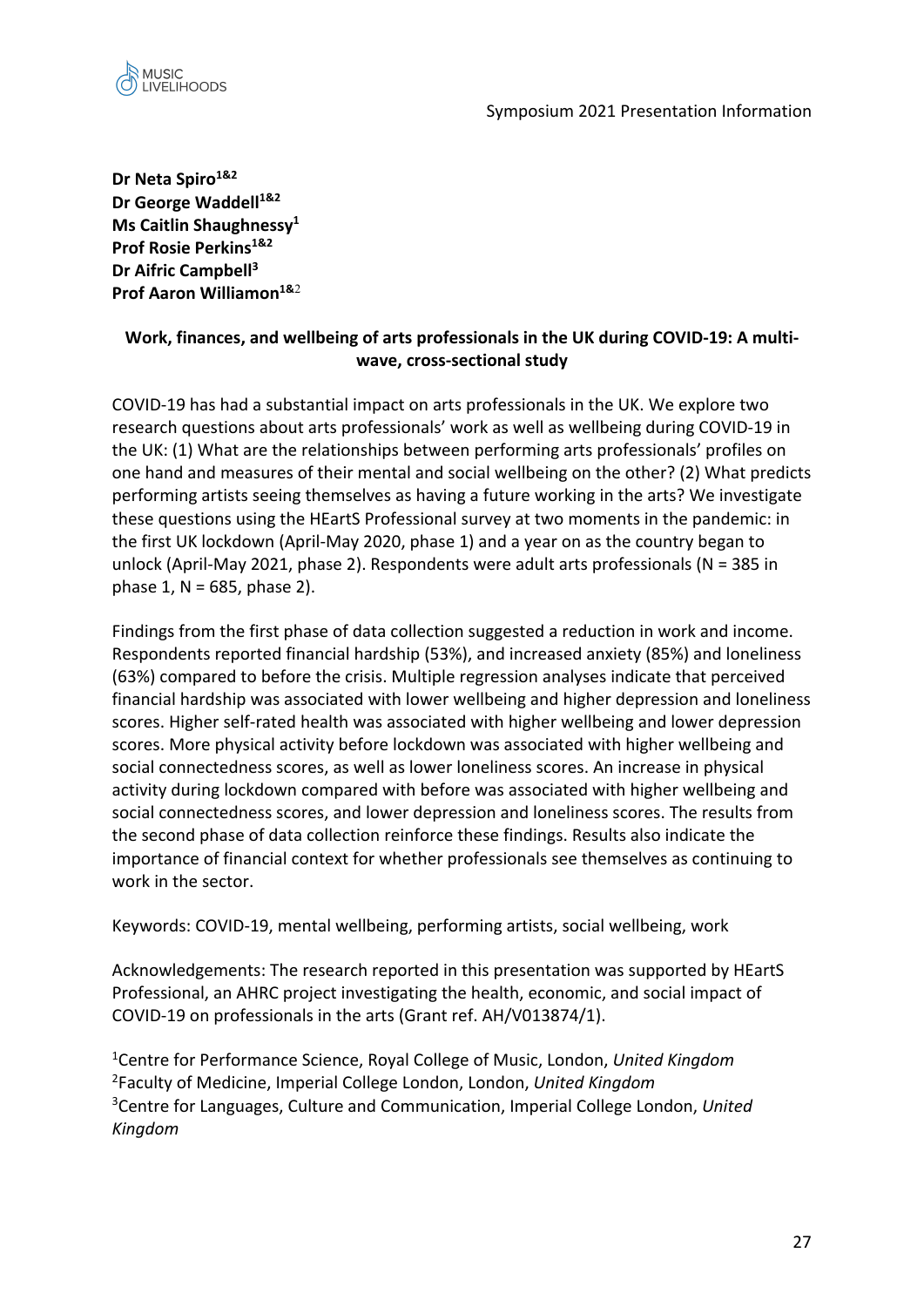



**Professor Heidi Westerlund Dr Guadalupe López-Íñiguez** Sibelius Academy, University of the Arts Helsinki, *Finland*

#### **Finnish composers' pathways and livelihoods in a changing professional ecosystem**

Classical contemporary composers in Finland have for decades enjoyed an exceptional working environment, providing them with artistic scholarships and pensions, state-funded grants for focused creative work, subsidized opportunities for commissions and performances of new works, and an exceptional support system for ensuring royalties. As a whole, the composing scene has valued contemporary practices that sustain the national creative cultural life. However, the younger generation of composers faces a different reality, as these long-established means of support dwindle. This paper investigates the pathways and livelihoods of Finnish composers in a changing professional ecosystem by analysing the narratives of ten multi-generational composers and presenting two 'factional stories', in which the interview material is crafted into a 'fictional form' by an anonymous narrator in order to illustrate the differences between the ecosystems of the older and younger generations of composers. In these factional stories, the protean careers of young composers appear to be the result of passionate pathfinding carried out amidst emerging contexts and pluralizing sites. In this ecosystem there are more options and plurality, and the arenas for new classical music are expanding beyond traditional contexts; however, the competition is high and professional education too short, often proving insufficient to provide the required competencies. In contrast, the seeming artistic autonomy and security of the older generation was more bound to established contexts such as orchestras, operas, and festivals. As a whole, the study provides Higher Music Education programs in Western countries with a new understanding of composers' pathfinding through changing landscapes.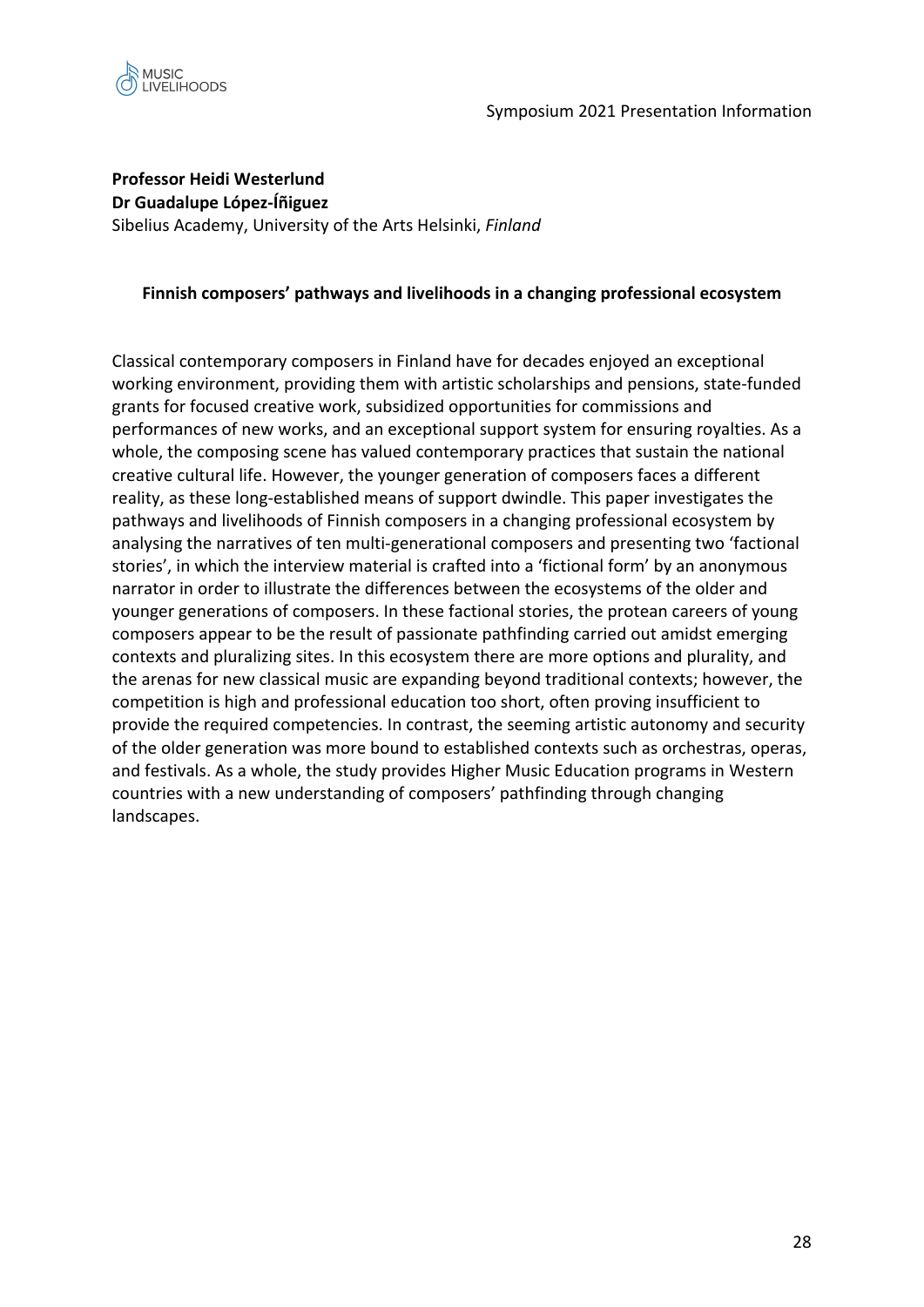

**Dr Narelle Yeo Mr Brad Fuller** University of Sydney, *Australia*

## **"Can you hear me?" Innovative group music making during the pandemic: Reimagining a Conservatory-based ensemble course**

The unit outline for Music Ensemble Performance mandated assessment of live ensembles, impossible to achieve in a lockdown. Eric Ries describes a change in strategy without a change in vision as a "pivot". This research considers a tripartite auto-ethnography on pivoting to a new orthodoxy of online ensemble assessments in 2021. The course pivot raised four fundamental educational design questions:

1. Is it possible to deliver meaningful musical ensemble content online, including musical citizenry and positive peer dynamics?

2. Which technology can we deploy for optimal student experience in ensemble music making?

3. How can we leverage existing faculty skill sets and collaborative action to achieve said outcomes?

4. What are the recommendations for post-pandemic practice in the performing arts and lessons learned from this successful pivot?

Great ensemble performances start with listening, followed by the creative question, "What can I add?" The faculty considered ideals of meaningful ensemble experiences and how these might be achieved in an online environment. This informed the instructional pivot which utilised meta-ensemble teaching, flexible instructional design and reflection-in-action practice using an online Digital Audio Workstation (DAW) to instantly transition from faceto-face to online ensemble class. Affordances of the chosen technology facilitated consistency with pre-existing course outcomes. Soundtrap was utilized as a collaborative tool in conjunction with Zoom, without altering the original pre-published assessment framework. Faculty became the intermediary between the tool and the end user, supplying content, technical and musical knowledge, functioning as a nimble, recursive/collaborative meta-ensemble. Psycho-social benefits of group music making were facilitated through demonstrations of collaborative ensemble teaching from faculty. The success of the approach was evidenced through positive engagements in collaborative experimentation resulting in musical outputs with professional Work Integrated Learning (WIL) outcomes.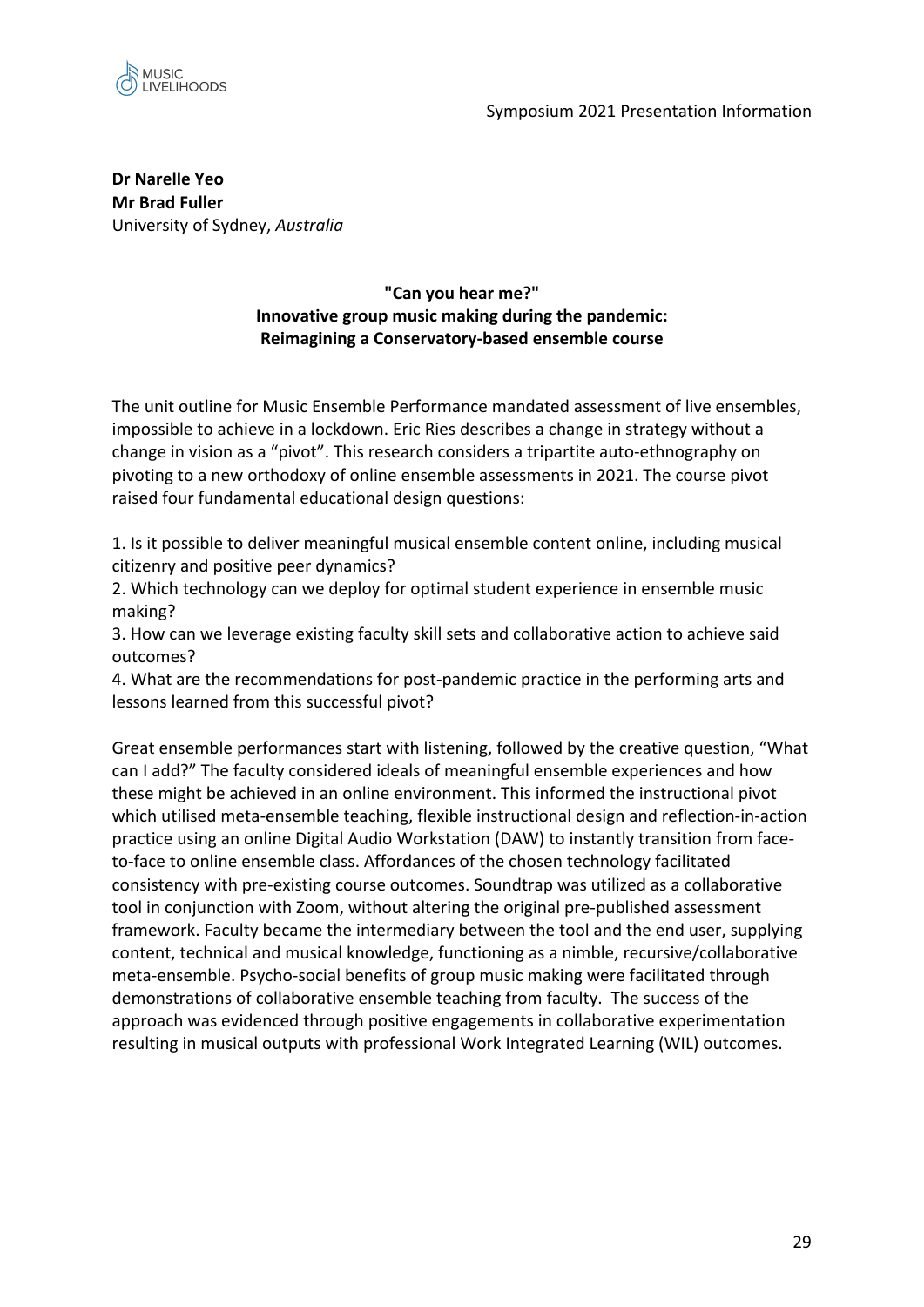

#### **PRESENTER BIOGRAPHIES**

**Hon. Prof. Dr. Alenka BARBER-KERSOVAN** is teaching sociology of music at the Leuphana University in Lüneburg, Germany. Her main research interests are popular music, music and gender, music and politics and urban music studies. Currently she is working on the labour conditions of classical musicians with the special focus on freelancers. Further she is involved in an international empirical research project with the University of Porto and the Erasmus University of Rotterdam entitled "Until COVID-19 do us part." She is also a coeditor of the publication series Urban Music Studies with the Intellect Publishers based in Bristol, UK.

**Professor Margaret BARRETT** is Professor and Head of the Sir Zelman Cowen School of Music and Performance at Monash University, and Founding Director of the Pedagogies of Creativity, Collaboration, Expertise and Enterprise (PoCCEE) research group. She was awarded Fellowship of the Australian Society for Music Education (2011). She has led seven Australian Research Council grants and published extensively in the field. She has served as President, International Society for Music Education (2012-2014), Chair, World Alliance for Arts Education (2013-2015), Chair, Asia-Pacific Symposium for Music Education Research (2009-2011), and Editor, Research Studies in Music Education (2004-2012).

**Dr Steve BARRY** is a pianist, organist, composer, improviser, and lecturer at the Sydney Conservatorium of Music. Winner of the 2021 APRA Professional Development Award for Jazz, Barry's work moves fluidly across the jazz, contemporary classical and improvised music worlds. Recent projects include a work for Sydney new music group *Ensemble Offspring*, a pre-Covid tour of Japan with AUS-JPN piano trio Polyglot, and a suite of compositions and free improvisations for solo piano (Hatch, 2018). Barry's quartet album *Blueprints & Vignettes* (2018) received a 4-star review in the Sydney Morning Herald and was longlisted for the 14th Australian Music Prize. An album of improvisations in piano duo with Australian jazz luminary Judy Bailey was released in 2020 on NZ-based label Rattle Records.

**Associate Professor Irene BARTLETT** is Head of Pedagogy, Coordinator of Contemporary Voice and Jazz Voice Studies at the Queensland Conservatorium, Griffith University, Australia. Irene is recognized nationally and internationally as a leading pedagogue in the fields of contemporary commercial music performance and singing voice pedagogy. Irene has a lengthy publication record (journal articles and book chapters) most recently as an invited contributor to international publications "So You Want To Sing CCM (Contemporary Commercial Music): A Guide for Performers" and "Training Contemporary Commercial Singers". Irene's students (past and present) work as professional contemporary gig singers in 'live' performance venues and in the CCM recording industry; many are recipients of prestigious industry and academic awards.

**Professor Andy BENNETT** is Professor of Cultural Sociology in the School of Humanities, Languages and Social Science at Griffith University in Queensland, Australia. He has written and edited numerous books including Popular Music and Youth Culture, Music, Style and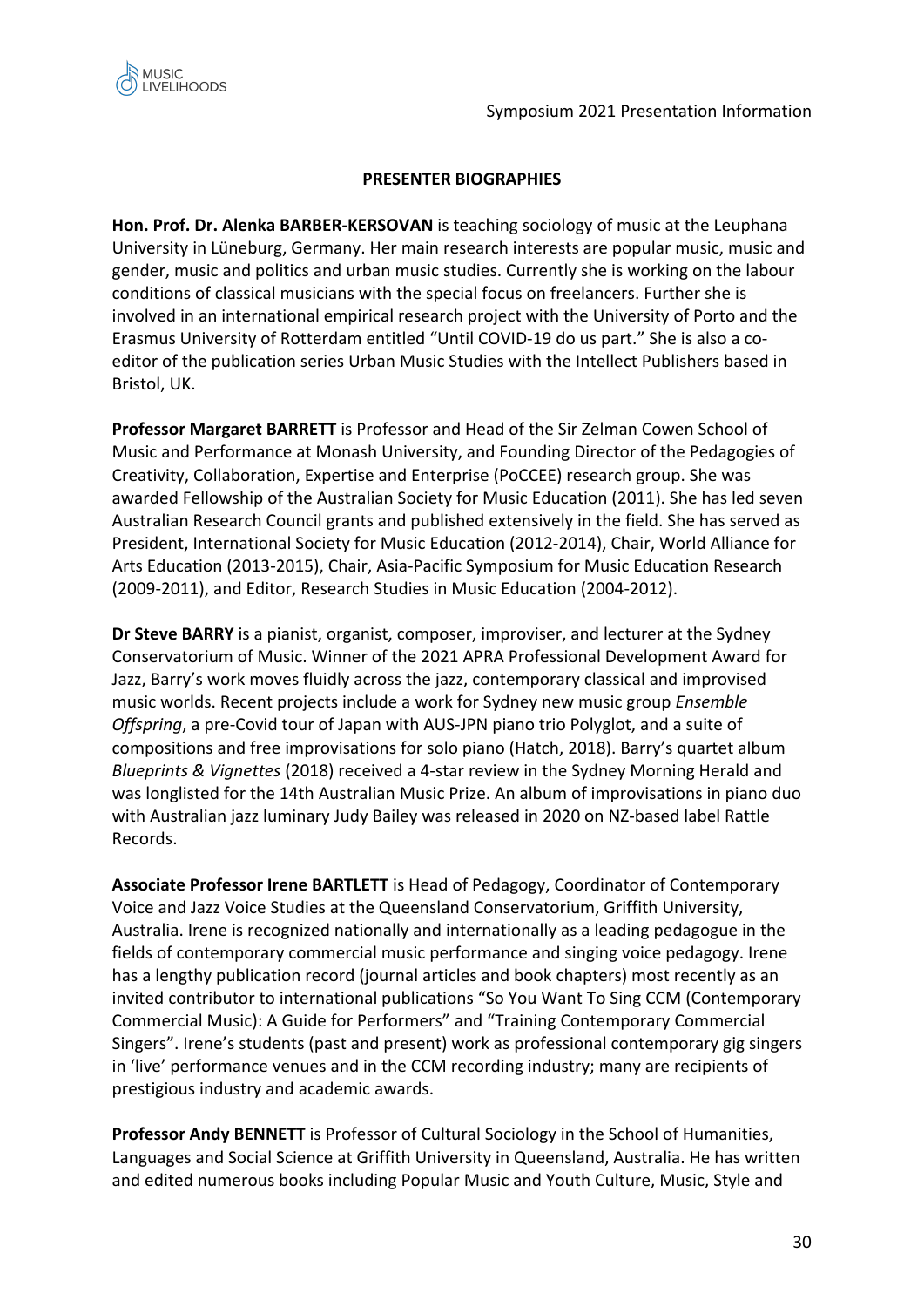

Aging and Music Scenes (co-edited with Richard A. Peterson). He is a Faculty Fellow of the Yale Center for Cultural Sociology, an International Research Fellow of the Finnish Youth Research Network and co-convenor of the biennial KISMIF conference dedicated to DIY cultures.

**Associate Professor Diana BLOM** is Associate Professor, Music, in the School of Humanities and Communication Arts. Current research interests focus on music education, tertiary performance (assessing group performance, collaboration, interpretation); preferences for, responses to, and descriptions of, music; the relationship between music and words in the musical; music and ANZAC war commemoration; and how arts practitioners working in academia view their practice as research. As a composer and performer (harpsichord and piano), she engages in practice-led research and in 2011 received an APRA/AMCOS music award, with Dawn Bennett, for a project of newly composed viola and piano music, Australia East & West. In 2011 she was a member of a team awarded an ALTC Innovation and Development Grant into 'e-Portfolios for creative arts students'. Recent publications in several journals, including Journal of University Teaching & Learning Practice, Higher Education Research & Development, International Journal of Education and the Arts, International Journal of Music Education, have resulted from several of these research interests. She is co-author, with Matthew Hindson and Damian Barbeler, of Music Composition Toolbox (Science Press), a composition text for secondary and lower tertiary students. Diana's co-presenters include: **Pamela Withnall** is a jazz saxophonist who has just completed a B. Music at WSU. **Dr. Mark Lewis** is an alumnus of WSU music and teaches Music at St Mark's Catholic College. **Heudrik Raga** and **Athalia Huang** are senior secondary music students at this College. **Aaron Gunawickrema** is an undergraduate music student at WSU and **Peter Long** has just completed his PhD at WSU.

**Ms Tarita BOTSMAN.** With a distinguished background as an opera singer, Tarita Botsman is also a writer-director-composer. She is an Adjunct Associate Lecturer, and PhD candidate at the School of Music, University of Queensland, a graduate of The Guildhall School of Music and Drama and Queensland Conservatorium of Music. She is the Chairwoman of the Classical Committee for the Australian Women in Music Awards, and sits on the Advisory Committee of the Australian Independent Record Labels Association. Other recent awards include the Paula and Tony Kinane PhD Scholarship, Monash University Studies Award, and a Queen's Trust Award for Excellence in the Performing Arts.

**Professor Pamela BURNARD** is Professor of Arts, Creativities and Educations at the Faculty of Education, University of Cambridge (www.educ.cam.ac.uk/people/staff/Burnard/). She is a professional musician with 20 books and over 100 articles published which advance the theory and practice of multiple creativities across education sectors including early years, primary, secondary, further and higher education, through to creative and cultural industries. She is co-editor of the journal Thinking Skills and Creativity. Current funded projects include 'Choices, Chances and Transitions around Creative Further and Higher Education' (Nuffield) and 'Contemporary Urban Musics for Inclusion Networks' (AHRC). She is a Fellow of the Royal Society of Arts (RSA) and the Chartered College of Teaching, UK.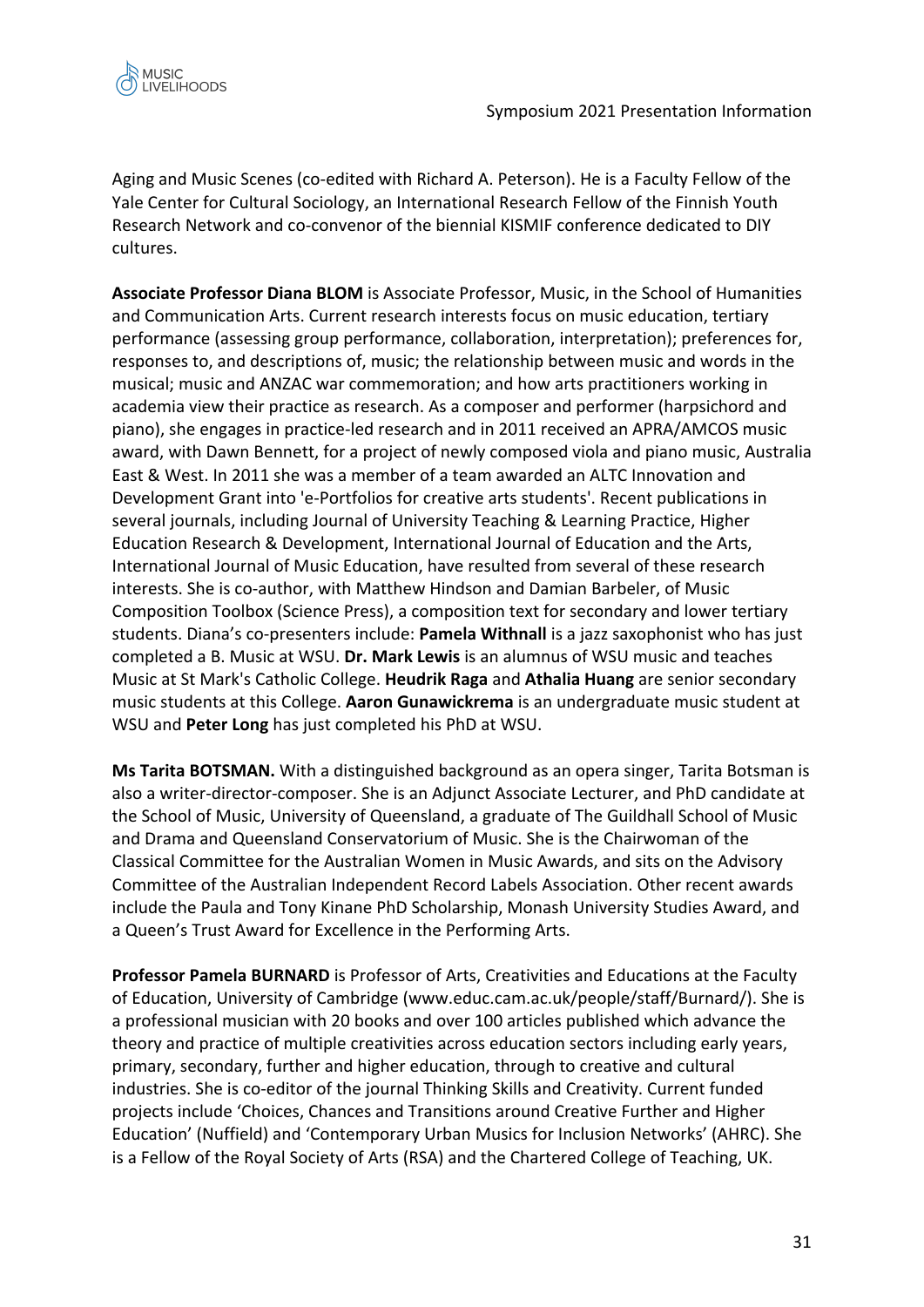

**Dr Aifric CAMPBELL**. I teach the creative writing program for Imperial Horizons alongside my professional practice as literary writer. I spent thirteen years as an investment banker at Morgan Stanley and was the first woman managing director on the London trading floor. My writing has been awarded a Thayer Fellowship at UCLA and a number of writing residencies in the US and Europe including, most recently, The Museum of Fine Arts Houston. My forthcoming book, *The Love Makers* (2021) takes an interdisciplinary approach to the social impact of AI & Robotics and combines a novel with essays from STEMM academics. Previous novels: *On the Floor*, longlisted for the 2012 Orange Prize (now the Women's Prize) is . *The Semantics of Murder*, inspired by the unsolved murder of Richard Montague, a brilliant logician at UCLA and *The Loss Adjustor.* Born in Ireland, I studied at the University of Goteborg and hold a PhD from the University of East Anglia. I've written for The Wall Street Journal, The Sunday Telegraph, The Irish Times and the Guardian (about the creative science students at Imperial). Speaking engagements include the London School of Economics, Global Economics Forum Dublin, the Brexit summit Dublin and various literary/ business/ socio -cultural topics.

**Ms Morwenna COLLETT.** An accomplished leader, consultant and facilitator with 15 years' experience in government, the arts, not-for-profit and university sectors, Morwenna has worn the hats of CEO, Board Director, senior leadership team member, project manager, lecturer, researcher, trainer and advisor. Currently working as an arts consultant specialising in strategy, diversity, access and inclusion, Morwenna is a member of access advisory committees with the City of Sydney, Sydney Festival, Perth Festival and Sydney Fringe, and a Board Director of Arts Capital. She has previously been the CEO of Accessible Arts, the Chair of the Sydney Arts Managers Advisory Group and has held various senior management roles at the Australia Council for the Arts. She recently completed a Churchill Fellowship, exploring inclusive music programs, venues and festivals which actively engage disabled people across the USA, UK and Ireland. Her work is influenced by her own lived experience as a musician with disability. More information at www.morwennacollett.com.

**Dr Kathleen CONNELL**. Kathleen is a Music Pedagogy Professional with extensive experience in Teaching, Performance and Research. She has over 20 years teaching experience in educational sectors and managing a private practice. Her professional performances as a singer covers a twenty-five-year period in Australia in both freelance and permanent roles for major Australian arts organizations. Kathleen was awarded a PhD from Griffith University for her research on careers in creative practices, entrepreneurialism in the arts and career transitions for singers. She presents at international conferences, and is a published author in *Geographies of Creativity* (Elgar Publications) and in the Journal of Music Education.

**Professor Ryan DANIEL** is a senior researcher in creative arts and creative industries at James Cook University, Australia. His research is published in Creativity Studies, Creative Industries, International Journal of Cultural Policy, Arts and Humanities in Higher Education, CoDesign, Music Education Research and the British Journal of Music Education.

**Mr Cameron DEYELL** is an electric guitarist, producer/composer and ocean sailor. He plays with *Liars*, the avant-punk band who's 2021 album *The Apple Drop* was #1 on US college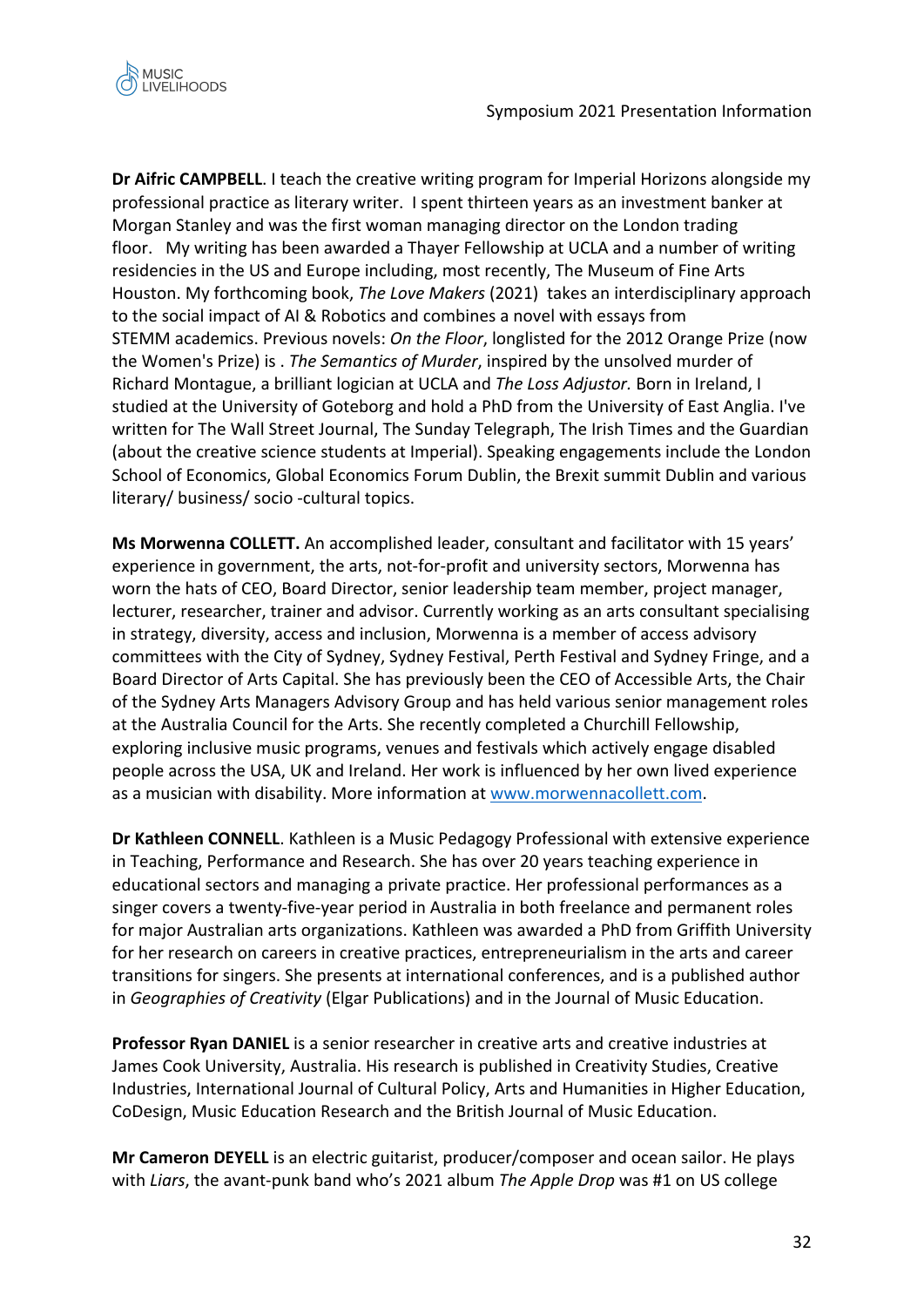

radio. Cameron creates dreamy music for contemporary dance company *Dancenorth*. Cameron's a producer/performer on Sia's grammy nominated album 'This Is Acting'. He's worked with well-loved Australian artists Missy Higgins, Lior, Katie Noonan, Australian Chamber Orchestra, Mike Nock, Barney McAll and is a PhD candidate in Interactive Composition at University of Melbourne. After living in New York and Los Angeles he returned home by sailing his 41ft yacht *Boombox* across the Pacific.

**Professor Celia DUFFY** is the Senior Fellow in Knowledge Exchange at the Royal Conservatoire of Scotland (RCS). As the first Director of Research and Knowledge Exchange at the RCS she played a key role in the conservatoire's curriculum reform and in its development as a research institution. Celia is active as a researcher, expert reviewer and freelance consultant. She is an experienced board chair of professional music organisations and her current interests include the promotion and development of knowledge exchange in the small specialist arts education sector.

**Dr Renee DUNCAN** holds a B.A. in Multi-Instrumental Performance (Queensland Conservatorium of Music, Australia), an M.A. in Music Education: K-12 (New York University), and Ed.D. in Music Education (Teachers College, Columbia University). Renee has taught in Australia for the Queensland Young Conservatorium of Music and Education Queensland in both instrumental and general music settings. Renee currently teaches middle school band and general music at Columbia Grammar and Preparatory School in New York City. Her primary areas of research are in K-12 music curriculum, instruction, and technology integration. Her most recent publications include *Cognitive Processing in Digital Audio Workstations* (General Music Today), *Simple Strategies for Co-Planning With Students* (Teaching Music) and *Are Schwab's Commonplaces Common in Music Teaching?* (ProQuest Dissertations).

**Dr Mathew FLYNN** is a lecturer in Music Industry Studies at the University of Liverpool. His doctoral research modelled the everyday decision-making of music makers at different professional levels across the UK music industries. Mat has previously published on DIY musicians and entrepreneurship, coordinated part of the UK Live Music Census, and is a member of the Liverpool City Region Music Board.

**Dr Sean FORAN** is an ARIA nominated pianist, composer and researcher from Brisbane. Most known for his work with the contemporary jazz trios TRICHOTOMY & BERARDI/FORAN/KARLEN he has received the prestigious Brisbane City Council's Lord Mayor's Emerging Artist Fellowship, AMC/APRA Award for Excellence in Jazz, APRA Professional Development Award for Jazz and the QLD Music Award seven times. He is currently Course Leader for Creative Industries at SAE Institute, an associate artist of the Australian Music Centre, board member for the Wangaratta Jazz Festival and co-director of the publishing company 'Prepared Sounds'.

**Mr Brad FULLER** is a PhD candidate and lecturer at the Sydney Conservatorium of Music where he studies education philosophy with Dr James Humberstone. He has extensive Australian primary and secondary music classroom teaching experience, and a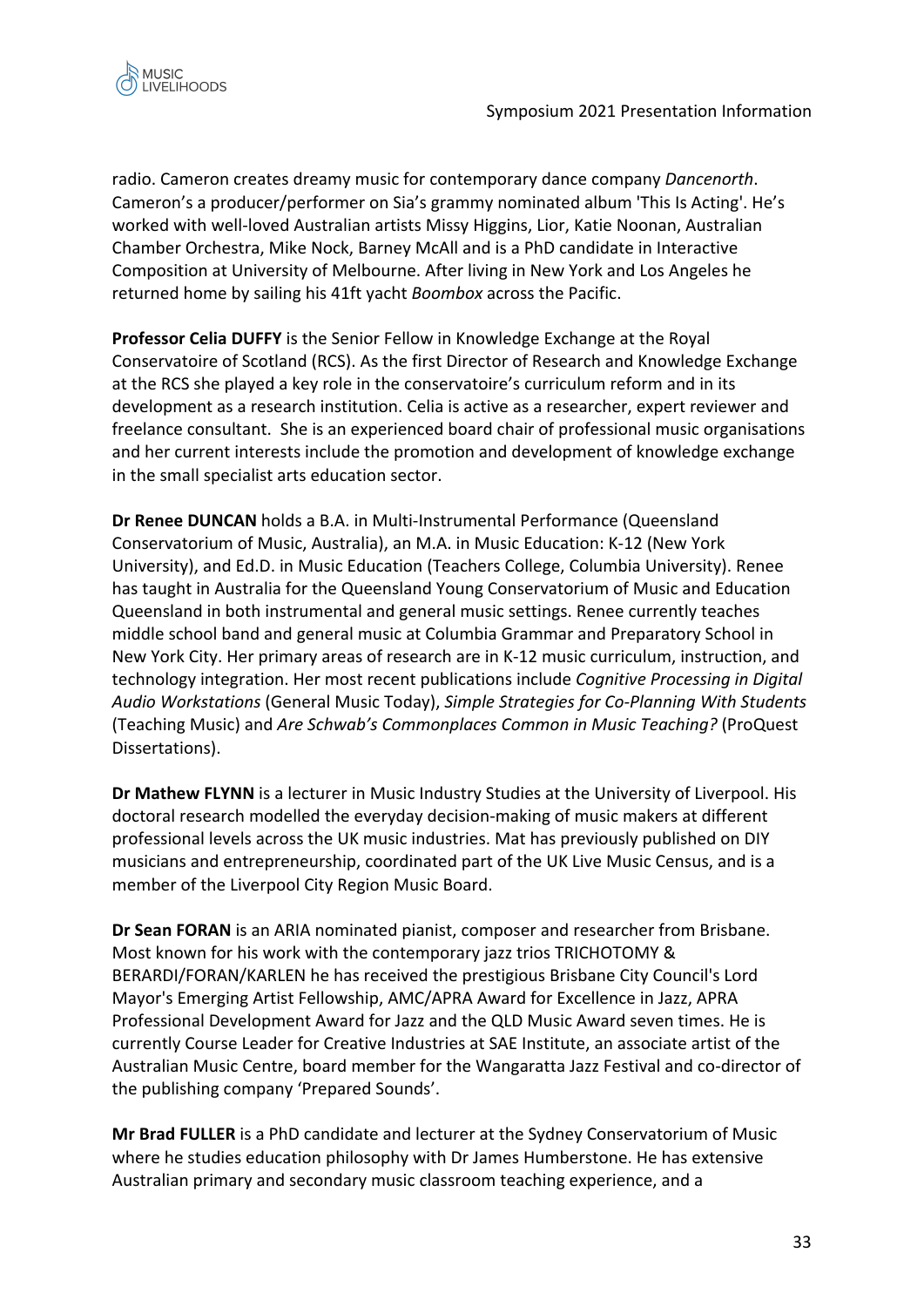

demonstrated record of contributions to pre-service and in-service teacher education. In addition, he has begun to establish an international research career through presentations at international conferences and symposia, and a recently accepted book chapter for an international music education handbook.

**Dr Ben GREEN** is a cultural sociologist of popular music and youth studies, with a focus on ethnographic research in urban, regional and trans-local music scenes. He is a postdoctoral research fellow at the Griffith Centre for Social and Cultural Research. Ben's first book is Peak Music Experiences: A New Perspective on Popular Music, Identity and Scenes (Routledge).

**Dr Andrew HALL** is Music and Sound Research Consultant at CW+, the official charity of Chelsea and Westminster Hospital NHS Foundation Trust. Andrew oversees the research, development and implementation of new music and sound-based projects in the hospital. He is a composer, sound artist and regularly performing musician based in South London, whose work has been performed internationally and featured on BBC Radio 3. He has a BA and MA in Music from the University of Bristol, and in 2015 completed a PhD project researching improvisation and creativity at Brunel University. This research led him to work with CW+ as Musician in Residence, where he collaborated with the hospital's stroke team to create a set of interactive touch-screen instruments for elderly patients.

**Ms Ajhriahna HENSHAW** is a contemporary singing voice specialist, experienced gigging musician, researcher, and teacher. She is currently a PhD candidate at Griffith University and her research is focused on investigating training strategies for singers of Contemporary Commercial Music styles. She is a skilled teacher who has worked with singers of all ages and she is currently teaching one-on-one voice lessons for the Master of Vocal Pedagogy course at Griffith University. Ajhriahna is proficient performing a vast range of contemporary styles and she draws on her experience in the Australian music scene to inform her pedagogy and research.

**Dr Tanja KALMANOVITCH** is a Canadian violist, ethnomusicologist, and author. Trained at the Juilliard School, her pioneering work as a violist in jazz and improvised music has been profiled in Jazz Times, DownBeat, and the New York Times. She is an Associate Professor at Mannes College at The New School in New York, faculty at the New England Conservatory in Boston, and co-PI of the National Endowment for the Arts Research Lab in Sustainable Entrepreneurship in the Performing Arts. Born in Fort McMurray, Alberta, she now lives in Brooklyn, New York.

**Dr Kristina KELMAN** is a senior lecturer in music at the University of West London. Her research focuses on entrepreneurial learning. Her book, Music Entrepreneurship: Professional Learning in Schools and the Industry was published in 2020. She has collaborated with First Languages Australia on a language project through original song, Yamani: Voices of an Ancient Land. This resulted in an album, national curriculum materials, and a documentary featured on QANTAS in-flight entertainment. Since 2015, Kristina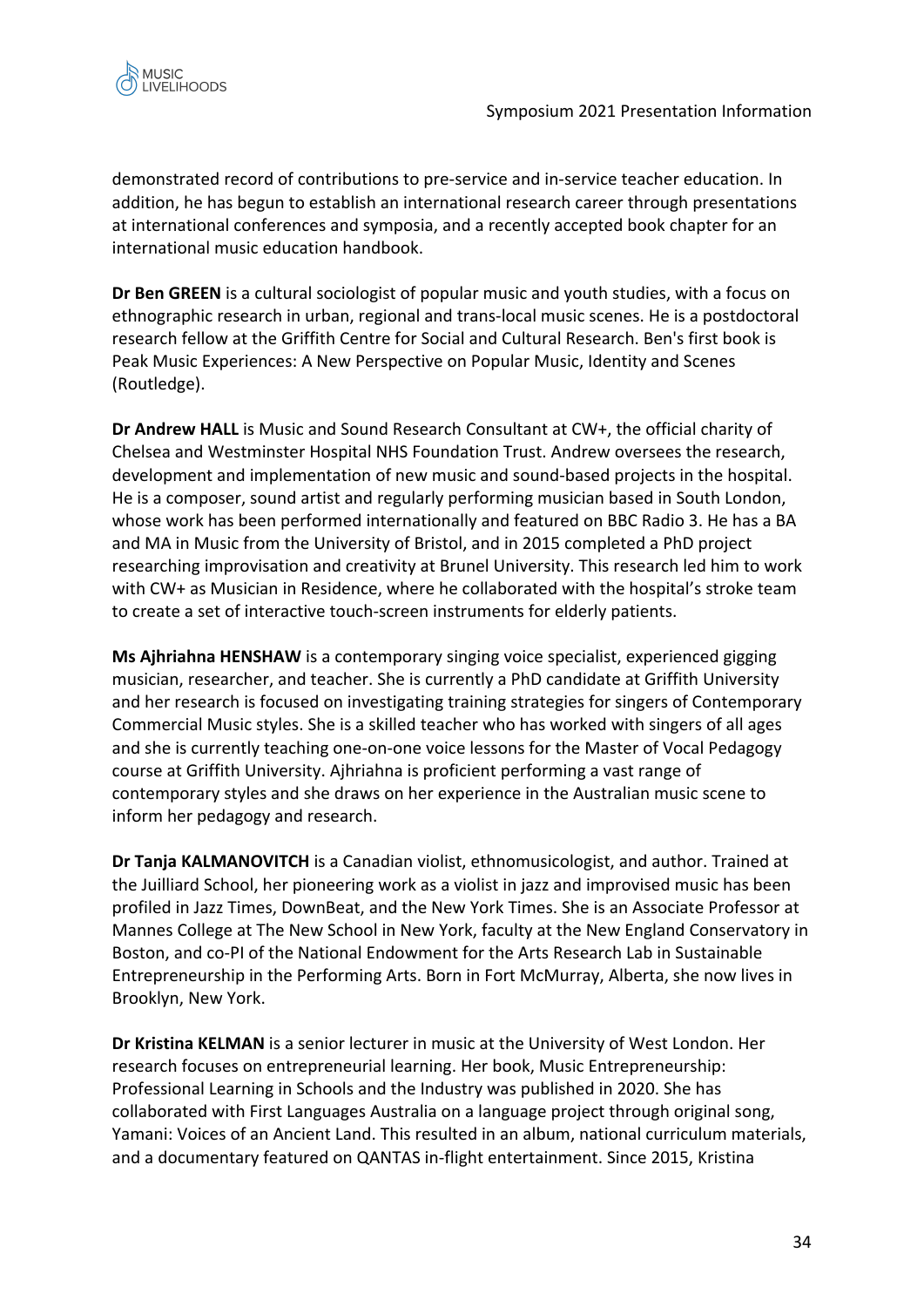

coordinates an intensive recording program and music education project in Chennai, India, which produces an album of original music, distributed and promoted internationally.

**Mr Dominic KINGSFORD** is a jazz electric bassist, educator and researcher based on the East Coast of Australia. Dom has developed a research career in the fields of jazz composition, arranging and education, with a specific focus on inter-disciplinary interaction through performance. He is a PhD candidate at the Queensland Conservatorium Griffith University, an intern with the Queensland Conservatorium Research Centre of the Creative Arts Research Institute, a coordinator of the Griffith University Creative and Performing Arts Forum for Inquiry, associate convenor of the Popular Music Education Symposium: Popular Music Down Under and Griffith University HDR Rep. Dom's current research is exploring the concertizing electric bass guitar in concert music, with a specific focus on genre hybridization.

**Professor Dr. Volker KIRCHBERG** is Professor of the Sociology of the Arts at Leuphana University of Lüneburg, Germany. His areas of expertise are urban sociology, sociology of arts and culture, and organizational sociology. He received his Ph.D. in sociology from the University of Hamburg and a post-doctoral habilitation degree in sociology from the Free University Berlin. His postgraduate studies in Hamburg and Baltimore dealt with research on arts and culture in the city. After working as an assistant professor for sociology in New Jersey, he moved to Leuphana in 2004. His recent research focuses on (1) culture and sustainable urban development, (2) musical fields and musicians in transformation, (3) urban contexts and artists, and (4) organizational theories of culture. He is dean for research at the Faculty of Cultural Studies at Leuphana University, and board member of several associations in the sociology of the arts.

**Dr Guadalupe LÓPEZ-ÍÑIGUEZ** is a Spanish musician, interdisciplinary researcher and educator based in Finland. She holds a Master's Degree in Classical Music Performance (early music) and a PhD in Psychology (socio-cognitive constructivism in music education). She is currently Docent of Music Education at the Sibelius Academy, Uniarts Helsinki, Senior Research Fellow at the Center for Educational Research and Academic Development in the Arts (CERADA-Uniarts), Vice-President of the Spanish Society for Psychology of Music and Music Performance, Co-Editor in Chief of ISME's Revista Internacional de Educación Musical, and a freelance cellist. She is also affiliated with the International University of La Rioja in Spain, where I teach in the Master's Degree in Music Pedagogy.

**Dr Karlin LOVE** (B.A., B.Mus., M.A., PhD) is a US-born composer, performer and researcher living in Tasmania. She moved to Australia in 1989 to take the position of woodwind lecturer at the University of Tasmania in Launceston where she taught clarinet, saxophone, theory, composition and improvisation until 1997, and taught music education (composition, music technology, guitar, and primary curriculum music) through 2010. Still residing in Launceston, she now works on research projects investigating advanced composition and performance teaching and learning, and is a free-lance performer, composer, curator, and teacher.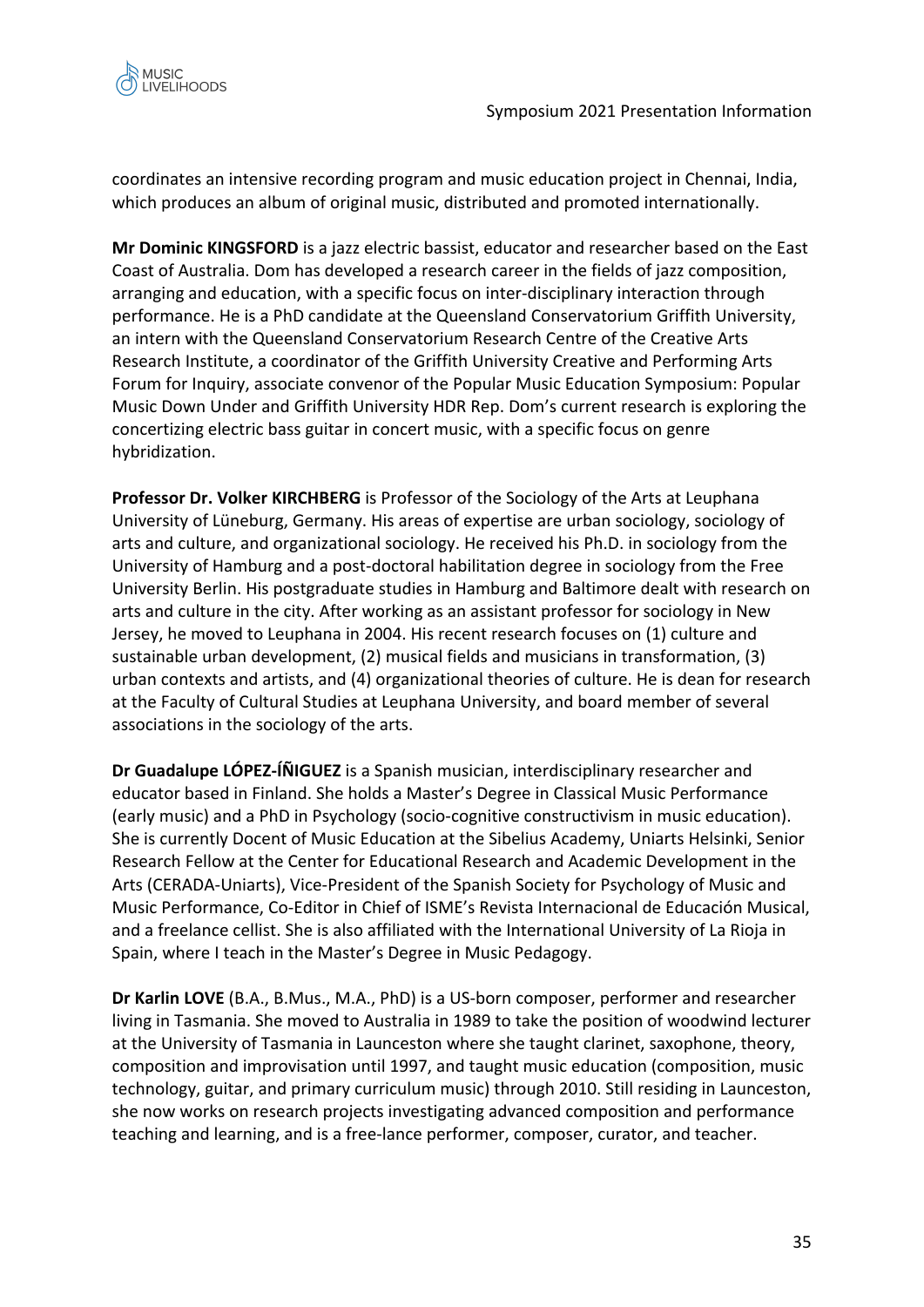**Dr Guy MORROW** is a Senior Lecturer in Arts and Cultural Management at the University of Melbourne. His most recent book is 'Designing the Music Business: Design Culture, Music Video and Virtual Reality' (Springer, 2020) and his previous book was 'Artist Management: Agility in the Creative and Cultural Industries' (Routledge, 2018). He is also the Director of Graduate Coursework for the School of Culture and Communication and previously ran his own artist management company. Along with his former clients Guy has received five Australian Recording Industry Association (ARIA) Awards, as well as Gold and Platinum Awards from ARIA.

**Mrs Lauren MOXEY** is a PhD (Creative Arts) candidate at James Cook University, Australia, where she is researching Australian popular music and the careers of contemporary singers in Australia. She is also the co-founder of Sydney Vocal Academy and has over 15 years' experience as a studio educator.

**Professor Rosie PERKINS** is Professor of Music, Health, and Social Science at the Royal College of Music, London. Based in the Centre for Performance Science, Rosie's research investigates two main areas: how music and the arts support societal wellbeing and how to enhance artists' wellbeing and career development. Her research has been supported by numerous funding bodies and has featured in a wide range of international journals and press. Rosie is an honorary Senior Research Fellow in the Faculty of Medicine at Imperial College London and a Fellow of AdvanceHE (FHEA) and the Royal Society for Public Health (RSPH). In 2019, Rosie was elected an Honorary Member of the Royal College of Music.

**Dr Pamela D. PIKE** is the Spillman Professor of Piano Pedagogy and Associate Dean of Research, Creative Practice & Community Engagement at Louisiana State University, where she coordinates the group piano and piano pedagogy program. Winner of the university's top graduate teaching award in 2019, she has also won undergraduate and statewide teaching awards. Pike is a Yamaha Master Educator and author of Dynamic Group-Piano Teaching: Transforming Teaching Theory into Practice (Routledge), How to Play Piano (The Great Courses), The Adult Music Student: Making Music Throughout the Lifespan (Routledge), book chapters and peer-reviewed research articles. She is editor-in-chief of the Piano Magazine: Clavier Companion and an editorial board member of Canadian Music Educator.

**Dr Kate POWER** is an Advance Queensland Industry Research Fellow whose current work explores peer coaching - codesigned with and for both artists and arts managers - as a resource for career sustainability within the arts and culture sector. As a critical discourse analyst embedded within the UQ Business School, Kate teaches and researches communication, and has published on conceptualizations of sustainability across Australia's arts and culture sector. Kate completed her PhD in Applied Linguistics at Lancaster University in 2011 and taught at the University of British Columbia before relocating to Brisbane in 2018.

**Ms Jen RAFFERTY.** Presenter and author, Jen Rafferty began her career as a music teacher in Central New York. She is known for her practical ideas and passion in her presentations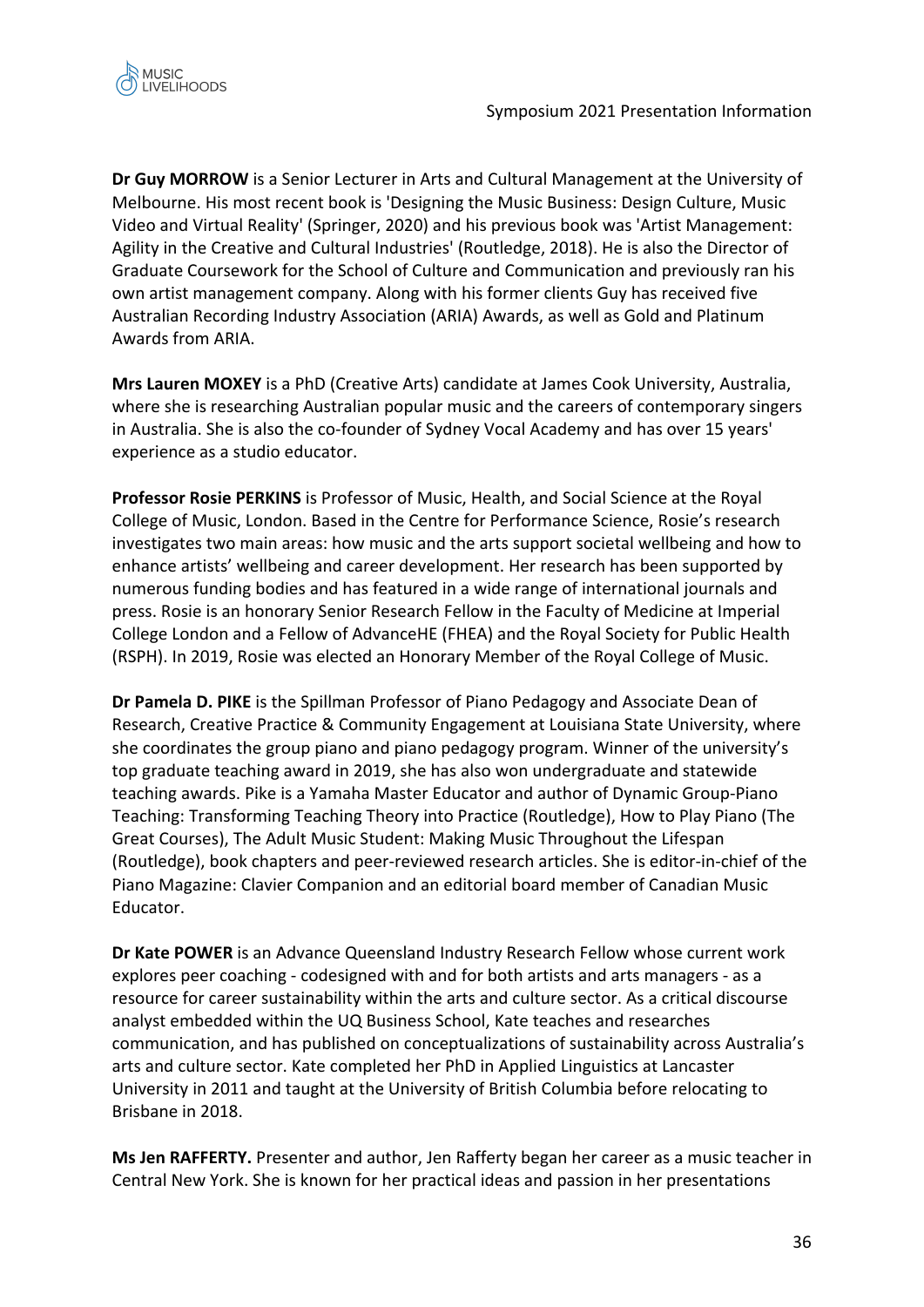

while inspiring teachers to stay connected to their "why." Jen is a certified Emotional Intelligence Practitioner and is pursuing her Ph.D. in Educational Psychology. Her love for teaching and insatiable curiosity has led her to develop the Empowered Educator program to elevate how teachers can show up for themselves and their students so they can thrive as they maintain longevity throughout their careers. Her most recent publication is A Place in the Staff: Finding Your Way as a Music Teacher.

**Mr Nicholas RUSSONIELLO** is a highly accomplished saxophonist, composer and researcher. Nick has been the recipient of major awards including the ABC Symphony Australia Young Performer of the Year. Nick has appeared as a soloist with the Queensland, Melbourne and Sydney Symphony Orchestras and as a guest performer with Australian Opera Ballet Orchestra & Australian World Orchestra. In 2019, Nick was a Composer in Residence at the Consevatoire De Strasbourg and performed his music at the Royal College of Music (London) and Conservatorio di Milano (Italy). In 2021 Nick's music has appeared on programs for Sydney Festival, Musica Viva Australia and The Australian & Romantic Orchestra. Nick is a doctoral candidate at the University of Sydney.

**Ms Caitlin SHAUGHNESSY** is Research Associate in the Centre for Performance Science at the Royal College of Music, London. Her research interests are centred on the importance of music in everyday life as a medium for shared experience, well-being and creative expression. She is currently approaching the completion of her PhD, which explores the role of music as a social, regulatory and creative tool for autistic children and their families, funded by an ESRC studentship. Caitlin also has a BA and MSt in Musicology from the University of Oxford, supported by a Wellcome Trust studentship. Previous work includes the use of music to preserve language for people living with dementia, self-regulation during early years musical learning, and the role of music to support families impacted by ZIKA virus.

**Dr Ernesta SOFIJA** is a lecturer in Public Health and Health Promotion in the School of Medicine at Griffith University in Queensland, Australia. Her research interests are in population health, particularly in innovative approaches to health promotion, mental health and wellbeing, determinants of health and evaluation research. Sofija has developed a research track record consistent with being an early career researcher. She is a member of South-West Pacific regional committee for International Union for Health Promotion and Education.

**Dr Neta SPIRO** is Research Fellow in Performance Science at the Royal College of Music and an honorary Research Fellow at Imperial College London. Neta's background is in music (BMus, Oxford University), cognitive science (MSc, Edinburgh University), and music psychology (PhD, Amsterdam University). She was previously Research Fellow at Royal Holloway, University of London, and at the New School for Social Research, New York, and Head of Research at Nordoff Robbins, London. Neta taught at the Faculty of Music, University of Cambridge, where she continues as an honorary member. Neta's current research includes the Health, Economic, and Social impact of the ARTs (HEartS) project, which explores the impact of arts and culture on health and wellbeing from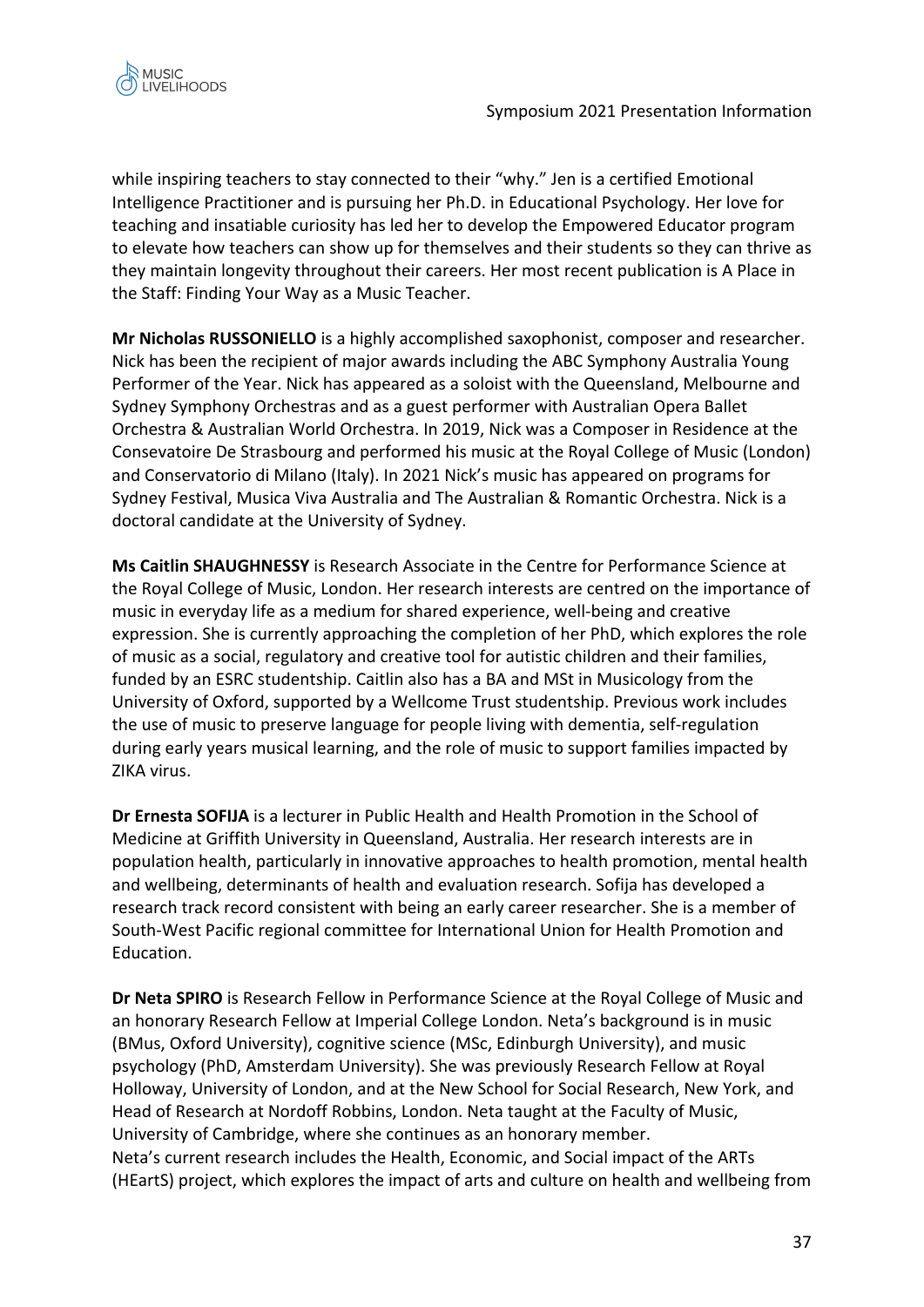

individual, social, and economic perspectives. She is investigating the range of relationships that people can have with music and is exploring the possible levels of shared understanding across a variety of forms of music making. Her teaching includes music, health, and wellbeing topics as well as areas of music psychology.

**Dr George WADDELL** is Lecturer in Performance Science at the Royal College of Music. He is also a Lecturer and honorary Research Associate in the Faculty of Medicine at Imperial College London. His research focusses on how performance is learned, valued, and assessed, including decision-making among judges and audiences and how technology can be used to enhance how performance is assessed and learned. He also serves as Project Manager and Principal Investigator on projects addressing the health and wellbeing of performers and those who engage with music. George was a member of the first MedTech SuperConnector cohort, an accelerator for emerging medical technologies, and has worked in the conceptualisation, design, and testing of new technologies to enhance performance. He designs and leads courses on scientific research methods, the psychology of performance, enterprise and innovation, musicians' health and wellbeing, professional skills, music and emotion, and the science and practice of performance evaluation. He is a coauthor of the research methods textbook *Performing Music Research* (Oxford University Press). George holds a PhD in Performance Science from the RCM. He completed his BMus and MMus in piano performance at Brandon University (Canada) while studying psychology. He was awarded the Brandon University Gold Medal for the Master of Music Degree and holds an ARCT Diploma from the Royal Conservatory of Music in Toronto. He is a Consulting Editor for the journal Musicae Scientiae and an Associate Editor for Frontiers in Performance Science.

**Professor Heidi WESTERLUND** is a professor at the Sibelius Academy, University of the Arts Helsinki, Finland, where she is responsible for music education doctoral studies. She has published widely in international journals and books and she is the co-editor of: Collaborative Learning in Higher Music Education (Ashgate, 2013/Routledge, 2016); Musiikkikasvattaja. Kohti reflektiivistä käytäntöä (PS-Kustannus, 2013); Music, Education, and Religion: Intersections and Entanglements (Indiana University Press, 2019); Visions for Intercultural Music Teacher Education (Springer, 2020); Politics of Diversity in Music Education (Springer, 2021), and Expanding Professionalism in Music and Higher Music Education (Routledge, 2021). Her research interests include higher arts education and professionalism in music, music teacher education, collaborative learning, cultural diversity and democracy in music education. She is currently leading two research projects funded by the Academy of Finland: The arts as public service: Strategic steps towards equality (ArtsEqual, 2015-2021) and Music education, professionalism, and Eco-Politics (EcoPolitics, 2021-2025). She is also the Co-PI in Music for social impact: practitioners' contexts, work, and beliefs (2020-2022), funded by the Arts and Humanities Research Council, UK.

**Professor Aaron WILLIAMON** is Professor of Performance Science at the Royal College of Music, where he directs the Centre for Performance Science, a partnership of the RCM and Imperial College London. His research focuses on skilled performance and applied scientific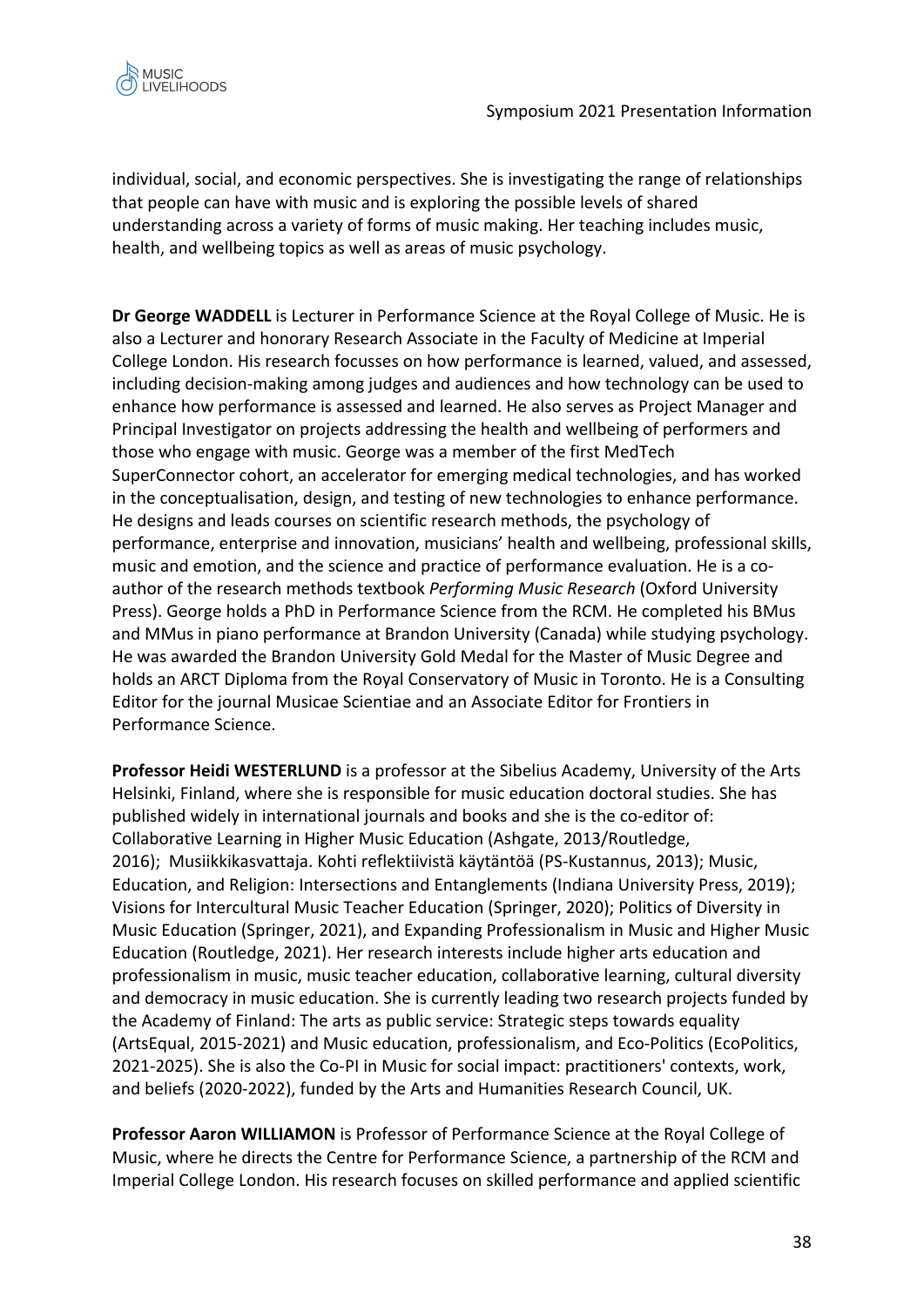

initiatives that inform music learning and teaching, as well as the impact of music and the arts on society. Aaron is founder of the International Symposium on Performance Science, chief editor of Performance Science (a specialty section of Frontiers) and a fellow of the Royal Society of Arts (FRSA) and the Higher Education Academy (FHEA). In 2008, he was elected an Honorary Member of the Royal College of Music (HonRCM).

**Dr Narelle YEO** began her performing and directing career in the USA. She returned to Australia as Senior Lecturer in Voice and Stagecraft at the Sydney Conservatorium of Music, University of Sydney, curriculum designer and now Artistic Director of the new Music Theatre degree. She has previously held positions as Chair of the Conservatorium's Ethics Committee, Academic Integrity Coordinator and First Year Coordinator, where she developed the Conservatorium's student mentoring program. Narelle teaches communication, performance and presentation skills in a range of contexts at the Conservatorium and on main campus. She directs productions and events for the university and teaches students of classical voice, musical theatre and contemporary music. She is the co-creator and producer of Bayumi Birrung (talented Indigenous musician's project) and Opera Carnivalé (mentoring program for performers).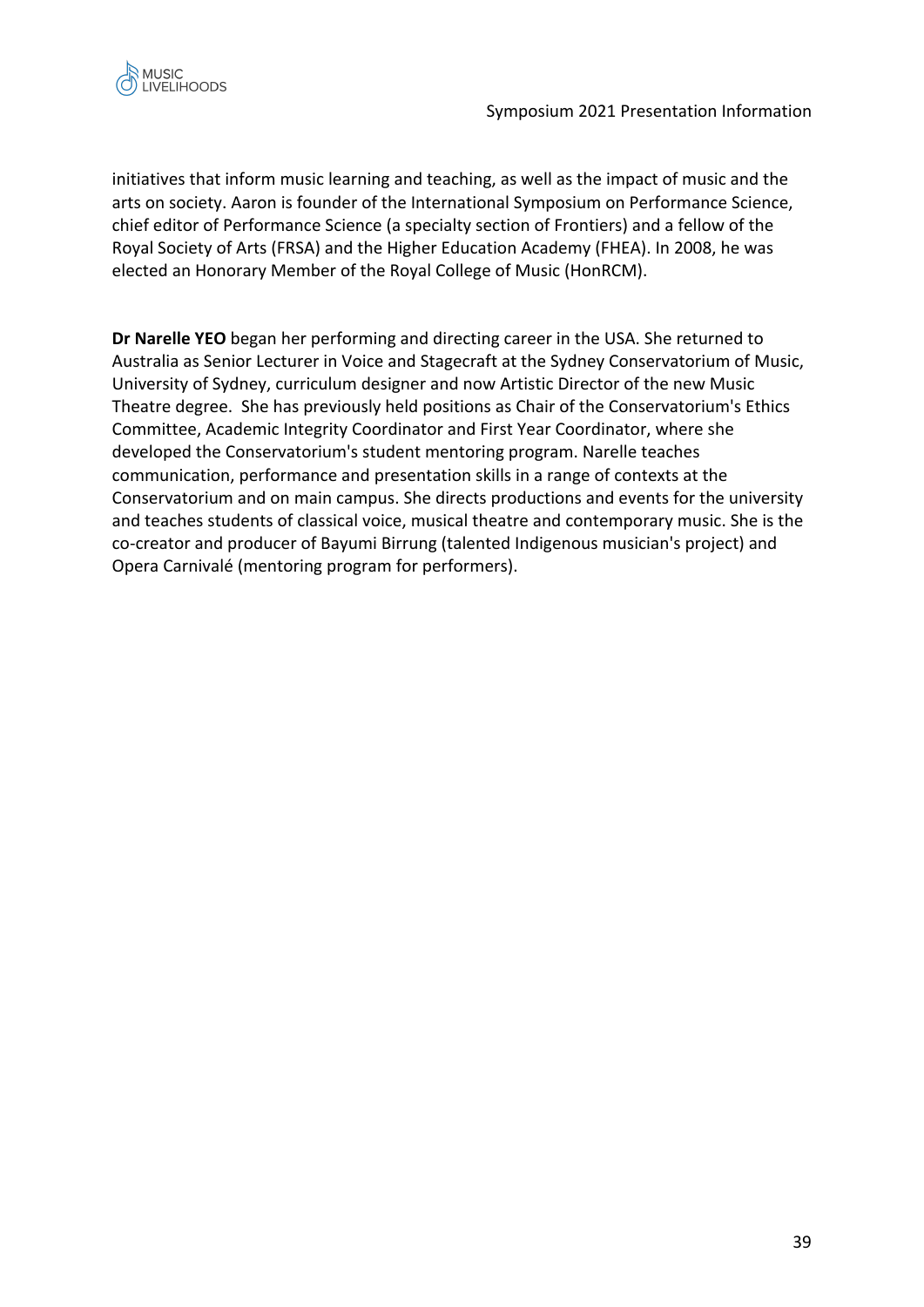# 1<sup>st</sup> International Music Livelihoods Symposium 2021 Schedule

| <b>MONDAY</b><br>December 6 | <b>Presenter/s; Activity</b>            | <b>Presentation Title</b>                                                     |
|-----------------------------|-----------------------------------------|-------------------------------------------------------------------------------|
| 6:00pm                      | Dr Diana Tolmie                         | Acknowledgement of Country, Welcome and Online Orientation                    |
| 6:10 <sub>pm</sub>          | Dr Nicole Canham                        | Keynote: The luggage we must leave behind                                     |
| 6:40 <sub>pm</sub>          | <b>Question Time</b>                    |                                                                               |
| 6:50pm                      | <b>Break</b>                            |                                                                               |
| $7 - 7:15$ pm               | Dr Karlin Love & Prof. Margaret Barrett | 'Mother Trees' in the professional music ecosystem                            |
| 7:20-7:35pm                 | Prof. Ryan Daniel & Mrs Lauren Moxey    | The Creative Sector Biomes Model: Reconceptualising music careers for the     |
|                             |                                         | future                                                                        |
| 7:40-7:55pm                 | Dr Kate Power                           | Peer coaching in the arts and culture sector                                  |
| $8 - 8:10$ pm               | <b>Break</b>                            |                                                                               |
| 8:10-8:25pm                 | Dr Ben Green, Prof. Andy Bennett &      | Changing realities and priorities for young music-makers during a pandemic    |
|                             | Dr Ernesta Sofija                       |                                                                               |
| 8:30-8:45pm                 | Prof. Pamela Burnard                    | Diverse creativities for re-envisioning sustainable livelihoods 'Making-with' |
|                             |                                         | music                                                                         |
| 8:50-9:05pm                 | Prof. Rosie Perkins, Ms Caitlin         | The experiences of musicians delivering live, personalised music online in    |
|                             | Shaughnessy & Dr Andrew Hall            | healthcare settings: The proMiMiC project                                     |
| $9:10 - 9:20$ pm            | <b>Break</b>                            |                                                                               |
| 9:20-9:35pm                 | Ms Tarita Botsman                       | Incubate Arts Queensland                                                      |
| $9:40 - 9:55$ pm            | Dr Guadalupe López-Íñiguez & Prof.      | Finnish composers' pathways and livelihoods in a changing professional        |
|                             | Heidi Westerlund                        | ecosystem                                                                     |
| $10 - 10:15$ pm             | Prof. Celia Duffy                       | Music livelihoods through a looking glass: institutional, policy and societal |
|                             |                                         | perspectives                                                                  |
| 10:20pm                     | Symposium Day 1 Closes                  | Thanks and acknowledgements                                                   |

Note: All presentations are 15 minutes long **plus an additional** 5 minutes question time.

Monday's timetable is on one online ZOOM channel only.

If not presenting, be sure to mute your microphone and turn off your camera.

Please reserve questions for the chat function where possible, and submit once the presenter has finished speaking.

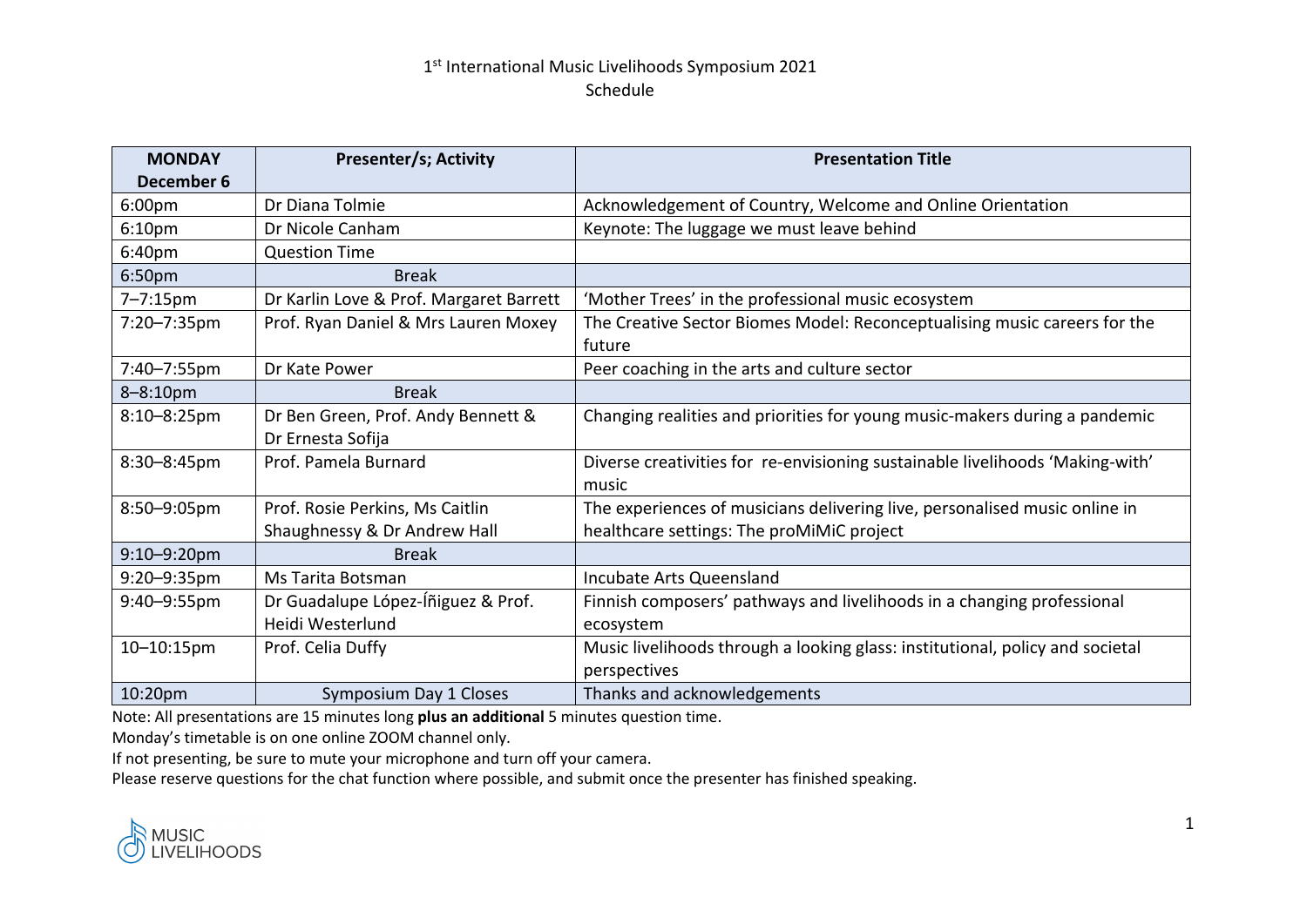# 1<sup>st</sup> International Music Livelihoods Symposium 2021 Schedule

| <b>TUESDAY</b>     | <b>Presenter/s; Activity</b>        | <b>Presentation Title</b>                                                          |
|--------------------|-------------------------------------|------------------------------------------------------------------------------------|
| December 7         |                                     |                                                                                    |
| <b>STREAM 1</b>    |                                     |                                                                                    |
| 6:00 <sub>pm</sub> | Dr Diana Tolmie                     | Acknowledgement of Country, Welcome and Online Orientation                         |
| $6:10 - 6:25$ pm   | Dr Mathew Flynn                     | Thinking out loud: Educating musicians on their project and career decision-making |
| $6:30 - 6:45$ pm   | Dr Kristina Kelman                  | This is Pop! Exploring ownership and agency in a student-run record label          |
| $6:50 - 7:05$ pm   | Dr Irene Barlett & Ms Ajhriahna     | Sing for your supper: Educating singers to manage a gig career in the 21st century |
|                    | Henshaw                             |                                                                                    |
| 7:10-7:20pm        | <b>Break</b>                        |                                                                                    |
| 7:20-7:35pm        | Ms Morwenna Collett                 | Building a musically inclusive future                                              |
| 7:40-7:55pm        | Dr Sean Foran                       | Patreon and digital communities: Alternative pathways for musician livelihoods     |
| $8 - 8:15$ pm      | Dr Narelle Yeo & Mr Brad Fuller     | "Can you hear me?" Innovative group music making during the pandemic -             |
|                    |                                     | reimagining a conservatory-based ensemble course                                   |
| $8:20 - 8:30$ pm   | <b>Break</b>                        |                                                                                    |
| 8:30-8:45pm        | Dr Tanya Kalmanovitch               | Towards a trauma-informed music pedagogy in the global pandemic                    |
| 8:50-9:05pm        | Dr Neta Spiro, Dr George Waddell,   | Work, finances, and wellbeing of arts professionals in the UK during COVID-19: A   |
|                    | Ms Caitlin Shaughnessy, Prof Rosie  | multi-wave, cross-sectional study                                                  |
|                    | Perkins, Dr Aifric Campbell, & Prof |                                                                                    |
|                    | Aaron Williamon                     |                                                                                    |
| $9:10 - 9:25$ pm   | Dr Pamela Pike                      | Fuelling career and creativity across a lifetime: The role of models and mentors   |
| 9:30 <sub>pm</sub> | Symposium Day 2 Closes              | Thanks and acknowledgements                                                        |

**Note:** All presentations are 15 minutes long **plus an additional** 5 minutes question time.

Tuesday's timetable is on **two** online ZOOM channels, you will be able to switch between the two.

If not presenting, be sure to mute your microphone and turn off your camera.

Please reserve questions for the chat function where possible, and submit once the presenter has finished speaking.